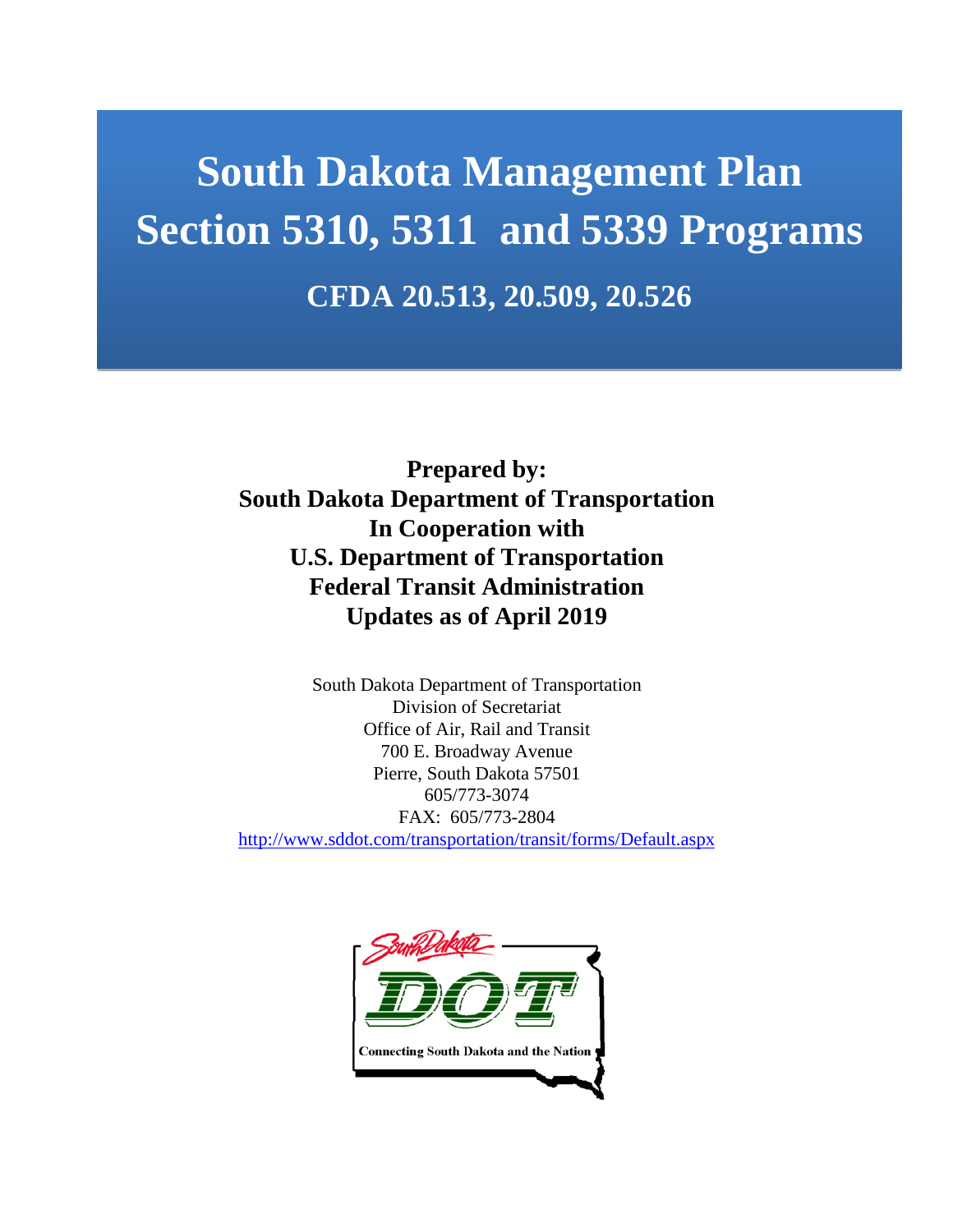# **Table of Contents**

| South Dakota Section State Management Plan | April 2010 |
|--------------------------------------------|------------|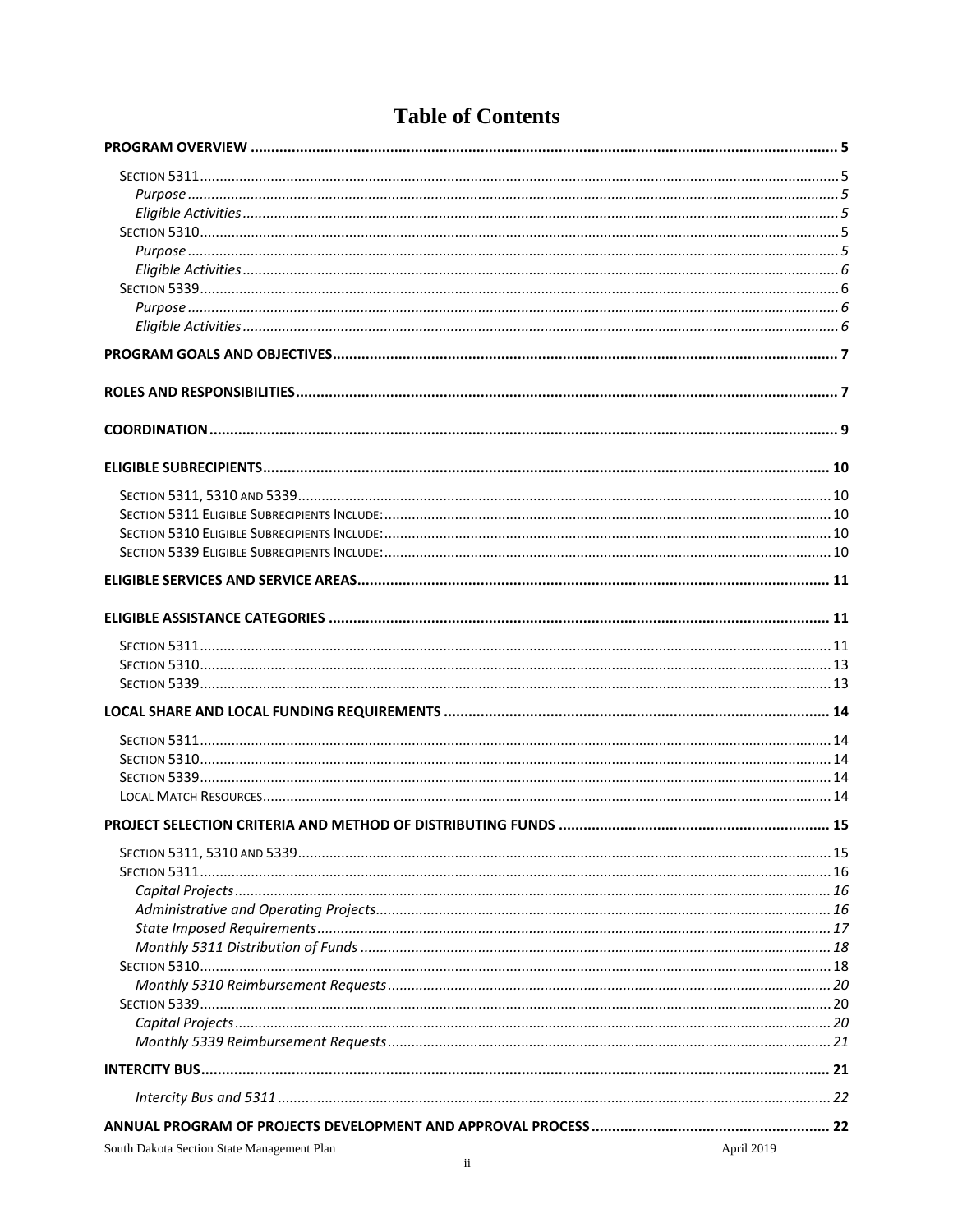| South Dakota Section State Management Plan<br>April 2019 |  |
|----------------------------------------------------------|--|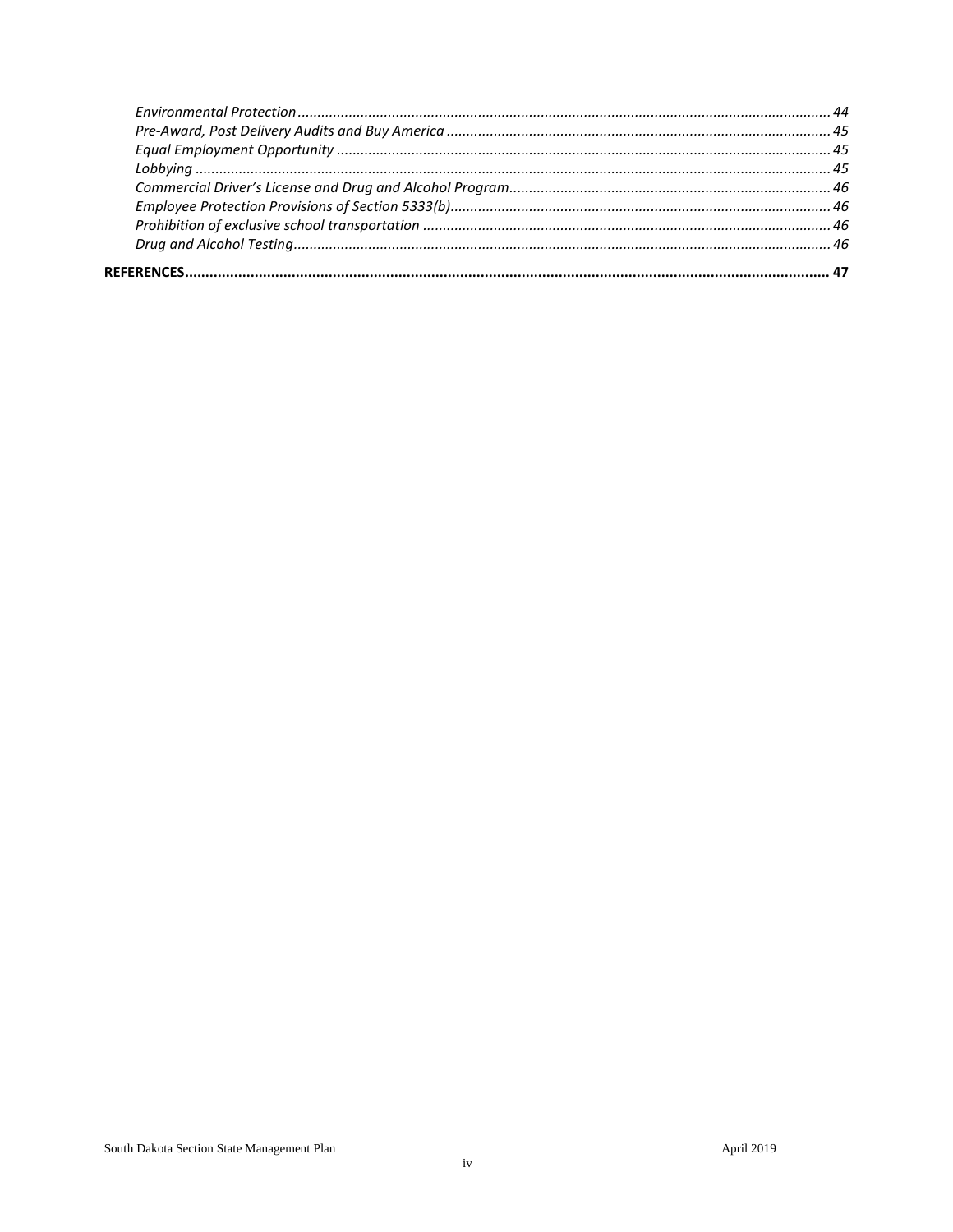# **Program Overview**

<span id="page-4-0"></span>The Federal Transit Administration (FTA) awards grants under Section 5311, 5310 and 5339 to designated recipients in the urbanized areas (UZAs) and states for financing operation, capital bus and bus-related expenditures that support the continuation and expansion of public transportation services in the United States.

The South Dakota Department of Transportation (SDDOT) has been declared the designated recipient by FTA to administer the Section 5311, 5310 and 5339 funds for the small urbanized areas and rural areas of South Dakota. The designated recipient is responsible for receiving and apportioning FTA funds to eligible projects and applying for funds on behalf of all eligible subrecipients.

SDDOT, Metropolitan Planning Organizations (MPO), and Section 5307 recipients determine the allocation to the small urban areas in South Dakota. SDDOT allocates a sub-allocation of Section 5310 and 5339 to the small urban areas based on a predetermined percentage and will allocate the funds to rural public transportation subrecipients based on local needs, priorities and availability of federal and local funds.

All projects will be included in the Transportation Improvement Program (TIP), Long-Range Statewide Transportation Plan, and Statewide Transportation Improvement Plan (STIP).

As the designated recipient, SDDOT will submit grant applications to FTA for Section 5311, 5310 and 5339 funds and report on behalf of the subrecipients regarding projects listed in the Program of Projects (POP). SDDOT will review subrecipients and projects to ensure compliance with all applicable federal requirements. The individual federal programs are listed below.

# <span id="page-4-1"></span>**Section 5311**

### <span id="page-4-2"></span>**Purpose**

This program provides capital, planning, and operating assistance to states that support public transportation in rural areas with populations less than 50,000 where many residents often rely on public transit as one of their means of transportation for accessing many services.

### <span id="page-4-3"></span>**Eligible Activities**

Planning, capital expenses, operating expenses, job access, reverse commute projects, and the acquisition of public transportation services are eligible.

# <span id="page-4-4"></span>**Section 5310**

### <span id="page-4-5"></span>**Purpose**

This program is intended to enhance mobility of seniors and individuals with disabilities. This section of funds will provide for programs to serve the special needs of transit-dependent populations beyond traditional public transportation services and Americans with Disabilities Act (ADA) complementary paratransit services.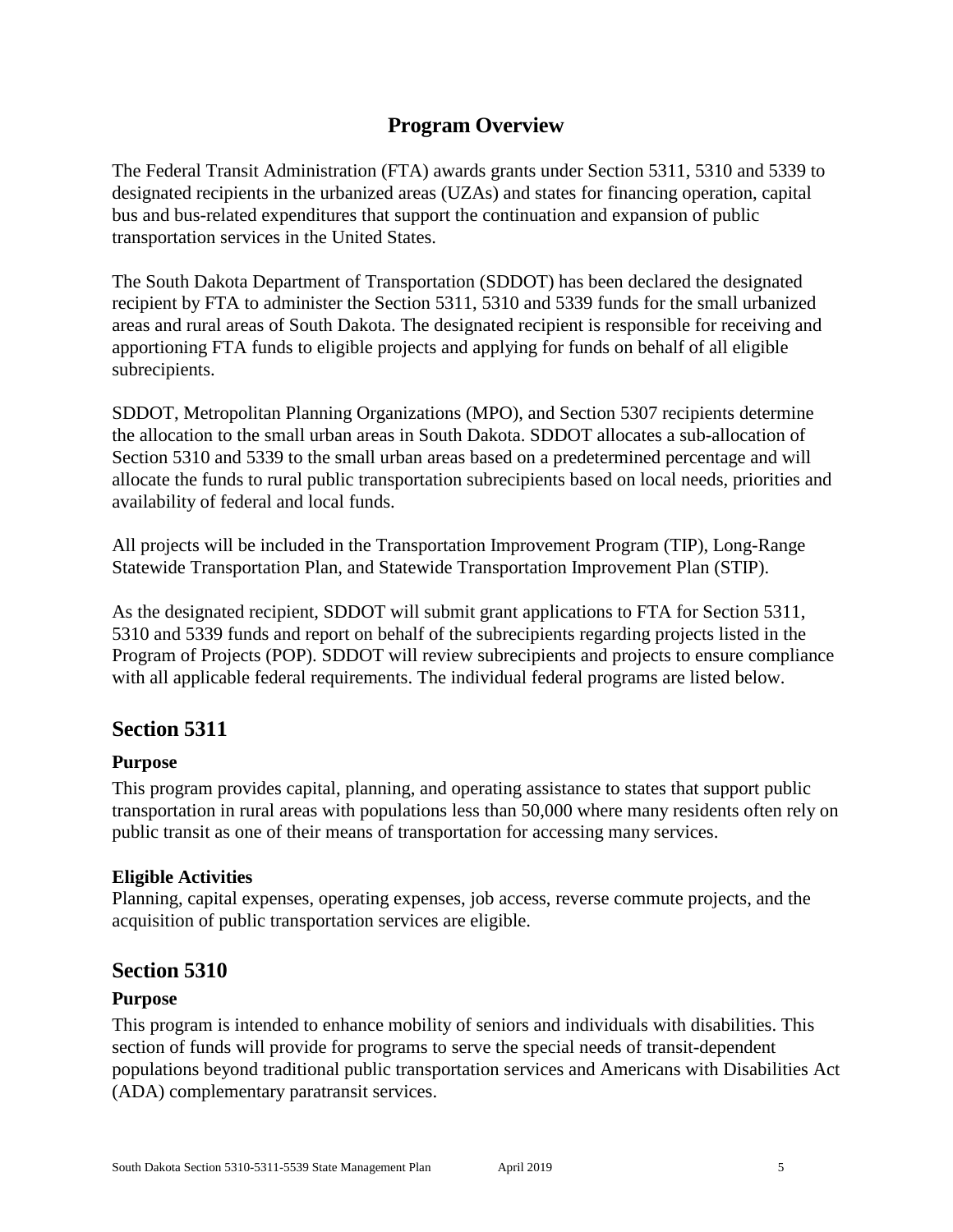### <span id="page-5-0"></span>**Eligible Activities**

Traditional

- Vehicles
- Wheelchair lifts
- Ramps
- Securement devices
- Transit-related information technology systems
- Mobility management programs
- Acquisition of transportation services under a contract
- Lease or other arrangement.
- Both capital and operating costs associated with contracted service are eligible capital expenses.

Nontraditional

- Travel training
- Volunteer driver programs
- Building an accessible path to a bus stop including curb-cuts, sidewalks

This is not an all-inclusive list.

In addition, mobility management is eligible for 5310 funding along with other projects not listed above, contact SDDOT transit staff for assistance in determining project eligibility.

# <span id="page-5-1"></span>**Section 5339**

# <span id="page-5-2"></span>**Purpose**

This program provides financing for capital to replace, rehabilitate, purchase buses and related equipment, and projects to construct bus-related facilities.

# <span id="page-5-3"></span>**Eligible Activities**

- Acquisition of vehicles for fleet and service expansions and replacement vehicles
- Vehicle maintenance
- Administrative facilities
- Passenger amenities such as:
	- o passenger shelters
	- o bus stops signs
	- o mobile radios
	- o supervisory vehicles
	- o fare boxes
	- o computers
- Shop and garage equipment.

This list is not all-inclusive.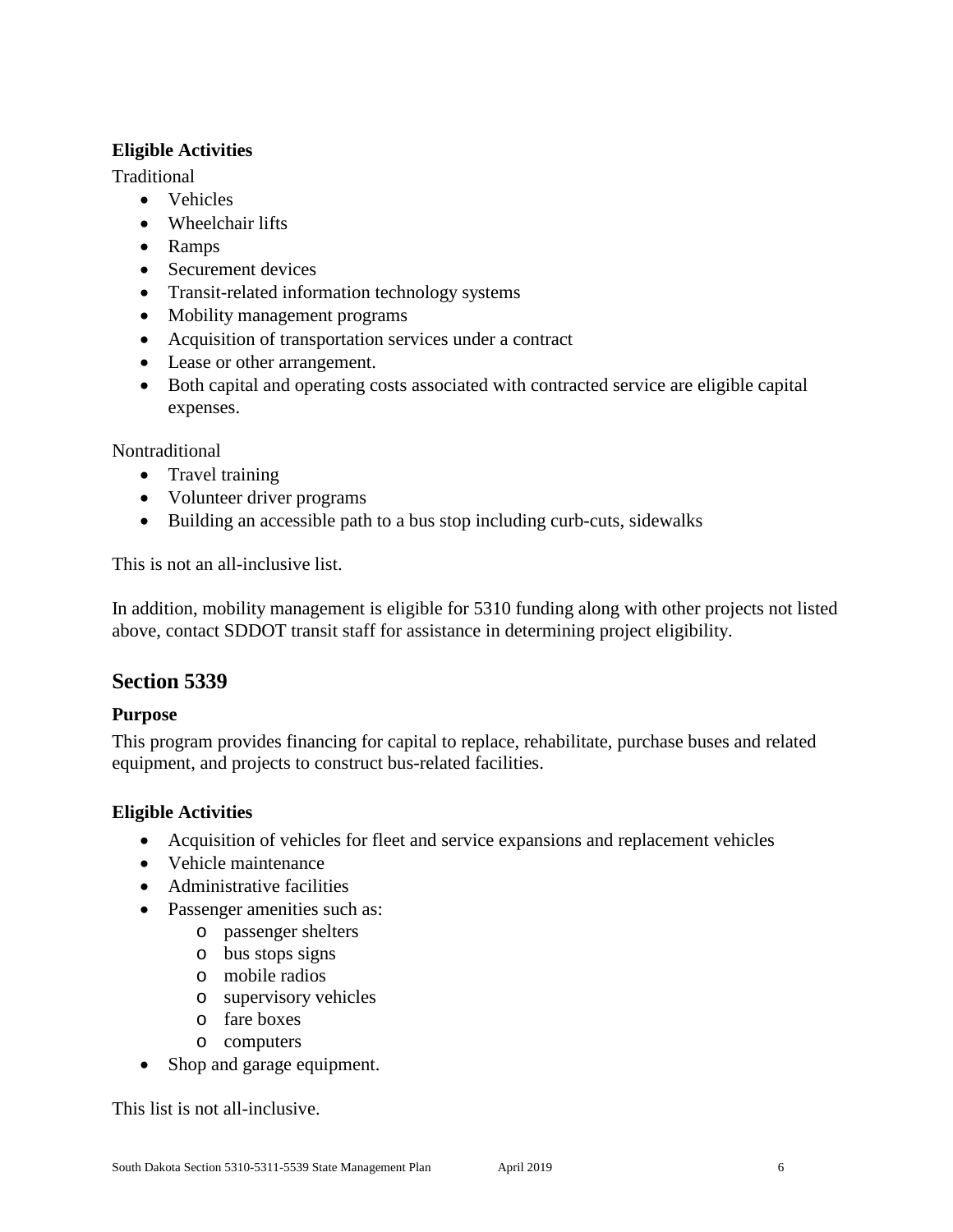# **Program Goals and Objectives**

<span id="page-6-0"></span>The goals and objectives of South Dakota's transit program include:

- Improving the mobility of people in non-urbanized and small urban areas for purposes of nutrition, health care, shopping, education, recreation, public services, and employment without regard to income or minority status.
- Encouraging the development, improvement, maintenance, and use of public transportation services in rural and small urban areas.
- Encouraging and facilitating the most efficient use of all federal and state funds to provide passenger transportation in non-urbanized areas through the coordination of programs and services.
- Supporting and encouraging participation of private transportation providers in nonurbanized and small urban transportation areas.
- Supporting and improving existing public and privately-owned transportation services for an area rather than implementing new services.
- Improving the mobility of seniors, individuals with disabilities and the general public including minority and low-income populations by supplementing existing transportation programs.
- Provide dependable transportation to seniors and individuals with disabilities in South Dakota within the guidelines and funding levels provided to the state through FTA and the Americans with Disabilities Act.
- Developing and starting new public projects for senior and individuals with disabilities where private or public mass transportation providers are unavailable or unwilling to meet special needs.
- Developing and implementing new public transportation projects (capital, administration, and operations) based on areas of highest priority need.

SDDOT will develop a Statewide Transportation Improvement Program (STIP), which will include 4-year programming of federal transit funds. Annually, during the month of July, SDDOT holds statewide public meetings on the 4-Year STIP. Citizens are encouraged to attend these published public meetings on the STIP to make comments and/or to recommend changes on the projects listed for future funding.

The STIP is reviewed and updated each year for changes and new projects are formulated and placed into the plan. Each year, the STIP is reviewed and if necessary, projects are re-prioritized within the plan's timetable based on changing social and economic factors.

# **Roles and Responsibilities**

<span id="page-6-1"></span>The Governor of the State of South Dakota has designated the SDDOT as the agency responsible for administering the Section 5311, 5310 and 5339 programs.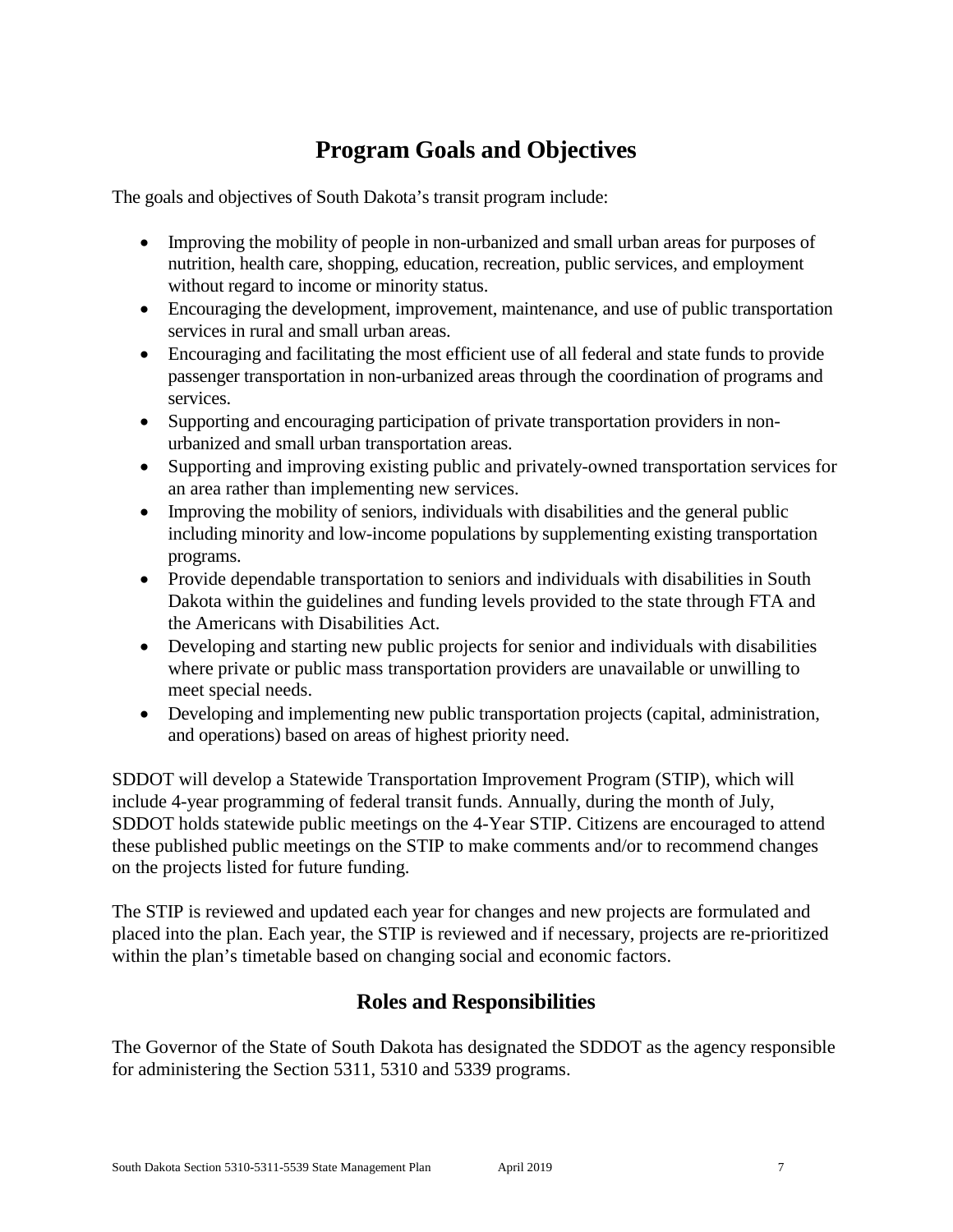The Office of Air, Rail and Transit; under the Division of Secretariat has the day-to-day management responsibility for the programs. Other offices supporting SDDOT in administering the Section 5311, 5310 and 5339 programs include:

- The Office of Internal Audits within the SDDOT, reviews single audits of subrecipients that receive more than \$750,000 in federal funds per year. Audit's Office will conduct a statistical sample audit of 5311 subrecipients that do not meet the single audit requirement. Subrecipients with 5311 reimbursement requests receive biannual desk reviews. In addition, Audit's Office reviews and determines subrecipient financial risk based on subrecipient questionnaire and supporting documentation.
- The Office of Procurement Management within the Bureau of Administration secures statewide contracts for state and local government agencies to purchase items.
- The Assistant Attorney General within the SDDOT Office of Legal Counsel reviews agreements between SDDOT and subrecipient for compliance with state and federal requirements.
- The Division of Finance and Management within the SDDOT processes payments to vendors for eligible activities and projects. Finance staff processes the Electronic Clearing House Operations (ECHO) drawdown from FTA. In addition, finance staff prepares and submits the Federal Financial and Transparency Reports.
- The Civil Rights Compliance Officer within the SDDOT Office of Legal Counsel is responsible for Equal Employment Opportunity, Title VI Compliance, and Americans with Disabilities Act compliance.
- The Disadvantaged Business Enterprise (DBE) Liaison Officer within the SDDOT Operations Support Office is responsible for Certifications and SDDOT's overall DBE plans and goals.
- The Metropolitan Planning Organization (MPO) in Rapid City and Sioux Falls review 5310 applications and submit funding recommendations to the Office of Air, Rail, and Transit for approval and award.
- The Cities of Rapid City and Sioux Falls approve and submit 5339 reimbursement requests to SDDOT for reimbursement in addition to the projects to be included in the grant application to FTA.

SDDOT assists in determining public transportation needs for service areas and clientele needing transportation. This assistance may include an inventory of existing public and private transportation services, the total estimated demand for transportation, and the estimated number of vehicles needed to satisfy the unmet demand.

Section 5311 funding is primarily used to support South Dakota rural transit providers with operational and administrative costs of doing business. The SDDOT staff review each transit provider's past performance in terms of budgets, expenses, service area growth, and ridership to formulate the basis for the distribution of funds for the upcoming fiscal year. Section 5310 funding is intended to provide transportation to seniors and individuals with disabilities. SDDOT primarily funds capital type projects with this section of funding. Private nonprofit organizations are requested to coordinate with local governments during the development of their proposals for transportation services. Many local units of government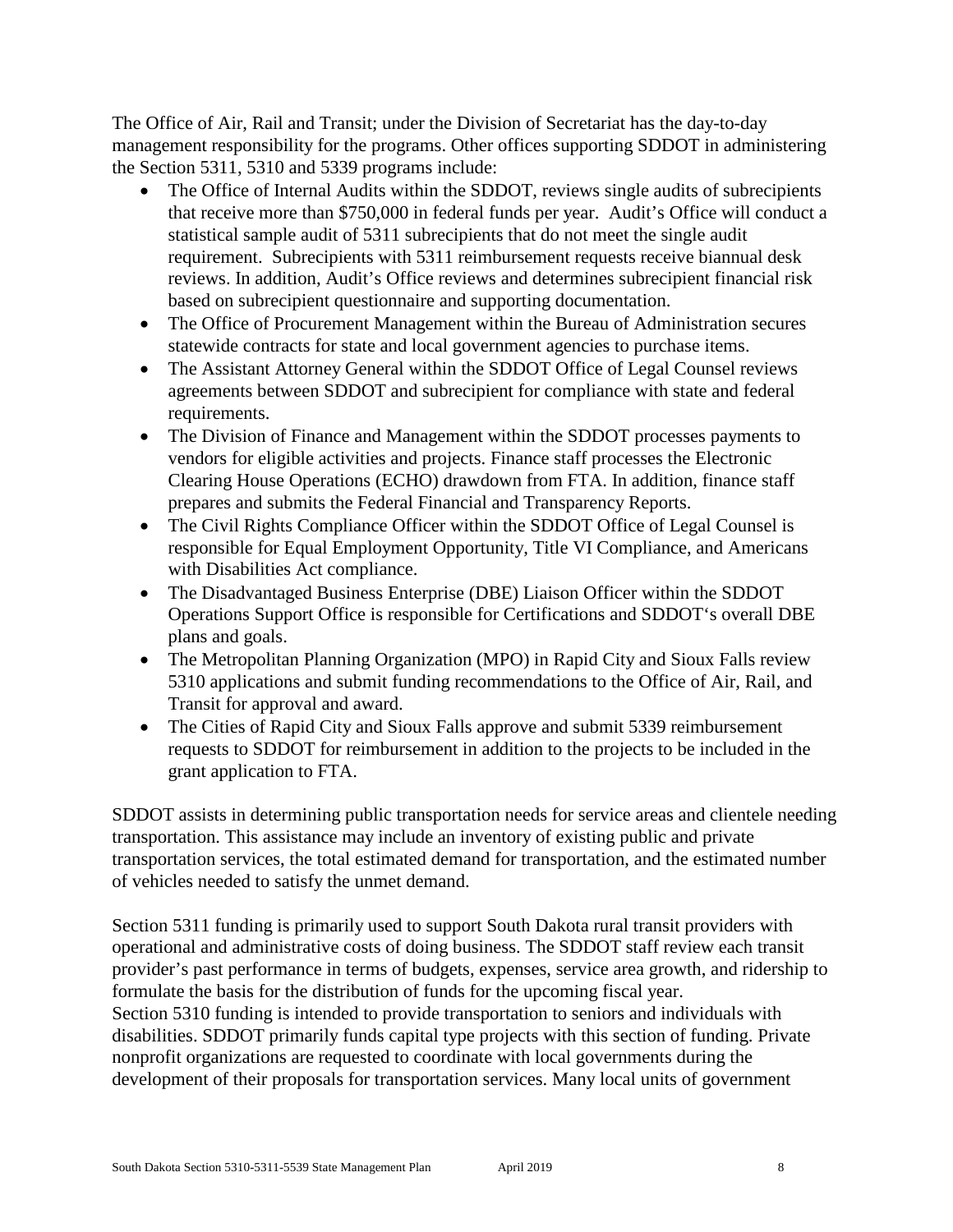commit funds for capital costs, operating costs or both. Also, other public or private operators may be willing to contract to provide necessary services.

Apportioned Section 5310 funds are not currently available for transit providers' operating expenses. In urbanized areas operating assistance can be made available to organizations following the existing procedures for administrating Section 5307 formula grants. To determine the availability of these resources, private nonprofit organizations in urbanized areas should contact their MPO.

Section 5339 funding is primarily used to support the state transit providers with the purchase of new buses, bus equipment, and bus facilities. SDDOT staff reviews each transit providers' application for completeness and eligibility. The applications are ranked to formulate the basis for the distribution of funds to each transit provider for the upcoming fiscal year.

SDDOT staff offers technical assistance and oversight to all local groups or organizations that plan to provide public transportation services for a given area. The local group or organization is responsible for development of a functional transportation plan, and SDDOT provides information on available federal and state resources, planning requirements, involvement of other private and public transportation providers, and programming requirements.

# **Coordination**

<span id="page-8-0"></span>Coordination has been defined as an arrangement for the providing of transportation services in a manner that is cost effective, efficient and reduces fragmentation and duplication of services. The major purpose of coordination is to increase vehicle utilization and ridership which help local providers meet a greater number of needs by pooling resources.

SDDOT requires subrecipients have an approved Coordinated Public Transit Human Services Transportation Plan (Coordination Plan). SDDOT has guidance defining the elements required to be addressed in the plans. Coordination Plans will be developed every five years with updates to be submitted to SDDOT on an annual basis.

Communities with a Coordination Plan are not guaranteed additional state or federal dollars for transit purposes, but they will receive a higher priority for funding from state agencies when dollars for transit vehicle procurements and operating grants are being allocated.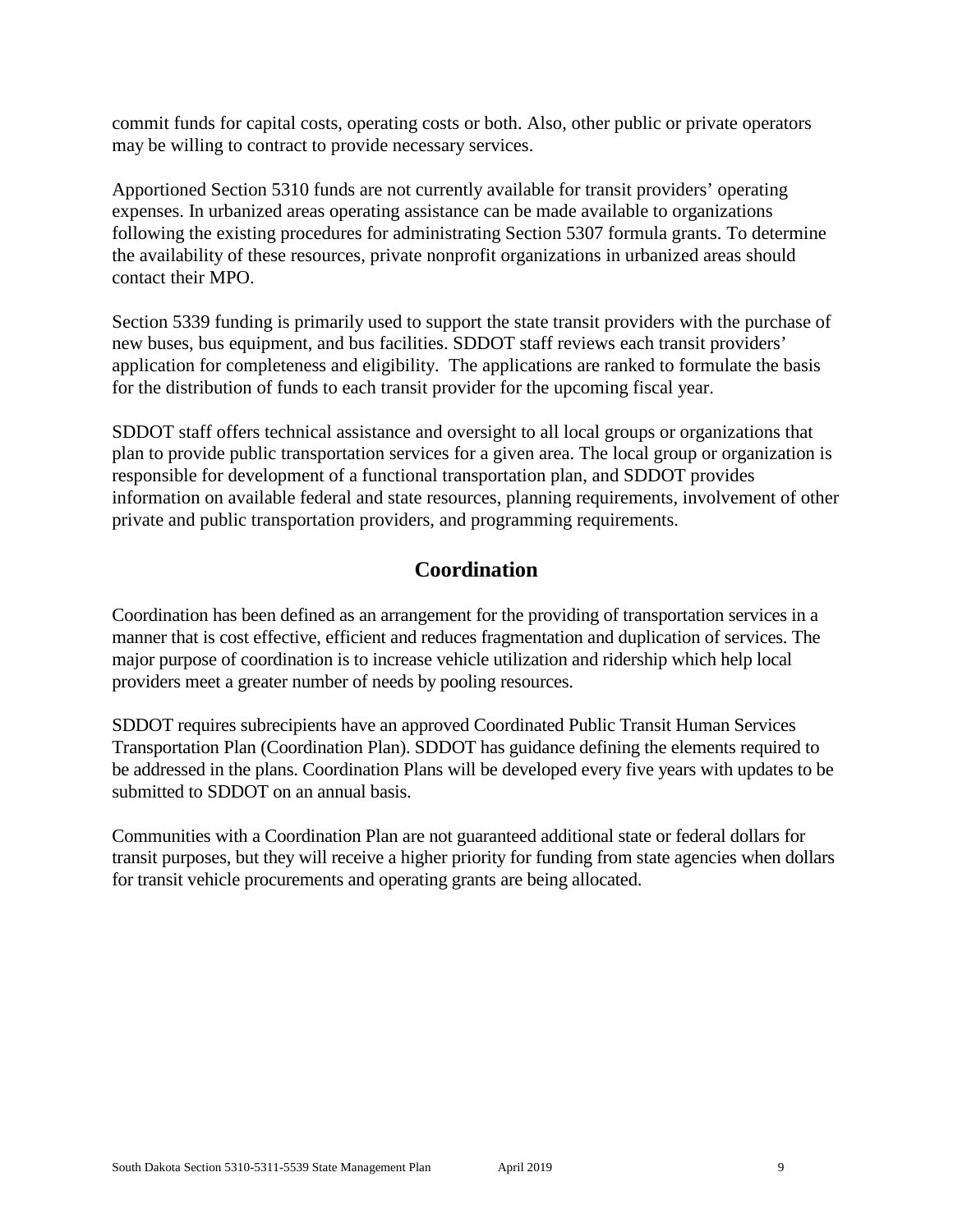# **Eligible Subrecipients**

# <span id="page-9-1"></span><span id="page-9-0"></span>**Section 5311, 5310 and 5339**

All subrecipients applying for the above listed funds will be required to complete a Subrecipient Questionnaire. The Subrecipient Questionnaire will be reviewed and ranked to determine the subrecipient's financial risk. Based on the risk assessment, additional technical assistance and monitoring may be required. The result may also weigh in on SDDOT's decision whether to withhold or not award federal funds to the applicant.

Any subrecipient considered non-compliant with SDDOT or FTA rules and regulations will be notified of the non-compliance by SDDOT. The subrecipient will have 90 days from the notification date to resolve all non-compliant issues. If the subrecipient fails to resolve compliance issue(s), allocated funding will be redistributed to other eligible subrecipients.

Subrecipients are required to have at a minimum the equivalent insurance coverage for real property and equipment acquired or improved with federal assistance used to acquire the property owned by the subrecipient per FTA circular 5010.1E.

# <span id="page-9-2"></span>**Section 5311 Eligible Subrecipients Include:**

- **State Agencies**
- Local Governments
- Indian Tribes
- Operators of Public Transportation Services
- Private Nonprofit Corporations

The Rural Technical Assistance Program (RTAP) available under Section 5311 provides grants for training at 100% federal share to eligible rural transit subrecipients.

# <span id="page-9-3"></span>**Section 5310 Eligible Subrecipients Include:**

- Private Nonprofit organizations
- Public organizations/entities approved by SDDOT to coordinate transportation services for seniors and individuals with disabilities.
- Public organizations/entities, which certify to the Governor that no nonprofit organizations are readily available to provide transportation services for seniors and individuals with disabilities.

# <span id="page-9-4"></span>**Section 5339 Eligible Subrecipients Include:**

- Public Agencies
- Local Governments
- Private Nonprofit Corporations engaged in public transportation, including those providing services open to a segment of the general public, as defined by age, disability, or low income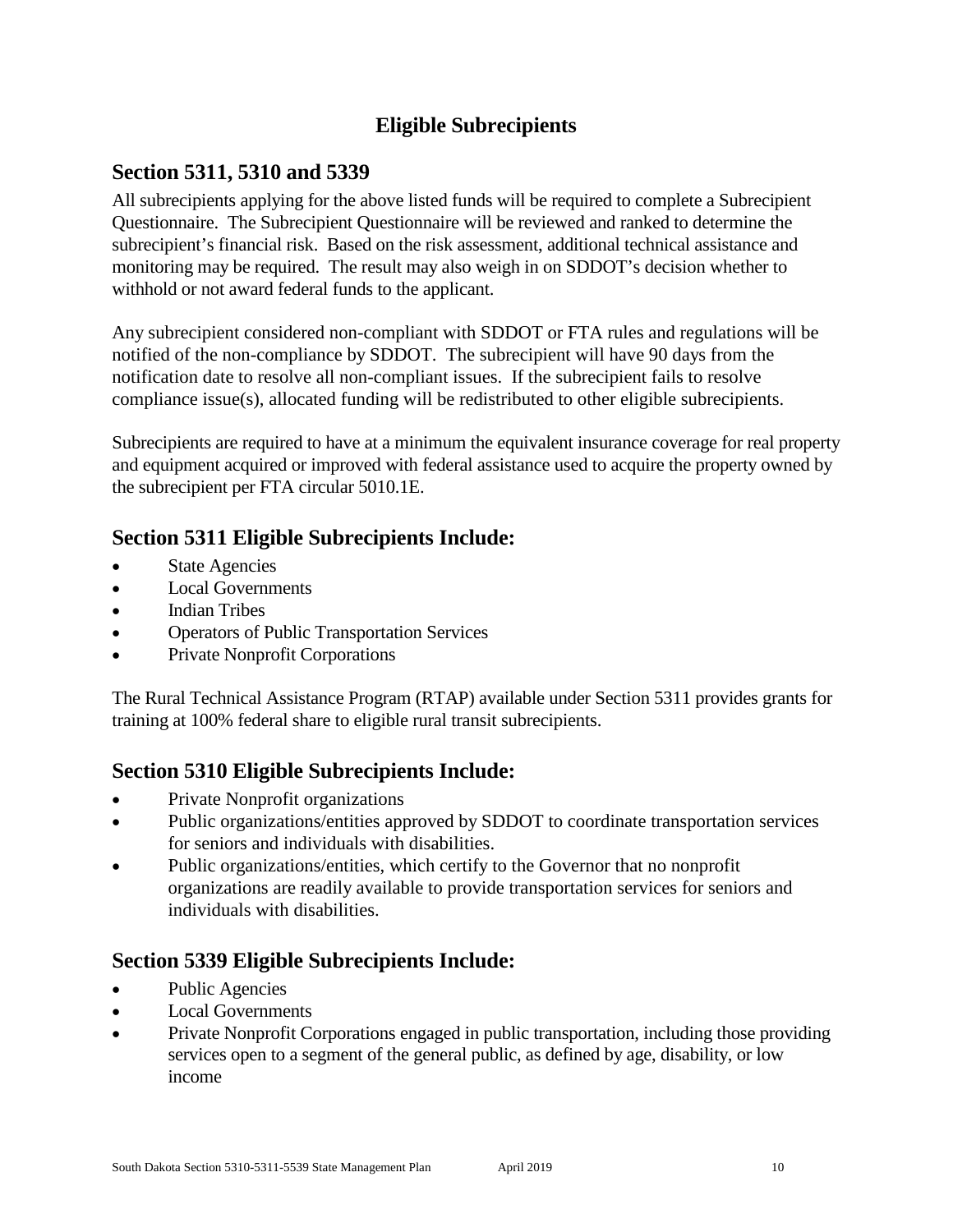Subrecipients must have adequate staffing and resources to fully carry out the grant programs and requirements including the following: financial controls including various reports required by SDDOT for expenditures, ridership, capital expenditures, and coordination. SDDOT will also provide in-house training and professional development sessions, which are available to subrecipients both in and out-of-state. This includes assistance to subrecipients providing service predominately to low-income or minority populations. SDDOT will review subrecipient compliance through project performance reviews and grant application and selection process.

# **Eligible Services and Service Areas**

<span id="page-10-0"></span>Any agency wishing to provide service under 5311, 5310 or 5339 funds is subject to the rules and regulations of the SDDOT and the FTA C9040.1G, FTA C9070.1G and FTA C5100.1 Circulars. Each application activity is reviewed for eligibility based on federal guidance. The SDDOT supports rural transportation in communities that have the local support for public transportation. New service providers and their proposed service areas are determined by examining existing providers and areas already being served.

The use of rural public transportation providers, as subrecipients of Section 5311, 5310 or 5339 funds, is actively promoted by SDDOT staff. The development of two or more providers within the same rural community is not allowed. This policy encourages coordination and reduces duplication at the local level. SDDOT encourages subrecipients to submit proposals, evaluate cost and benefits, and contract with private sector organizations for goods and services.

The SDDOT does not determine a transit service area; however, service areas must be specifically identified in subrecipient passenger handbooks, rulebooks and/or websites. Services in the State of South Dakota may include transportation to areas which cross state lines. These providers are subject to comply with Federal Motor Carrier Safety Administration (FMCSA) and neighboring state regulations.

The State of South Dakota determines the 5311(f) operating and administrative and\or capital funding levels after consultation with intercity bus providers.

In order to receive 5310 urban funds, the agency must provide transportation to seniors and individuals with disabilities. In addition, the provider must have a coordination plan or be included in a plan for the designated MPO in which their agency geographically resides in and meet all the eligibility requirements identified in the respective MPO plan.

# **Eligible Assistance Categories**

# <span id="page-10-2"></span><span id="page-10-1"></span>**Section 5311**

The following are 5311 eligible and ineligible administrative expenses:

- Eligible Expenses
	- o Administrative and overhead (most common)
		- **project director's salary**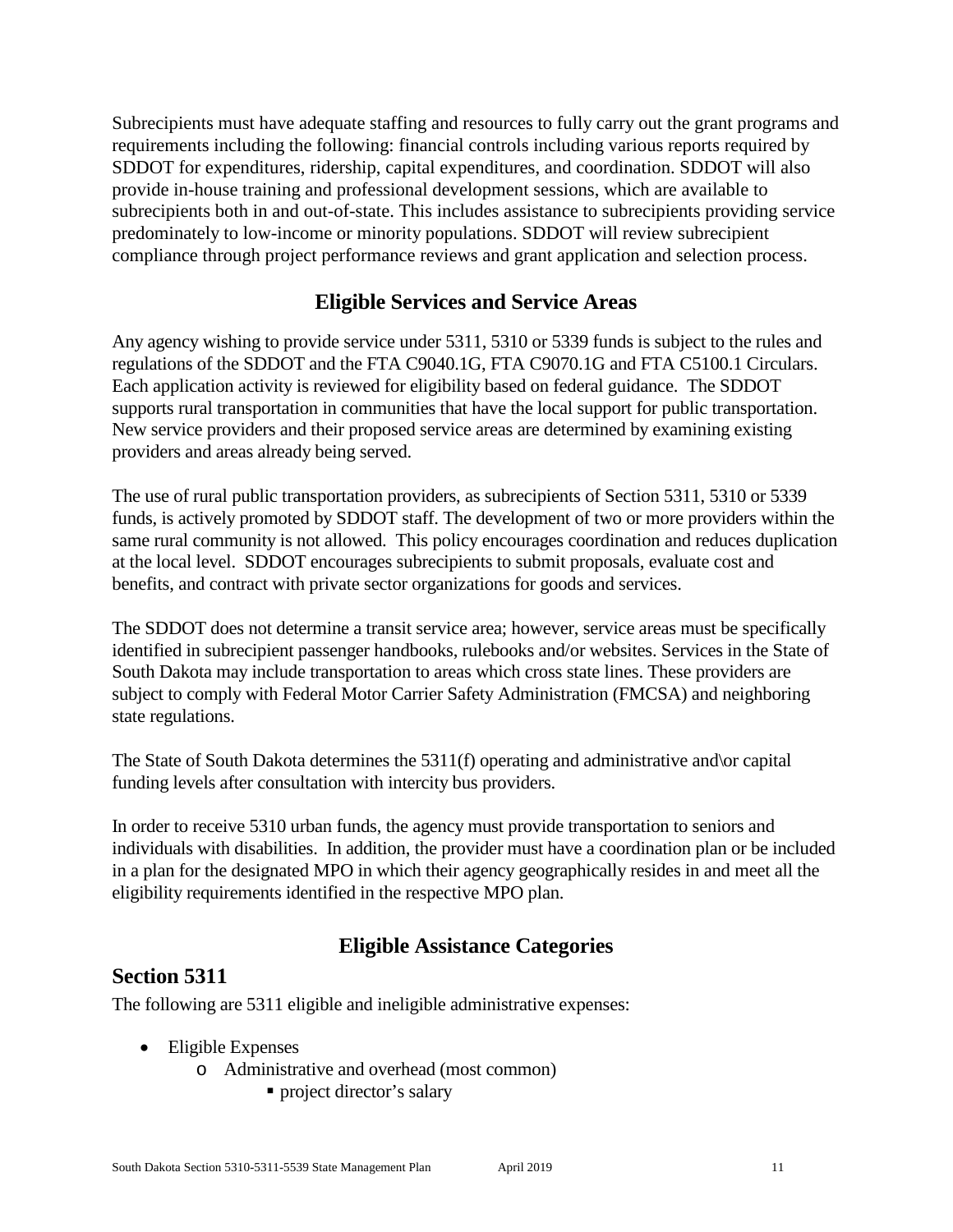- secretary and bookkeeper salaries
- **o** office supplies
- audit expenses
- office rent
- utilities
- travel expenses
- vehicle insurance
- vehicle lease
- in-kind expenses
- $\blacksquare$  training

This list is not all inclusive.

- o Operating (most common)
	- fuel
	- $\overline{\text{oil}}$
	- **replacement tires**
	- **replacement parts**
	- **garage expenses**
	- drivers' and mechanics' salaries
	- dispatcher salaries
	- in-kind expenses
	- vehicle licenses
	- Contractual services expenses directly incidental to the management and operation of transportation services, and which are not otherwise reimbursed are also included.

The list is not all inclusive.

- The following four items are generally **ineligible** for Section 5311 assistance:
	- o Costs of advisory councils
	- o Indirect transit-related functions or activities of regional or local entities performed as a normal or direct aspect of general public administration (e.g., expenses of a City Council in considering transit matters).
	- o Depreciation accrued by public operators, depreciation on facilities or equipment purchased with public (i.e., federal, state or local) capital assistance, depreciation of an intangible asset, and/or depreciation in excess of the rate otherwise used for income tax purposes.
	- o Expenses for contingencies or capital acquisitions, including contributions to a capital reserve account or fund.

SDDOT reimburses eligible administrative expenses on an 82.82/17.18 percent ratio and operating expenses are reimbursed on a 51.76/48.24 percent ratio.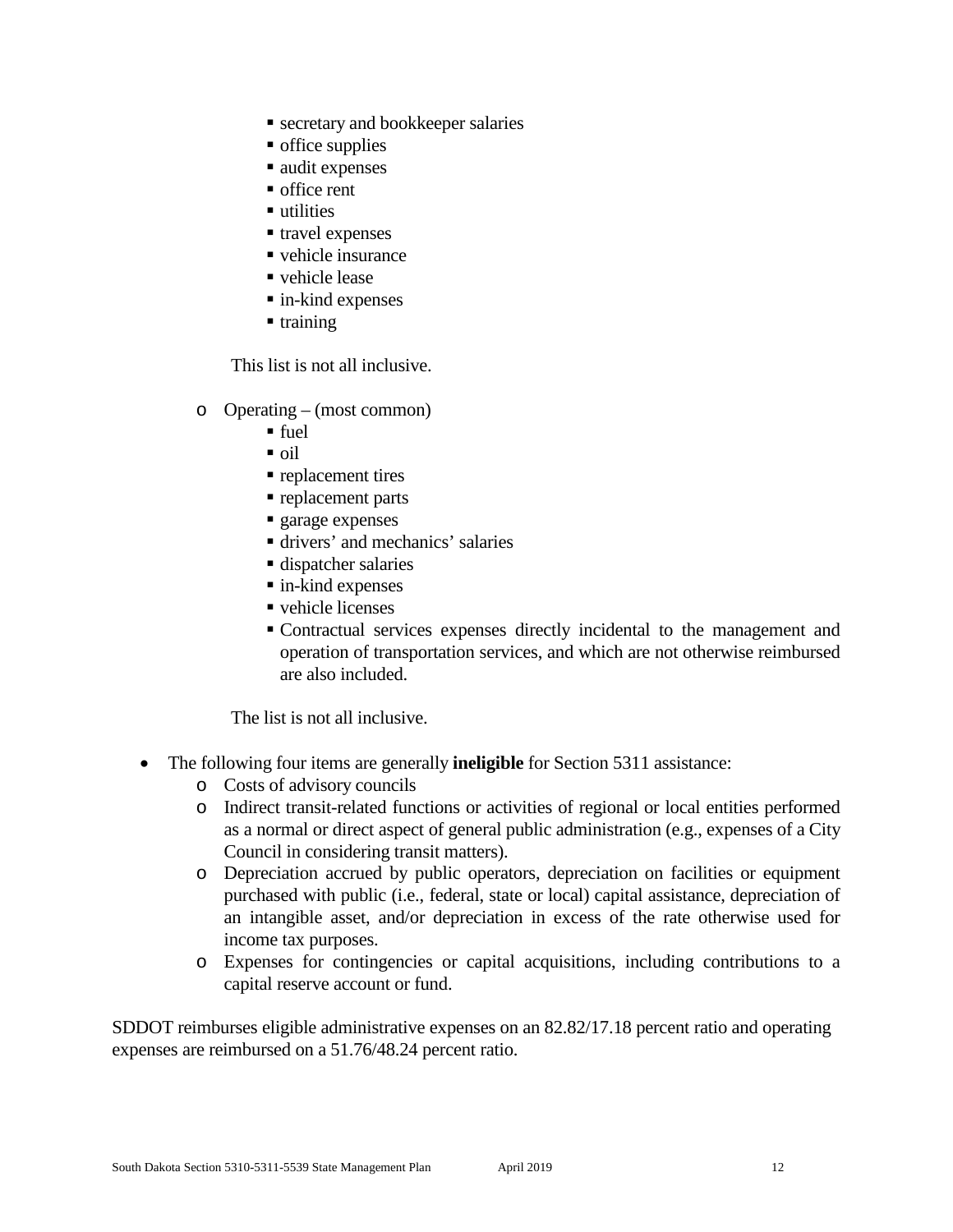The SDDOT also uses RTAP funds to support rural transit activities for training, technical assistance, research and related support services. An example of allowed items includes: the Community Transportation Association of America (CTAA) Conference, Dakota Transit Association support/conference, transit meetings, Passenger Service and Safety (PASS) training, and any case-by-case special trainings. Approved reimbursements are reimbursed at 100%, unless the RTAP Request is submitted after the event, then the amount of reimbursement will be reduced by 10%.

# <span id="page-12-0"></span>**Section 5310**

The following are 5310 eligible administrative expenses according to the SDDOT:

- A minimum of 55 percent of 5310 funds shall be available for traditional Section 5310 projects – those public transportation capital projects planned, designed, and carried out to meet the specific needs of seniors and individuals with disabilities when public transportation is insufficient, unavailable, or inappropriate.
	- o The following are examples of eligible projects:
		- Acquisition of expansion or replacement vehicles
		- **Preventive maintenance**
		- Radios and communication equipment
		- Wheelchair lifts
		- Ramps
		- Securement devices
		- Computer hardware, software and dispatch systems
		- Mobility management
- Up to 45 percent of 5310 funds may be allocated to rural, small-urbanized area or large urbanized area's annual apportionment for public transportation projects (capital only) planned, designed, and carried out to meet the special needs of seniors and individuals with disabilities when public transportation is insufficient, inappropriate, or unavailable.
	- o The following are examples of eligible projects:
		- Public transportation projects that meet or exceed the requirements of ADA.
		- Public transportation projects that improve access to fixed-route service and decrease reliance by individuals with disabilities on ADA complementary paratransit service.
		- Alternatives to public transportation that assist seniors and individuals with disabilities.

# <span id="page-12-1"></span>**Section 5339**

Eligible projects include:

- acquisition of vehicles
- vehicle maintenance and administrative facilities
- passenger amenities such as:
	- o passenger shelters
	- o bus stops signs
	- o mobile radios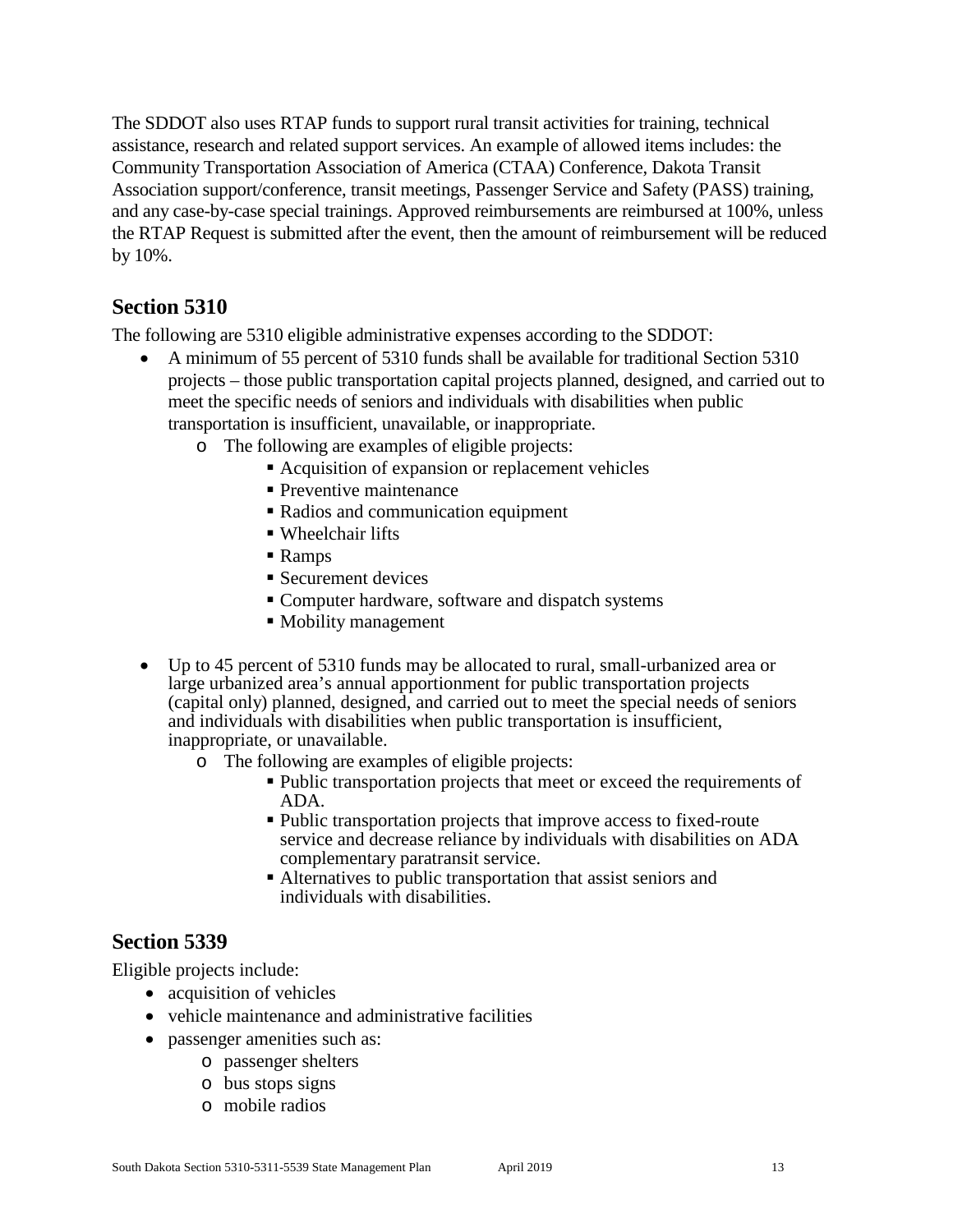- o supervisory vehicles
- o fare boxes
- o computers
- o shop and garage equipment

This list is not all-inclusive.

# **Local Share and Local Funding Requirements**

# <span id="page-13-1"></span><span id="page-13-0"></span>**Section 5311**

The local share for capital projects is 20%, 17.18% for administration expenses and 48.24% for operating expenses. There is not a local match requirement for RTAP funds.

# <span id="page-13-2"></span>**Section 5310**

The local share for capital projects is 20%, and operating costs is 50%.

# <span id="page-13-3"></span>**Section 5339**

The local share for capital projects is 20%.

# <span id="page-13-4"></span>**Local Match Resources**

The local share must be provided from sources other than federal funds except where specific legislative language of a federal program permits. The SDDOT will decide annually if any State Public and Specialized Transportation Assistance Funds (Title III-B) will used to supplement the federal Section 5311 funds.

Local match may include:

- Cash from nongovernmental sources (excludes fares)
- Non-fare box revenues from the operation of public transportation service
- Funds received under a service agreement with a state or local social service agency or private social service organization
- Revenue from the sale of advertising and concessions
- Contributions/Cash in-kind
	- o Cash contributed to an applicant by other public agencies and institutions (nonfederal)
	- o Private organizations and individuals (excluding fare donations)
	- o Non-restricted federal funds may be considered, subrecipient must first obtain approval from SDDOT
- In-Kind Contributions
	- o Value of non-cash contributions provided by the applicant and nonfederal parties
	- o Contributions of property value
	- o Non-expendable personal property
	- o Indirect cost to the program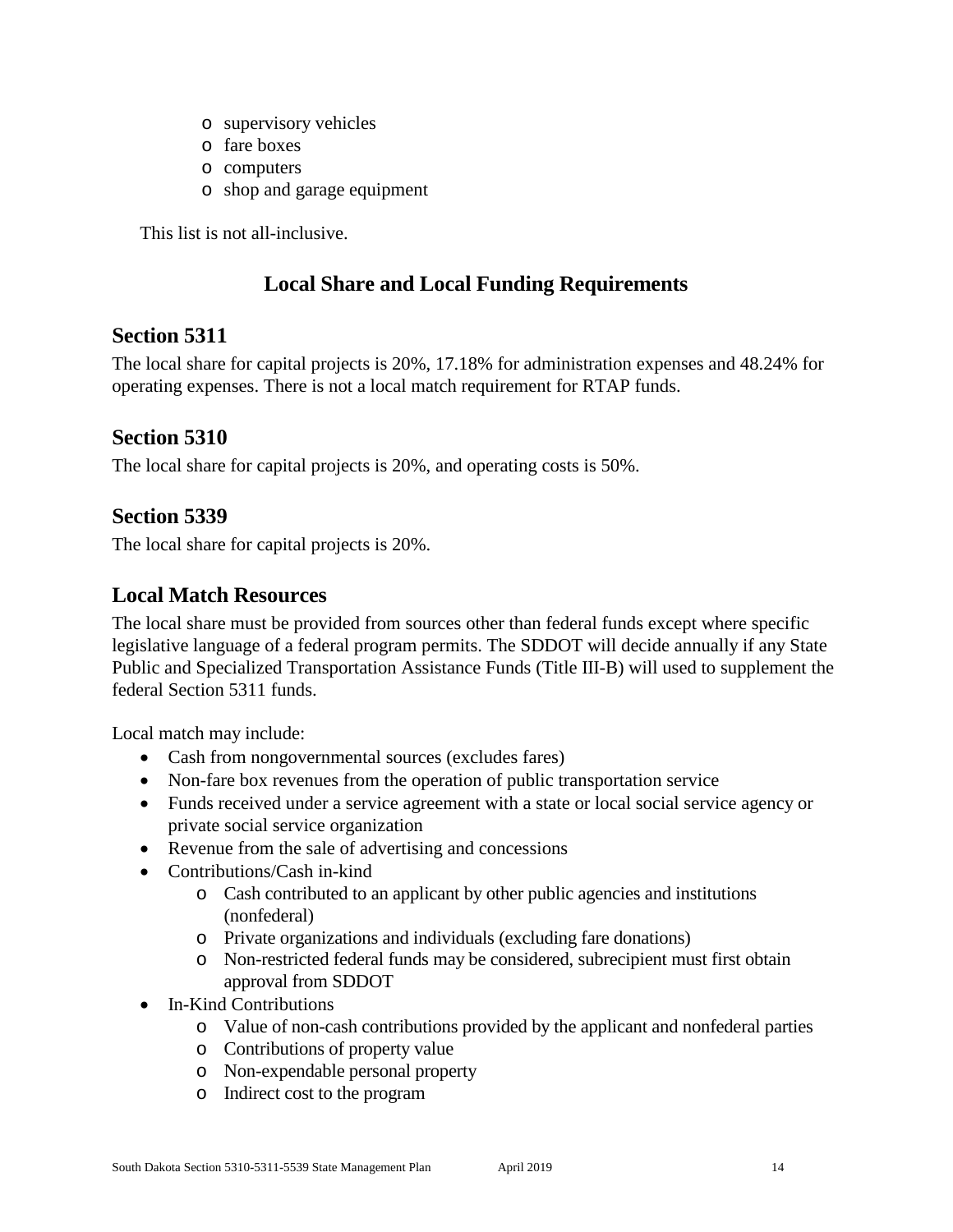- o Value of goods and services directly benefiting and specifically identifiable to the project or program.
- Allowable project costs financed with cash in-kind contributions shall be accepted as the subrecipient's matching share or other income when such contributions meet all the following criteria:
	- o Verifiable from the applicant's records;
	- o Not included as contributions for any other federally assisted program;
	- o Necessary for proper and efficient completion of project objectives;
	- o Not paid by restricted federal funds;
	- o Provided for in the applicant's approved budget.
- Valuation of donated expendable personal property, this includes equipment, office supplies, or workshop and classroom supplies. Values assessed to expendable personal property included in the cost or matching share should be reasonable and should not exceed the fair market value of the property at the time of donation.
- Valuation of non-expendable donated property:
	- o The value of land and buildings and non-expendable personal property shall not exceed the fair market value of equipment and property of the same age and condition as determined by an independent appraiser.
	- o The value of donated space and loaned equipment shall not exceed fair rental value of comparable space and equipment.
- Volunteer services to be used as in-kind local match must be documented. In-kind salaries should be valued equal to the actual salaries received for similar work conducted in the local economy.
	- o The basis for determining the value for personal services, material, equipment, buildings, and land must be documented.
- Freight income
- Charter income profit
- All monetary donations generated by the provisions of transportation by the subrecipient are considered revenue and must be used in the calculation of the net operation deficit of the project.
- All fares generated by the provision of transportation by the subrecipient are considered revenue and must be used in the calculation of net operating deficit of the project. All fares must be reported at 100%.
- All income generated as a result of the applicant renting space on the vehicle to a third party for the purpose of advertising is considered revenue and must be used in the calculation of the net operating deficit for the project.

# **Project Selection Criteria and Method of Distributing Funds**

# <span id="page-14-1"></span><span id="page-14-0"></span>**Section 5311, 5310 and 5339**

All reimbursement requests with a total purchase amount of \$5,000 or more will require onsite verification by SDDOT of receipt of the items(s) before reimbursements of federal funds are processed.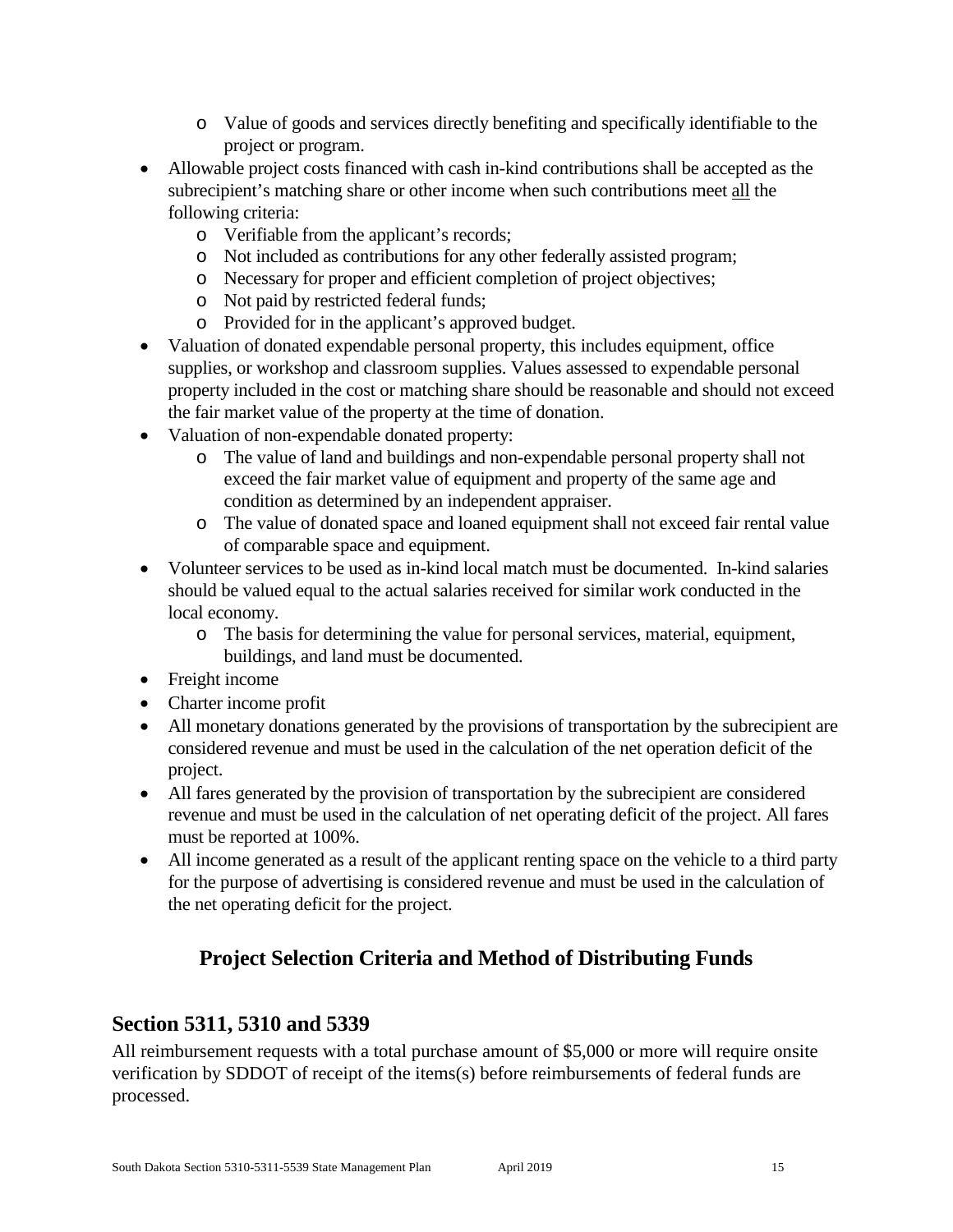SDDOT will notify potential subrecipients of the availability of the grant applications by multiple methods of communications such as email, webpage and newspapers. Applications not received by the SDDOT imposed deadline will be considered ineligible for consideration. Subrecipients considered non-compliant with grant regulations at the time of project selection may be determined to not have the technical capacity to receive funding.

Subrecipients will have 90 days to execute the funding agreement provided by the SDDOT. If the subrecipient fails to meet the deadline, the allocated funding will be re-distributed to other eligible subrecipients.

# <span id="page-15-0"></span>**Section 5311**

# <span id="page-15-1"></span>**Capital Projects**

When Section 5311 funds are used for capital projects the following procedures will be used:

- SDDOT will notify potential subrecipients about the availability of grant applications and the deadline to submit an application.
- All applications received by the deadline will be reviewed by SDDOT staff. Each of these projects is evaluated by SDDOT using the following criteria:
	- o Vehicle funding requests are categorized as a van (small vehicles), light duty buses, or medium duty buses. Considerations for prioritization include:
		- mileage
		- **age of vehicle**
		- new service or expanding service
		- **replacement**
		- potential for providing local capital match and operating funds
		- **Example 2** cooperation with local organizations and transit services
		- organization's training
		- maintenance policies
		- coordination plans
		- number of days of service
		- **type of ADA vehicle applied for**
		- **Example 1** growth percentages for ridership
		- service area
		- communities and clients served
- A prioritized POP is developed and sent to the FTA.

### <span id="page-15-2"></span>**Administrative and Operating Projects**

• SDDOT will notify potential subrecipients about the availability of grant applications and the deadline to submit an application.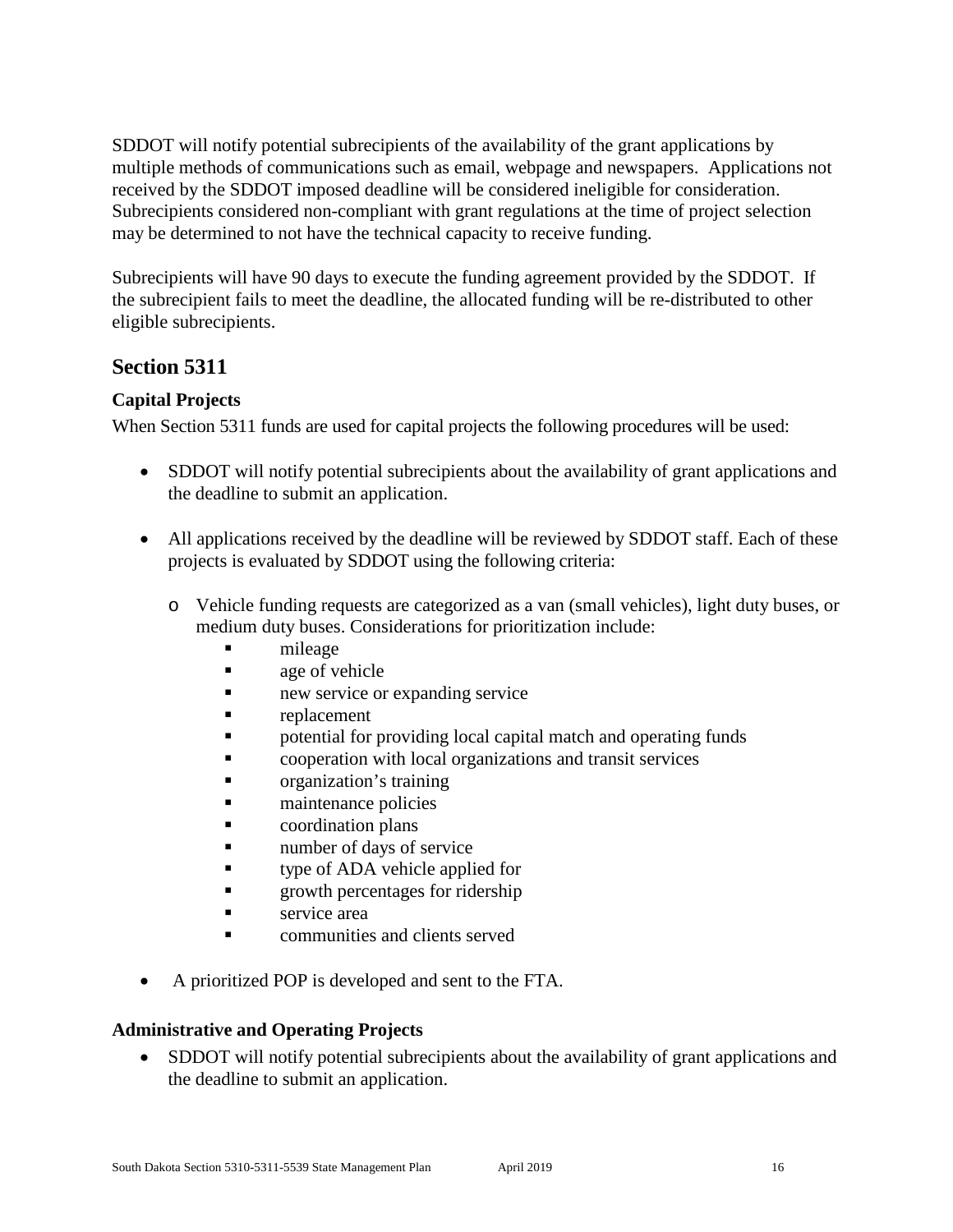- All applications received by the deadline are reviewed by SDDOT staff. Area wide transportation projects are encouraged and given preference. Individual communities or organizations submitting proposals are encouraged to coordinate with existing area wide providers. Funding is based on the submitted budget and past performance. Past performance indicators include units of service, coordination efforts, financial management and program compliance. Preference is given to existing providers with good records of service and program compliance.
- Project funding will be based on the priority list using the state's fiscal year set-aside amount available under the Section 5311 program.
- A list of projects is submitted as part of the POP, which is attached to the grant application and submitted to FTA for approval.

#### <span id="page-16-0"></span>**State Imposed Requirements**

Section 5311 subrecipients will achieve operating revenues and/or other income equivalent to 15% of total funds expended for both administrative and operating purposes by the sixth month of the fiscal year. At that time, the SDDOT staff reviews revenue to ensure the 15% is met. If the 15% is not met, the 15% revenue figure is calculated and payment to the subrecipient is decreased until 15% is met. Additionally, subsequent months may be adjusted if the 15% is not maintained. Fares, advertising and contracts can all be used to generate "on the bus" revenue.

Subrecipients must have adequate staffing and resources to carry out the grant programs, requirements, and financial controls, which include various reports required by SDDOT. These reports are for expenditures, ridership, capital expenditures and coordination. SDDOT will make this determination annually during the grant application and selection process as well as during program review. SDDOT will also provide in-house training and make professional development sessions available to subrecipients.

Subrecipients can use vehicles only for the intended purpose under the original agreement. Incidental use for meal delivery is allowed if it does not interfere with passenger transportation service. Vehicles must be available to the general public. Subrecipients performing meal delivery must be prepared to show the SDDOT how the costs are allocated and show an actual cost expense spreadsheet for the meal deliveries. Subrecipients can count meal delivery or bulk meal delivery as one trip count per day.

RTAP requests must be submitted to SDDOT before the event occurs and follow current procedures for submitting requests. Requests submitted after the event, the allowable amount will be reduced by 10%. Requests for RTAP reimbursements must be submitted for reimbursement within 90 days of the last day of the event, training session, etc., for eligible reimbursement. Requests for reimbursement after 90 days will not be approved or processed. RTAP funds will be made available for redistribution.

Drivers are required to have first aid training within 180 days after the driver begins providing service. At least once every three years, providers must ensure each driver completes a refresher first aid course. Defensive driving training must be taken within 180 days after the driver begins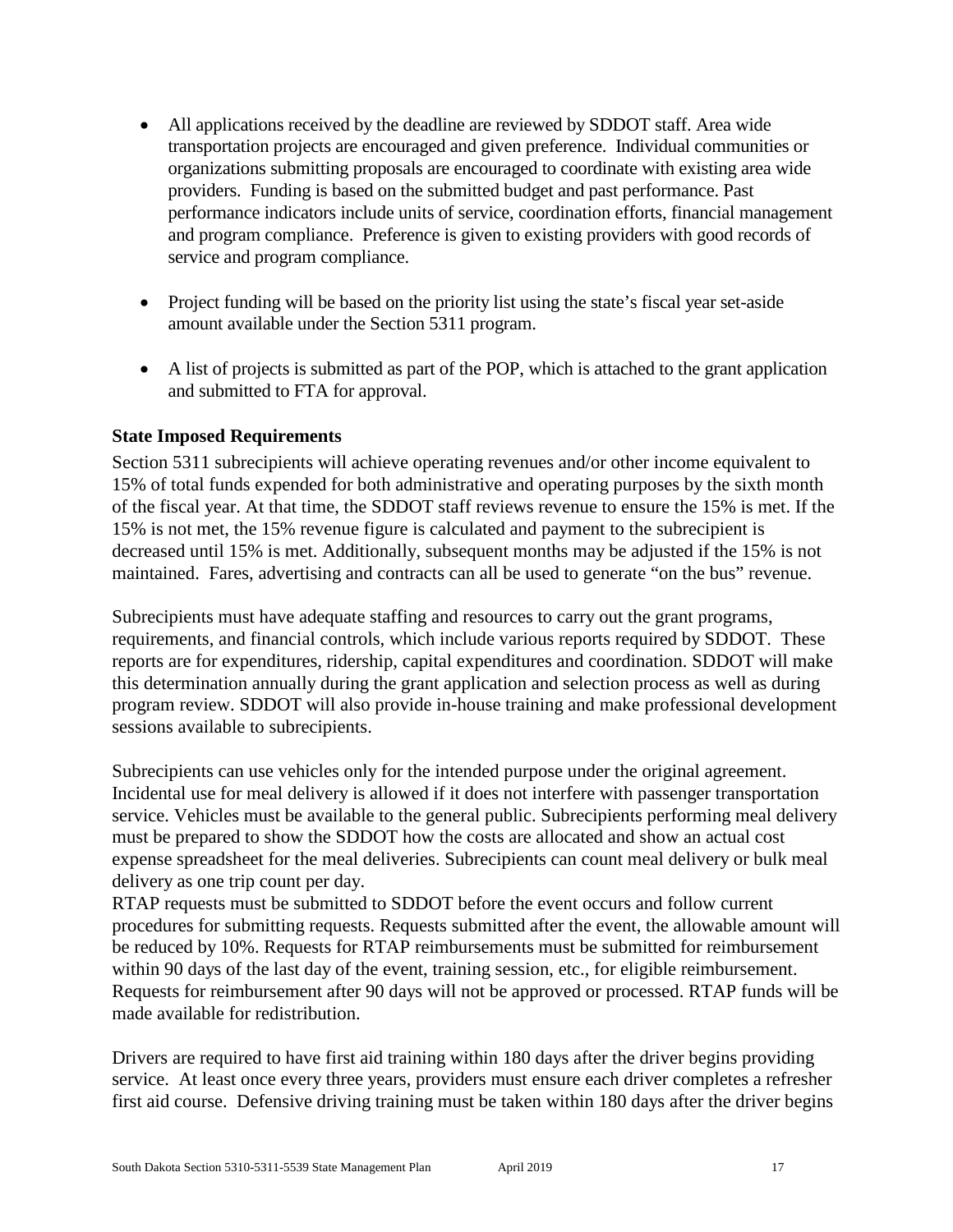providing service. At least once every three years providers must ensure each driver completes a refresher defensive driving course. Training in Passenger Service and Safety (PASS) must be met within 180 days after the driver begins providing service. At least once every three years, providers must ensure each driver completes a refresher course or recertification in passenger service and safety. Employees are required to take 60 minutes of Substance Abuse Awareness training. Supervisors are to attend the Supervisor Reasonable Suspicion Training at least once.

South Dakota requires subrecipients to have an insurance policy with a minimum one-milliondollar liability coverage for death, bodily injury, and property damage. Also required is uninsured and underinsured coverage per SDCL 32-40-9.

South Dakota requires the driver of any motor vehicle carrying passengers for hire to stop for all rail road crossings per SDCL 32-29-5.

South Dakota requires an annual inspection of large passenger vehicles operated by nonprofit organizations. Each vehicle with a capacity of sixteen or more passengers, including the driver, owned or operated by a nonprofit organization, or privately owned and operated under a contract with a nonprofit organization, and used for the transportation of its members shall be inspected before October first of each year by an inspector approved by the Division of Highway Patrol. The inspector shall ensure the vehicle complies with state law and regulations. A certificate, provided by the Division of Highway Patrol, certifying that the vehicle has successfully passed inspection shall be issued by the inspector and shall be displayed on the vehicle per SDCL 32-21-3.1.

### <span id="page-17-0"></span>**Monthly 5311 Distribution of Funds**

Subrecipients are to complete and submit the SDDOT standardized 5311 Request Form based on the approved 5311 budget monthly, unless SDDOT has granted approval for quarterly reimbursement submissions.

SDDOT staff requests invoices pertaining to 5311 reimbursement requests, copies of checks and or copies of credit card receipts to provide proof of payment. The SDDOT will review for eligibility and to ensure invoices support reimbursement requests. All concerns will be addressed and resolved before payments are issued. If there are findings, SDDOT may request additional information from other months. Local match resources must also be provided to verify eligible local match sources.

# <span id="page-17-1"></span>**Section 5310**

SDDOT is the designated recipient of Section 5310 funds for small urbans and rural transportation. As such, SDDOT is the accountable and responsible entity in South Dakota to monitor and oversee implementation of federally funded transit programs and compliance with all FTA grants regulations from a planning, operational, safety and fiduciary perspectives.

• SDDOT will notify potential subrecipients about the availability of grant applications and the deadline to submit an application.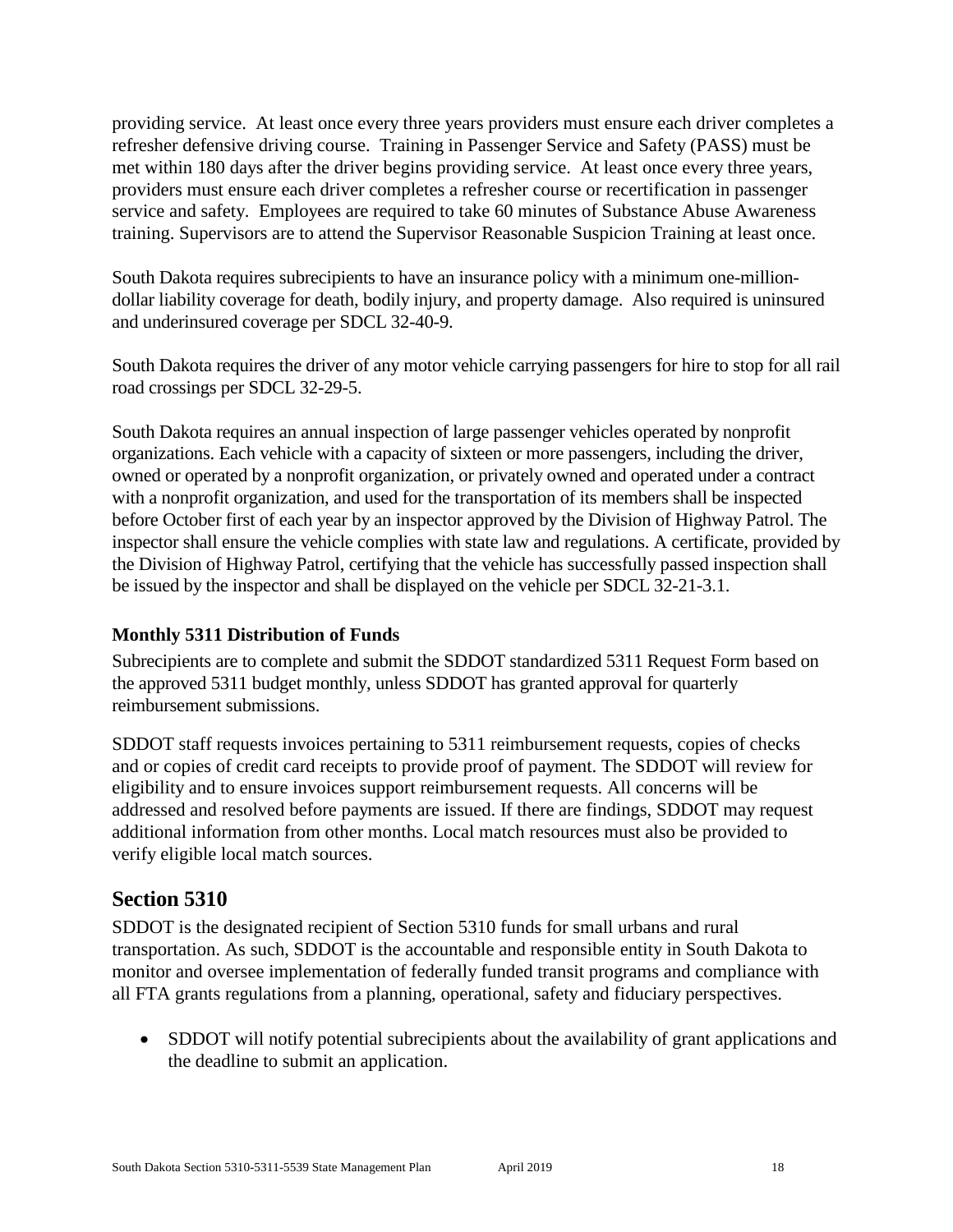- All applications received by the deadline are reviewed by SDDOT. Existing public transportation projects are encouraged and given preference. Individual communities or organizations submitting proposals are encouraged to coordinate with existing public transit providers. Units of service, coordination efforts, financial management and program compliance are reviewed when considering projects for funding. Preference is given to existing projects with good records of service and program compliance. Preference is also given to projects that demonstrate involvement and utilization of private transportation services. Before an applicant is awarded, they must have an approved Coordination Plan.
- Applications within Rapid City and Sioux Falls MPO area are received and reviewed by a process determined by each respective MPO. The MPO then submits a recommendation of projects to SDDOT for review and final approval.
- The applications for vehicles are categorized as a van/other, light duty buses, or medium duty buses. Considerations for prioritizing within each category may include:
	- mileage
	- **age of vehicle**
	- new service or expanding service
	- replacement
	- potential for providing local capital match and operating funds
	- cooperation with local organizations and transit services
	- **•** organization's training
	- maintenance policies
	- **i** individual vehicle files maintained
	- spare ratio
	- ADA vs Non-ADA request
	- **Provided benefit description**
	- demonstration of need
	- planning efforts
	- **Perovided access and mobility description**
	- written personnel and driver training policy
	- coordination plans
	- number of days and hours of service
	- type of ADA vehicle applied for
	- **growth percentages for ridership**
	- service area
	- communities and clients served
- Using the state's fiscal year set-aside amount and the ranking process, SDDOT will determine funding priorities. Any applicant with a project that is not funded will receive a notification letter. For funded projects, a notice to proceed will be provided to the applicant.
- A list of projects is submitted as part of the POP, which is attached to the grant application and submitted to FTA for approval.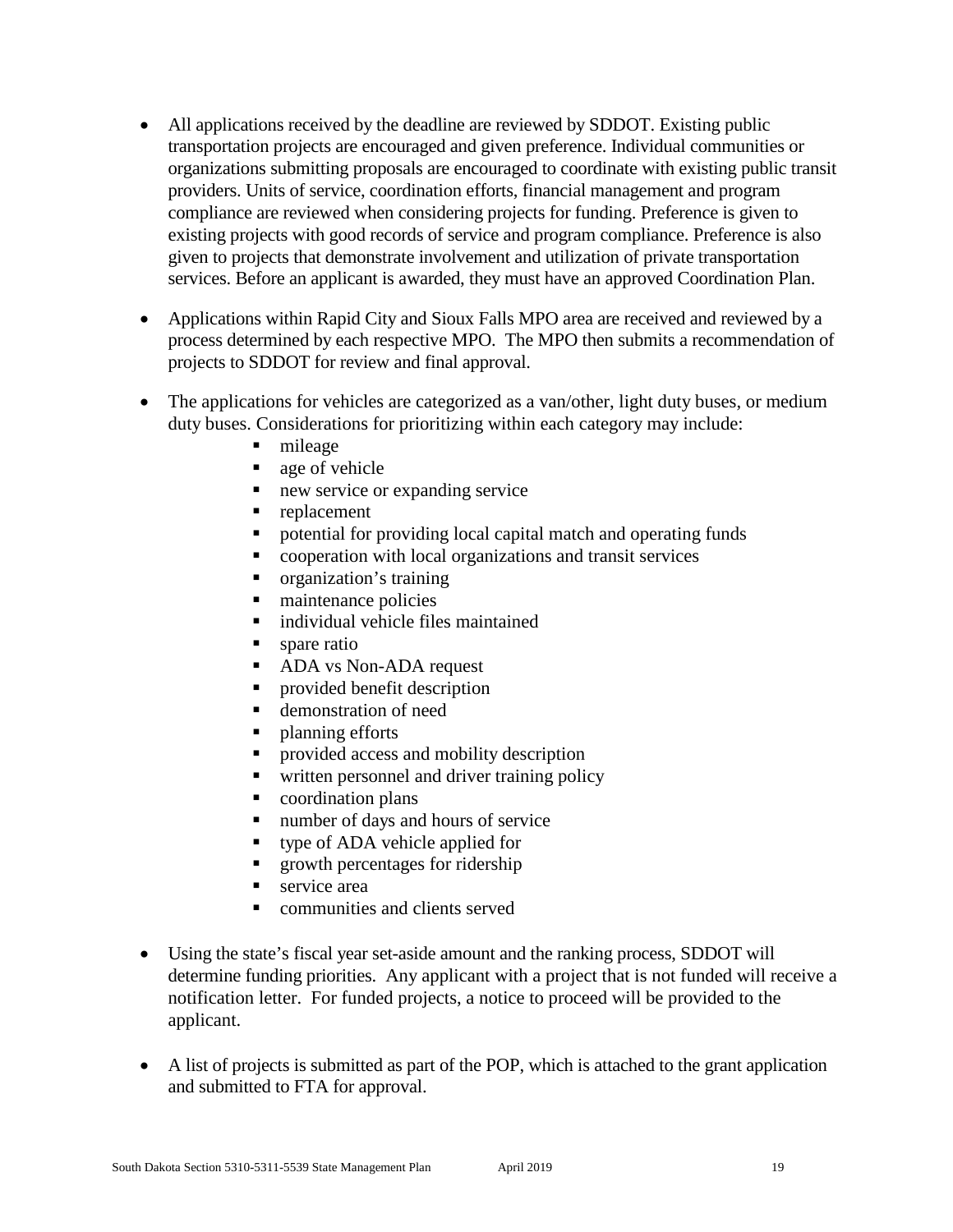### <span id="page-19-0"></span>**Monthly 5310 Reimbursement Requests**

Each month, providers shall submit all maintenance invoices to SDDOT for the expenses incurred in the previous month. Each invoice must list the last four digits of the VIN number of the vehicle being serviced as well as the check number or last four digits of the credit card number used. The SDDOT will review all invoices for eligibility. Reimbursement will be on an 80/20 basis, with the state paying 80% of the expenses and subrecipients paying 20% of the expenses. A complete list of eligible preventive maintenance expenses is sent out to all subrecipients once funding has been determined. Any single invoice/repair in the amount of \$2,000.00 or more must be preapproved by SDDOT before reimbursement will be allowed.

An invoice must be submitted to SDDOT for other capital or vehicle reimbursements and approved before the reimbursement will be processed. The invoice must include the check number and date paid.

Subrecipients receiving operating funds will submit a request based on the approved budget to reimbursement on a 50/50 basis. The subrecipient must provide documentation to support the amounts requested along with the matching fund tracking.

# <span id="page-19-1"></span>**Section 5339**

SDDOT is the designated recipient of all Section 5339 funds for small urbans and rural transportation. As such, SDDOT is the accountable and responsible entity in South Dakota to monitor and oversee implementation of federally funded transit programs and compliance with FTA grant regulations from a planning, operational, safety and fiduciary perspective.

An invoice must be submitted to SDDOT for other capital or vehicle reimbursements and approved before the reimbursement will be processed. The invoice must include the check number and date paid.

### <span id="page-19-2"></span>**Capital Projects**

When Section 5339 funds are used for capital projects the following procedures will be used:

- SDDOT will notify potential subrecipients about the availability of grant applications and the deadline to submit an application.
- All applications received by the deadline are reviewed by SDDOT staff. Each project is evaluated by the SDDOT using the following criteria:
- The applications for vehicles are categorized as a van/other, light duty buses, or medium duty buses. Considerations for prioritizing each category may include:
	- $l$  mileage
	- age of vehicle
	- new service or expanding service
	- **•** replacement
	- potential for providing local capital match and operating funds
	- cooperation with local organizations and transit services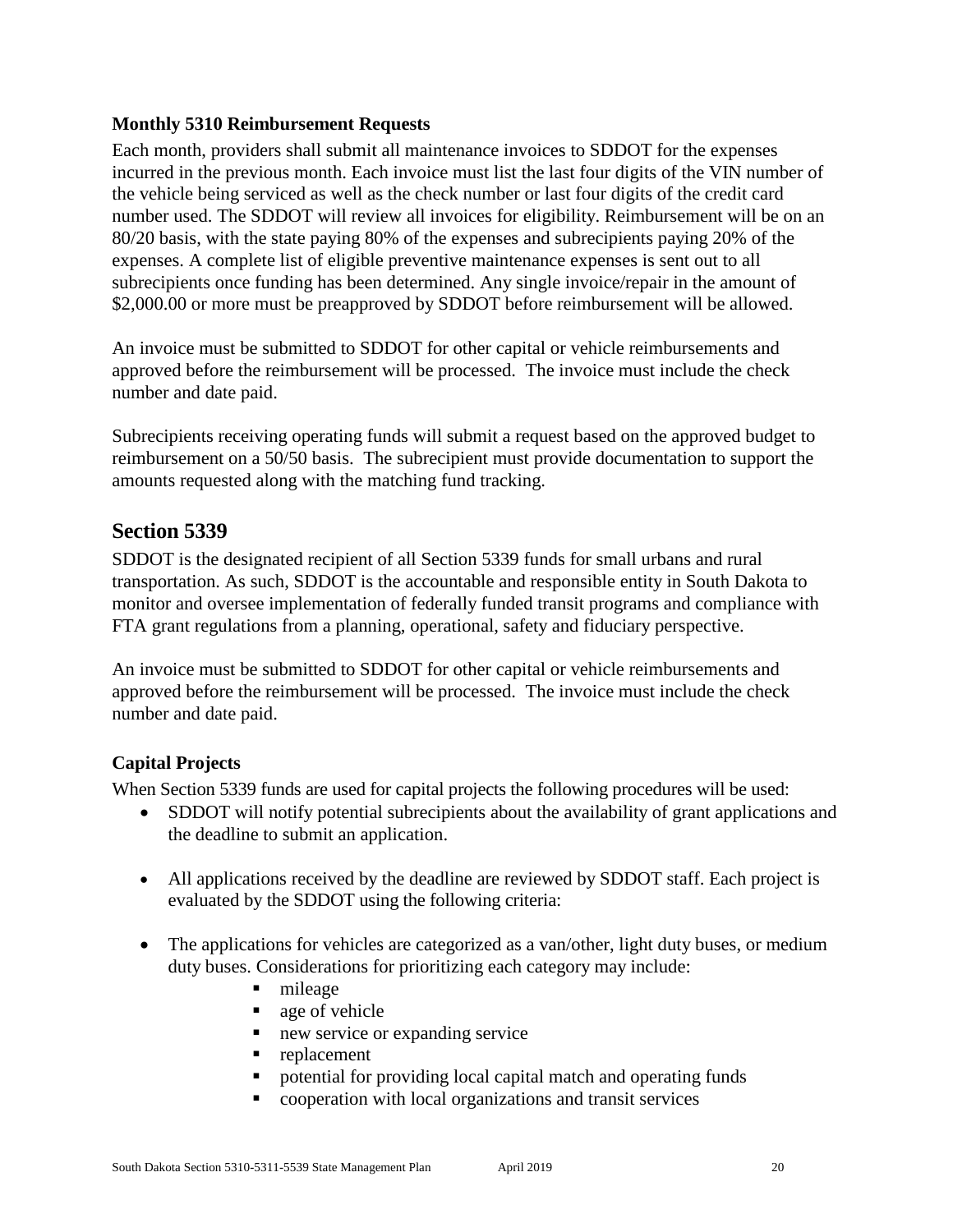- organization's training
- maintenance policies
- $\blacksquare$  individual vehicle files maintained
- spare ratio
- ADA vs Non-ADA request
- **Provided benefit description**
- demonstration of need
- planning efforts
- **•** provided access and mobility description
- written personnel and driver training policy
- coordination plans
- number of days and hours of service
- type of ADA vehicle applied for
- **growth percentages for ridership**
- service area
- communities and clients served
- Applications for facilities are ranked on general service and need. Information pertaining to whether it is new construction, an expansion, a repair or an improvement is required and will be considered. Rankings will also be based on required facility related policies, benefit description, demonstration of need, planning efforts and an access and mobility description.
- Applications for equipment are ranked on general service and need. The application must give detail on if the request is for repair, replacement or expansion. Rankings will also be based on required equipment related policies, benefit description, demonstration of need, planning efforts, access and mobility.
- Any subrecipient with a project that is not funded will receive a notification letter. Subrecipients with awarded projects will be sent a notice to proceed.
- SDDOT will send a list of projects as part of the POP, which is attached to the grant application submitted to FTA for approval.
- Sioux Falls and Rapid City receive a reserved allocation of 5339 funding where both cities may submit requests to SDDOT consistent with all the same regulations stated within this plan. A list of projects is submitted in the POP, which is attached to the grant application submitted to FTA for approval.

### <span id="page-20-0"></span>**Monthly 5339 Reimbursement Requests**

<span id="page-20-1"></span>Reimbursement for capital or vehicles purchases are to be submitted to SDDOT for processing. The request must include an invoice and proof of payment.

# **Intercity Bus**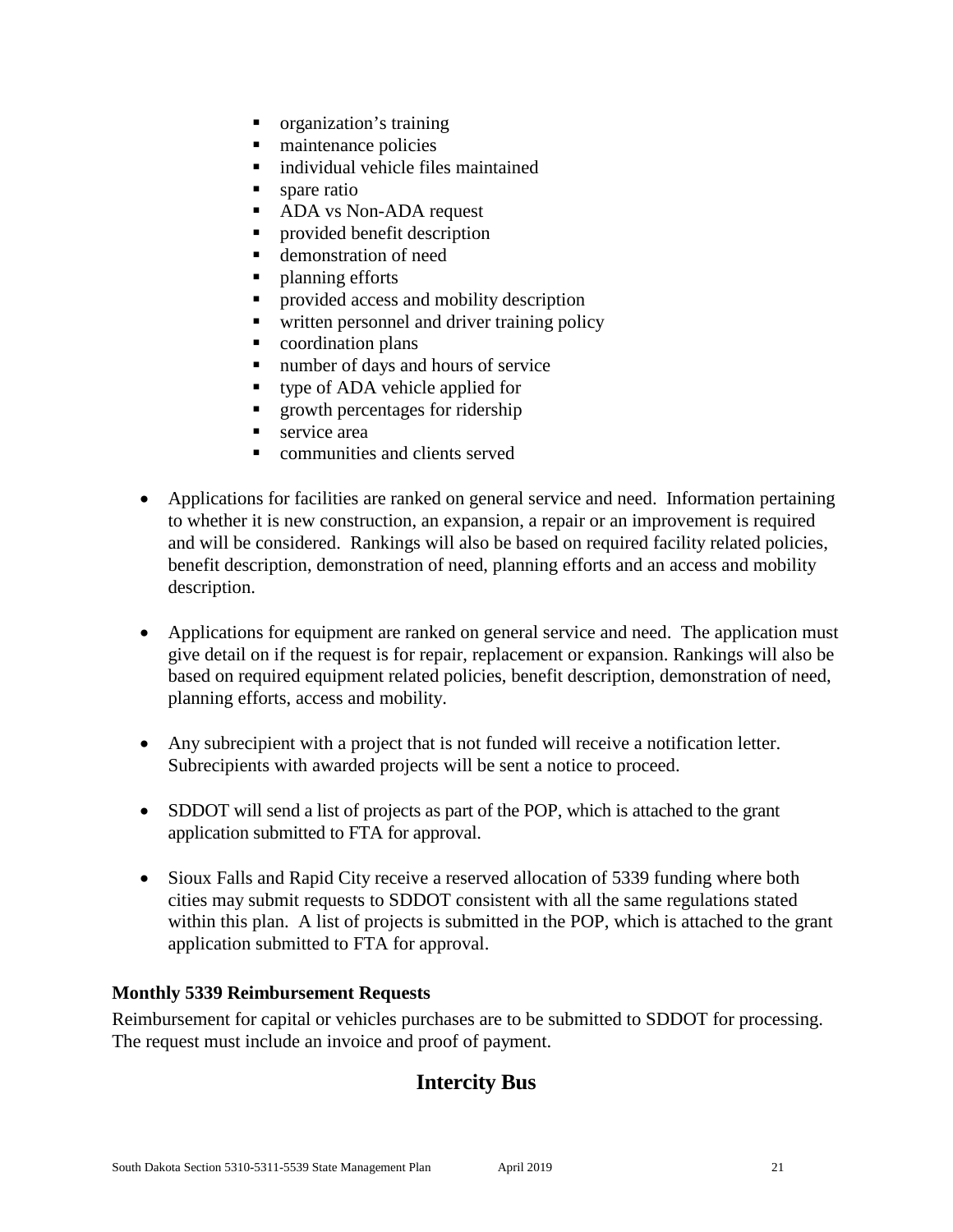Section 5311(f) of the Federal Transit Act, as amended, addresses the intercity bus program.

### <span id="page-21-0"></span>**Intercity Bus and 5311**

The State of South Dakota is required to designate a portion of its Section 5311 apportionment on a program specifically developed to support intercity bus transportation in rural areas. SDDOT annually verifies Intercity Bus services are available in the state to connect between non-urbanized areas and urbanized areas, verifying residents' needs are met. During the 5311 application process, SDDOT consults with the intercity line regarding available funding when the 15% apportionment isn't programmed to an intercity provider. The Governor of South Dakota can make an annual certification that all the intercity bus service needs of the state are being met adequately if the state wishes to program less than 15% on intercity bus projects.

# **Annual Program of Projects Development and Approval Process**

# <span id="page-21-2"></span><span id="page-21-1"></span>**Section 5311**

A statewide POP is developed by SDDOT based on the following procedures:

- Applications for 5311 are announced annually.
- Public Notice of Applications being accepted for section of funding is published.
- Notice and applications are sent to current 5311 subrecipients. The application is also posted on the SDDOT Transit website as stated in the public notice. The application includes guidance as to what information is required to be included in the application, eligible activities, certifications and assurances. The 5311 application is a joint application for applying for Title IIIB with the Department of Human Services.
- Applications are reviewed by SDDOT for completeness and eligibility.
- The list of projects potentially funded is included in the POP and attached to the grant application submitted to FTA for approval.
- Following SDDOT and FTA approval, subrecipients are informed of their application approval and contracts are signed between SDDOT and subrecipients.

# <span id="page-21-3"></span>**Section 5310**

A statewide POP is developed by SDDOT based on the following procedures:

### <span id="page-21-4"></span>**Rural**

- Applications for 5310 are announced annually. If funds are remaining after the first application cycle, another application cycle may be announced.
- SDDOT will publish public notice of the application opportunity.
- Notice is sent to current 5310 subrecipients. The application is also posted on the SDDOT Transit website, to meet public notice requirements. The application includes guidance on required information to be included in the application, eligible activities, certifications and assurances.
- Applications are reviewed by SDDOT staff for completeness and eligibility. Projects requested in the applications are ranked as defined earlier in this document under project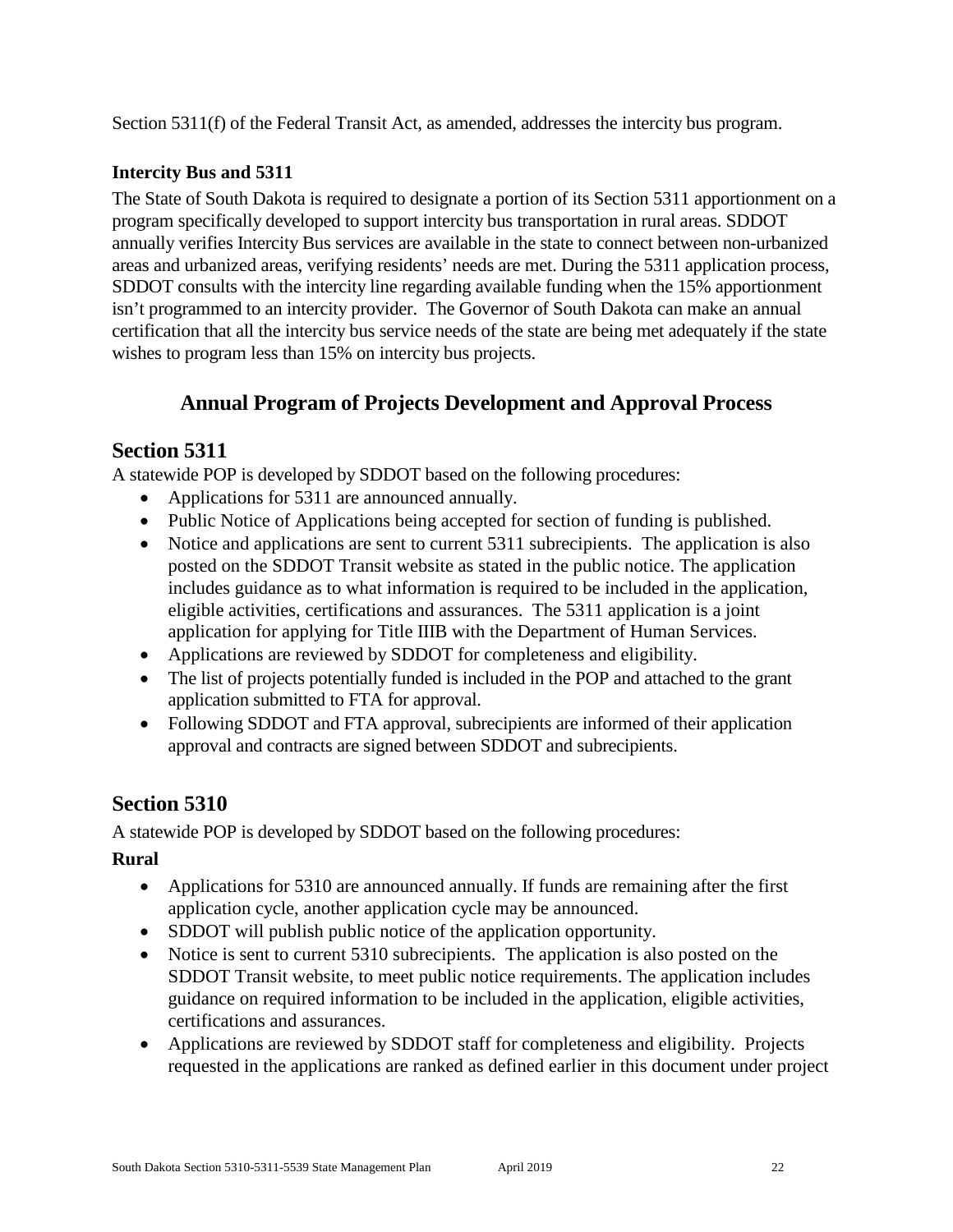selection. Using the state's fiscal year set-aside amount available under the Section 5310 program, the SDDOT determines the projects to be funded based on ranking.

- The list of projects to be funded is part of the POP that is attached to the grant application for FTA approval.
- Following SDDOT and FTA approval, subrecipients are informed of their application approval and contracts are signed between SDDOT and subrecipients.

# <span id="page-22-0"></span>**Small Urban**

- The application cycle for the MPO is announced annually. If there are remaining funds after the first application cycle, another application cycle may be announced.
- Public Notice of Applications is published by the MPO and notice is posted on the MPO website for each application cycle.
- The application process for the small urban allocation is to be conducted by the designated MPO.
- Once the MPO has reviewed and ranked the applications, recommendations are made to the MPO Policy board for approval.
- After the approval process, the MPO forwards the information to SDDOT for review of eligibility and final approval.
- The list of projects to be funded is included in POP which is attached to the grant application for FTA approval.
- Following SDDOT and FTA approval, subrecipients are informed of their application approval and contracts are signed between SDDOT and subrecipients.

# <span id="page-22-1"></span>**Section 5339**

A statewide POP is developed by SDDOT based on the following procedures:

# <span id="page-22-2"></span>**Rural**

- Application for 5339 funding is announced annually.
- SDDOT will publish public notice of the application opportunity.
- Notice and application forms are sent to current eligible subrecipients. The application form is also posted on the SDDOT Transit website as stated in the public notice. The application includes guidance as to what information is required to be included in the application, eligible activities, certifications and assurances.
- Applications are reviewed by SDDOT staff for completeness and eligibility. Projects requested in the application are ranked as defined earlier in this document under project selection.
- The list of projects potentially funded is included in the POP which is attached to the grant application to FTA for approval.
- Following SDDOT and FTA approval, subrecipients are informed of their application approval and contracts are signed between SDDOT and subrecipients.

# <span id="page-22-3"></span>**Small Urban**

• SDDOT notifies the small urbans of their portion of the 5339 allocations.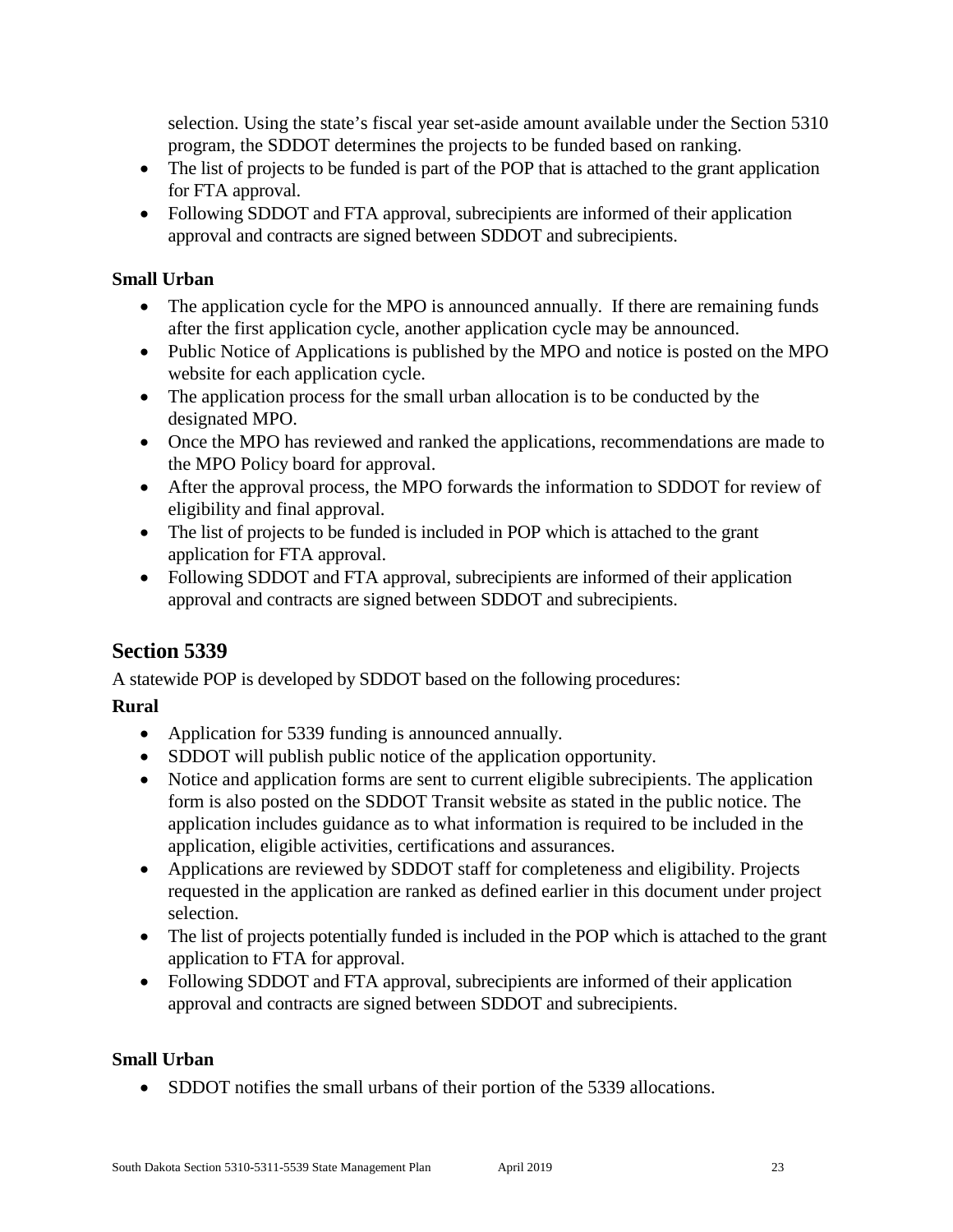- The small urban submits their request for funding and SDDOT reviews the request for eligibility and final approval.
- The list of projects to be funded is included in the POP which is attached to the grant application to FTA for approval.
- Following SDDOT and FTA approval, subrecipients are informed of their approval and contracts are signed between SDDOT and subrecipients.

# **Funds Transfers**

<span id="page-23-1"></span><span id="page-23-0"></span>SDDOT has elected not to utilize the transfer option between rural and urban areas.

# **State Administration and Technical Assistance**

The SDDOT may use up to 10 percent of its total fiscal year 5311 and 5310 apportionment to fund program administration, planning, and technical assistance. The 10 percent that is eligible to fund program administration costs, including planning, may be funded at a 100 percent federal share.

State administration funds are used to fund SDDOT transit staff salaries and travel expenses related to transit administration tasks.

# **State Rural Transit Assistance Program (RTAP)**

<span id="page-23-2"></span>The SDDOT views the RTAP Program as an important resource to help strengthen rural transit operations service in South Dakota. The RTAP Program may be divided into the following four functions or categories best determined by SDDOT:

### • **Technical Assistance**

- o travel expenses for peer-to-peer network
- o reimbursement to subrecipient for helping new projects get started
- o assistance in responding to contract opportunities
- o support for review of existing systems
- o technical assistance is available to all eligible service providers including those who provide service predominately to low-income or minority populations

# • **Training**

- o sponsor workshops
- o scholarships for local providers to attend workshops
- o scholarships for attending Dakota Transit Association conference
- o transit trainings and meetings
- o developing videos and other training tools

### • **Related Support Service**

o support for joint projects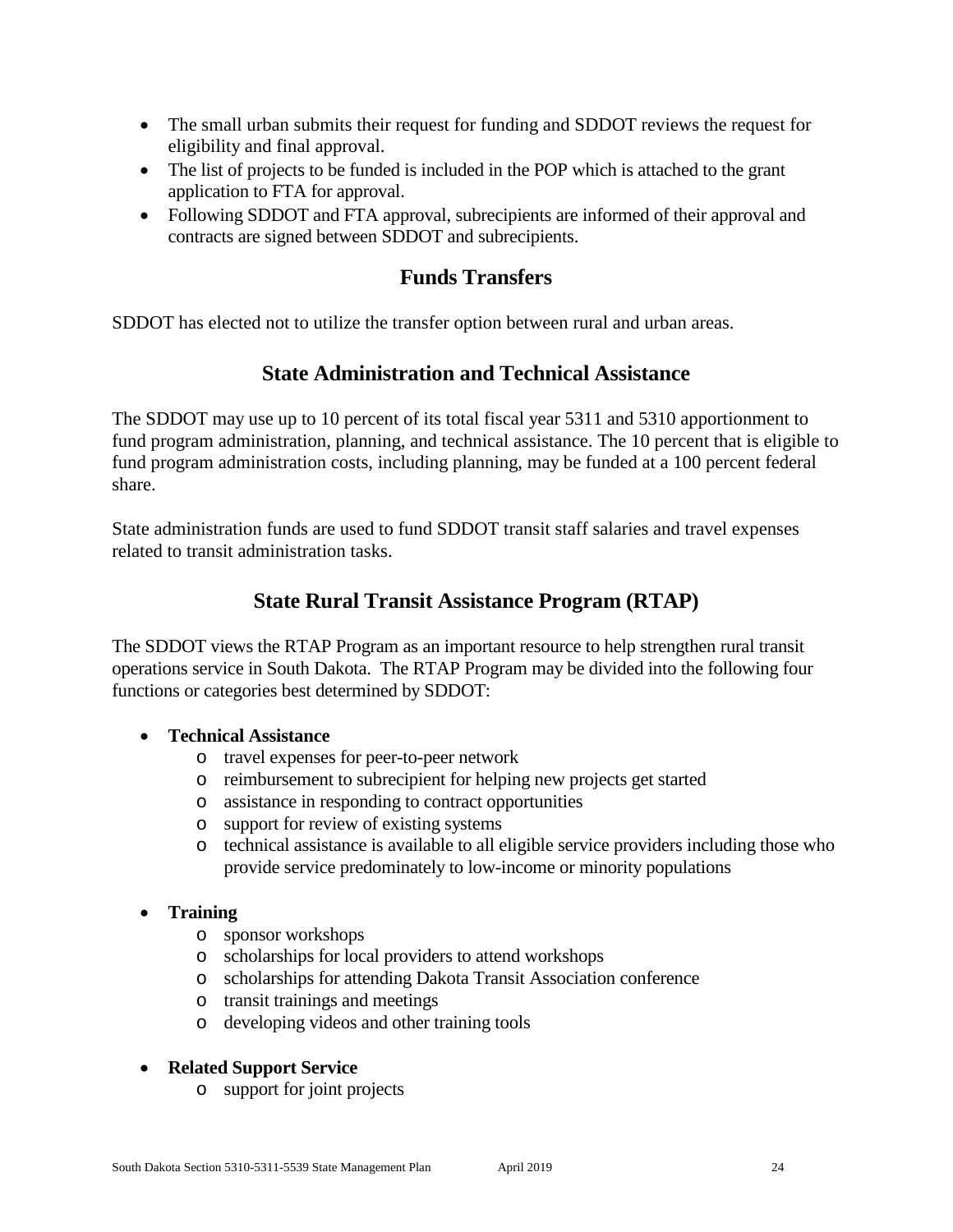- o cost-sharing of interstate projects
- o surveys
- o assessments
- o support for state transportation conferences

#### • **Special Studies**

- o staff training
- o interstate projects
- o staff development

# **Public Input and Private Sector Participation**

#### <span id="page-24-1"></span><span id="page-24-0"></span>**Public Input**

The department has an extensive public involvement plan located online at <http://www.sddot.com/resources/reports/PublicInvolvementPlanFinalSignatureCopy031810.pdf>

#### <span id="page-24-2"></span>**Private Provider Participation**

SDDOT requires any local group interested in establishing a new or continuing an existing transportation program to contact area public and private providers of transit and paratransit services with information on proposed program.

Subrecipients for Section 5311, 5310 and 5339 funding must publish a notice of intent in a newspaper serving the geographical areas as required within the specific application and provide an affidavit of publication with the Section 5311, 5310 and 5339 grant applications.

Subrecipients are urged by SDDOT to involve the private transportation providers in the planning and early development of proposed projects.

If a public or private for-profit transit provider raises a complaint and requests SDDOT to deny approving the proposed grant application, the following complaint resolution procedure shall be initiated:

- Complaints made directly to the subrecipient shall be resolved locally by the subrecipient's Board of Directors.
- Complaints made directly to SDDOT shall be sent to the subrecipient for local resolution attempts. The subrecipient will be given 14 days to return a written statement from the objecting party stating that the complaint is being withdrawn.
- <span id="page-24-3"></span>• Failure to resolve complaint(s) locally will require the SDDOT to attempt to resolve the issue.

# **Civil Rights**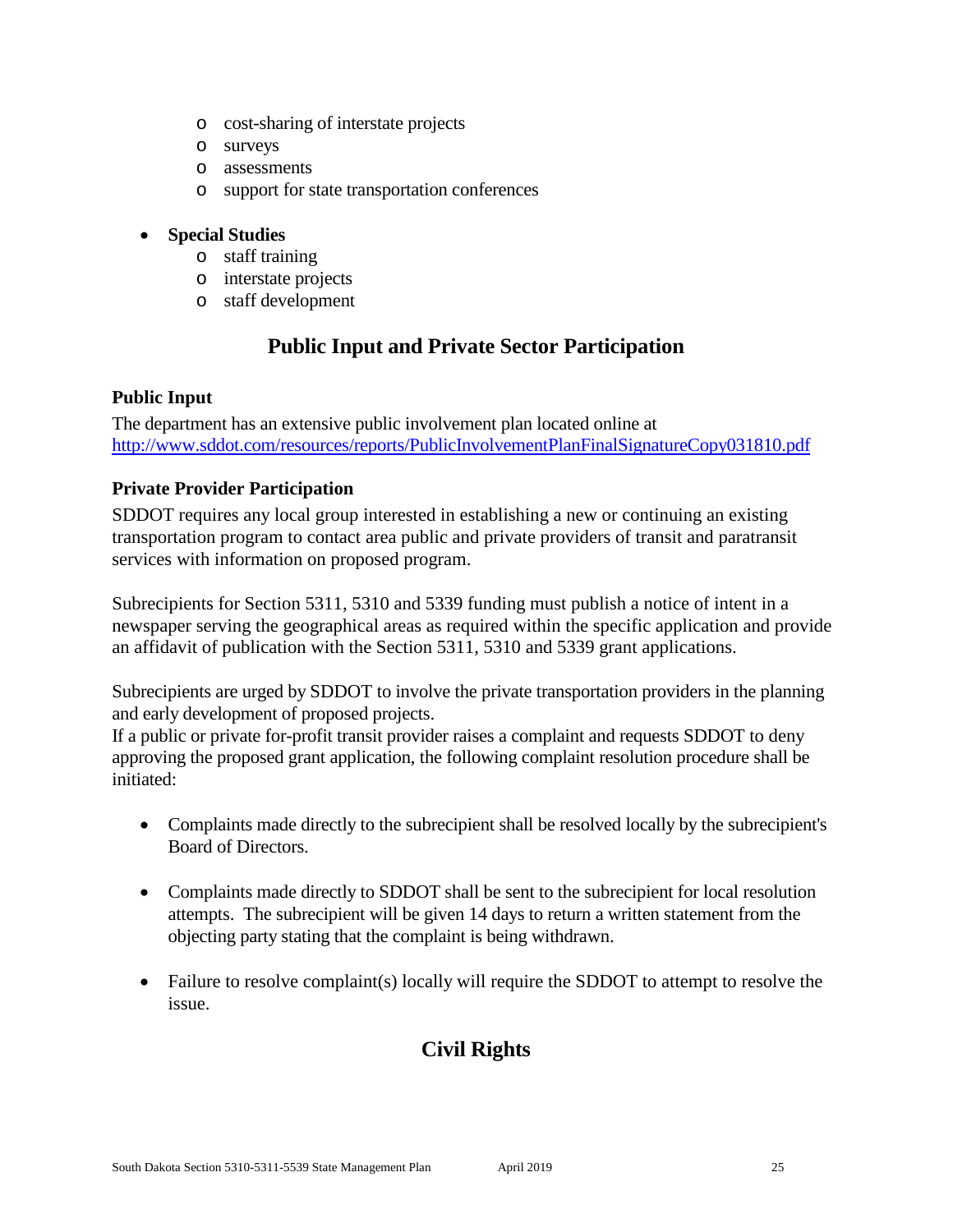The state procedures for compliance with Title VI, EEO, and DBE requirements are in accordance within the South Dakota Department of Transportation Title VI Program, the South Dakota Department of Transportation EEO Program, and the South Dakota Department of Transportation DBE Program, respectively.

The SDDOT is required to have a complaint procedure and process for handling complaints by any of the protected classes including people with disabilities. In order to minimize complaints, drivers must attend Passenger Service and Safety (PASS) training and maintain their certification to ensure that subrecipients operate vehicles and equipment safely and properly assist passengers with disabilities.

# <span id="page-25-0"></span>**DBE**

SDDOT will take steps to ensure that contracting opportunities are a size that small businesses, including DBEs, can reasonably perform. SDDOT will not bundle projects or contract requirements, which can pose an excessive burden on small businesses.

Subrecipients will take all necessary and reasonable steps to:

- 1. identify contracting opportunities;
- 2. analyze area DBE availability;
- 3. use good faith efforts to utilize DBE firms; and,
- 4. maintain necessary records to verify steps taken and participation achieved.

Subrecipients will file semi-annual DBE activity reports. This report details:

- 1. dollar value of contracting opportunities,
- 2. expenditures made to certified DBE firms; and,
- 3. number of vendors used for contracting opportunities.

# <span id="page-25-1"></span>**EEO**

In accordance with EEO circular 4704.1A each recipient, subrecipient and contractor who meets both of the following threshold requirements must implement all of the EEO Program Elements:

- Employs 100 or more transit-related employees, and
- Requests or receives capital or operating assistance in excess of \$1 million in the previous federal fiscal year, or requests or receives planning assistance in excess of \$250,000 in the previous federal fiscal year.

Providers that have between 50-99 transit-related employees are required to prepare and maintain an EEO Program that includes the statement policy, dissemination plan, designation of personnel, assessment of employment practices and a monitoring and reporting system.

SDDOT requires an EEO Program be submitted every three years, as part of the Title VI review.

Currently there no transit providers who meet the new threshold to require submission of an EEO Program document. There are four South Dakota transit providers who meet the threshold to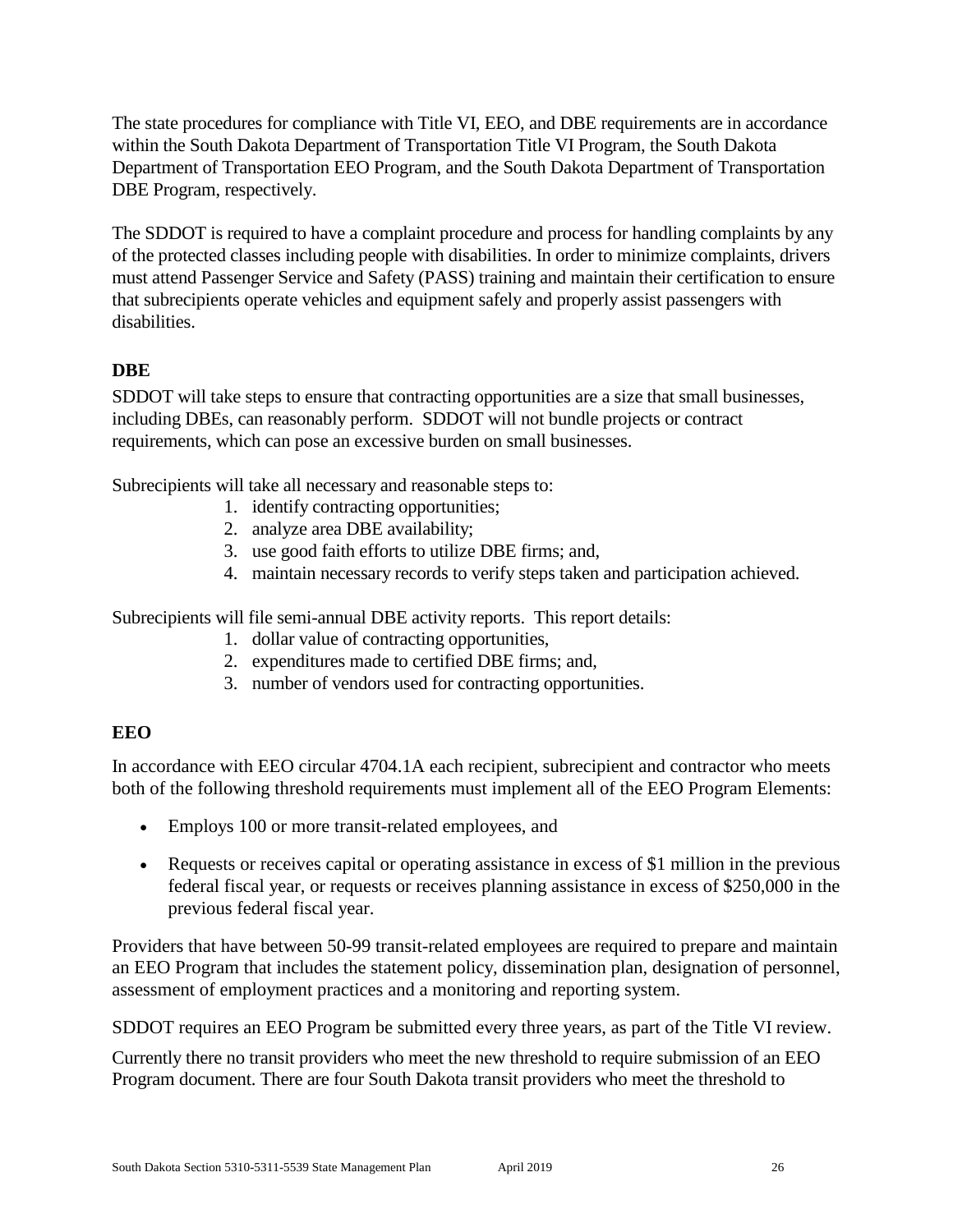prepare and maintain an EEO program. The SDDOT provides training and templates to the providers and then reviews them and assists with any areas of non-compliance. SDDOT reviews applicable subrecipient EEO plans for compliance by referencing guidance from FTA circular and knowledge of EEO requirements.

# <span id="page-26-0"></span>**Title VI**

Each subrecipient will submit a signed and dated Standard SDDOT Title VI Assurance, which is part of the subrecipient funding agreement. As a part of each third-party contract executed, the local recipient will sign a local Civil Rights Assurance.

Subrecipients will file an updated Title VI program every three years and are reviewed on a threeyear basis. The Title VI Programs must detail: A) Title VI complaint procedures, B) Records of Title VI investigations, complaints or lawsuits, (C) Access to service by persons with limited English proficiency; D) Notification of beneficiaries of their rights under Title VI and (E) Public Participation Plan.

The SDDOT Civil Rights Officer will conduct site visits with each subrecipient. Civil Rights will be one of the items of discussion. All complaints of a Civil Rights nature will be forwarded to SDDOT's Civil Rights Officer for investigation and resolution.

Every three years SDDOT will conduct a monitoring review of all transit providers (rural and MPO) and collect all Title VI programs from subrecipients. The process is designed to evaluate whether providers distribute funds in a nondiscriminatory manner. In addition, civil rights procedures and documentation questions are included in the transit program reviews. Training and guidance is provided by SDDOT to ensure providers are compliant with the regulations.

### <span id="page-26-1"></span>**504**

Subrecipients will submit to SDDOT their assurances of compliance with the Section 504 regulations and the Americans with Disabilities Act (ADA). This certification is part of the agreement with the subrecipient. This transportation shall be reasonable in comparison to the transportation provided to the general public and shall meet a significant fraction of the actual transportation needs of such persons within a reasonable time.

All capital purchases approved by SDDOT will show consideration for any persons with disabilities' needs currently unmet in the project area. SDDOT obtains a certification of equivalent service from Section 5311, 5310 and 5339 subrecipients that acquire non-accessible vehicles for demand-response service within the 5311, 5310 and 5339 Application. If a subrecipient chooses to use inaccessible vehicles in demand-responsive service, SDDOT monitors compliance with equivalent service. The 5311, 5310, and 5339 application requires completion of Level and Use of Service information plus reviews, and ridership data reports.

Included in the vehicle bid specifications, the SDDOT ensures that every FTA funded vehicle the subrecipients receives comply with the ADA requirements for the type and size of the vehicle. As part of the new vehicle inspections before delivery, the SDDOT staff completes the Optional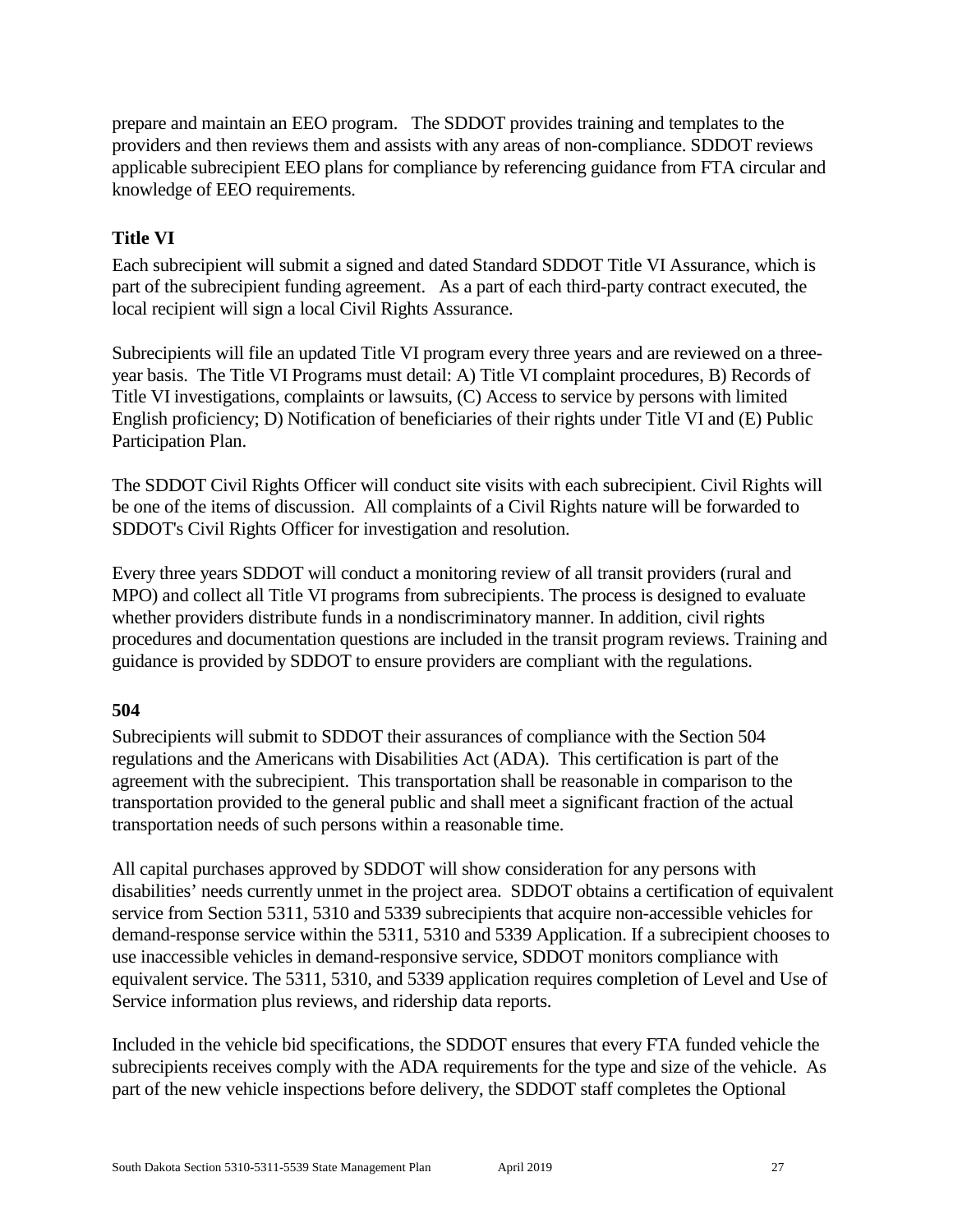Vehicle Acquisition Checklist (Circular 4710.1) as part of the new vehicle inspection. During the biennial vehicle safety/inventory inspections all vehicles are checked to ensure that the vehicle and ADA equipment and specifications are ADA compliant and operational.

During the biennial safety/inventory inspections the facilities/equipment are inspected for ADA compliance using the SDDOT Facility and Equipment Inspection Checklist, which includes ADA requirements. If a new facility or current facility modifications are being planned, as part of the specifications and pre-construction review with the architectural staff, the current ADA Regulations are reviewed to ensure compliance. The triennial program review is also used to monitor ADA compliance by addressing several ADA related questions and reviews of vehicle and facility signage.

Drivers are required to receive Passenger Service and Safety Driver Certification within 180 days after the driver begins providing service. At least once every three years, the provider must ensure that each driver completes a refresher course or recertification in passenger service and safety.

Subrecipients are required to have Title VI/Nondiscrimination Complaint procedures which include ADA complaints. The complaint procedures, forms and processes are reviewed as a part of the Title VI subrecipient review (every three years). Templates of complaint procedures and forms are provided for subrecipients online. Technical assistance is provided to subrecipients on ADA requirements. Subrecipients are required to keep separate complaint logs for ADA complaints and submit them with the Title VI complaint logs every three year as part of the Title VI review.

<span id="page-27-0"></span>If a subrecipient would make the threshold requiring an ADA Transit Plan those plans would be submitted with Title VI review documentation and reviewed at that time.

# **Section 5310 and 5339 Program Measures**

Minimum federal reporting requirements are required on all projects. Transit program reviews are conducted at least once every two years on subrecipients receiving both Section 5311 and 5310 funds; in addition to an inspection of all 5310 and 5339 vehicles. Subrecipients will be evaluated on a continuing basis as needed. The following procedures outline the steps the SDDOT will use to monitor its subrecipients.

A Vehicle Ridership Report is required on an annual basis for every vehicle purchased with federal funds. Reports include the subrecipient name, provider name, period covered, vehicle number, license number, serial number, operating characteristics, ridership, and trip purpose. All ridership reports are due by October 31<sup>st</sup> and must be submitted online into the Transit Asset Management software (ThingTech) reporting system. If vehicle ridership reports are not received by SDDOT by October 31<sup>st</sup> (or as required), SDDOT may withhold all reimbursements to that subrecipient until the reports are submitted and received by SDDOT.

The SDDOT also requires all subrecipients of 5310 funding to submit a community Coordination Plan, which is valid for five years from the approved date, unless an extension is approved by SDDOT. Each year following the initial submission, subrecipients must provide an update of the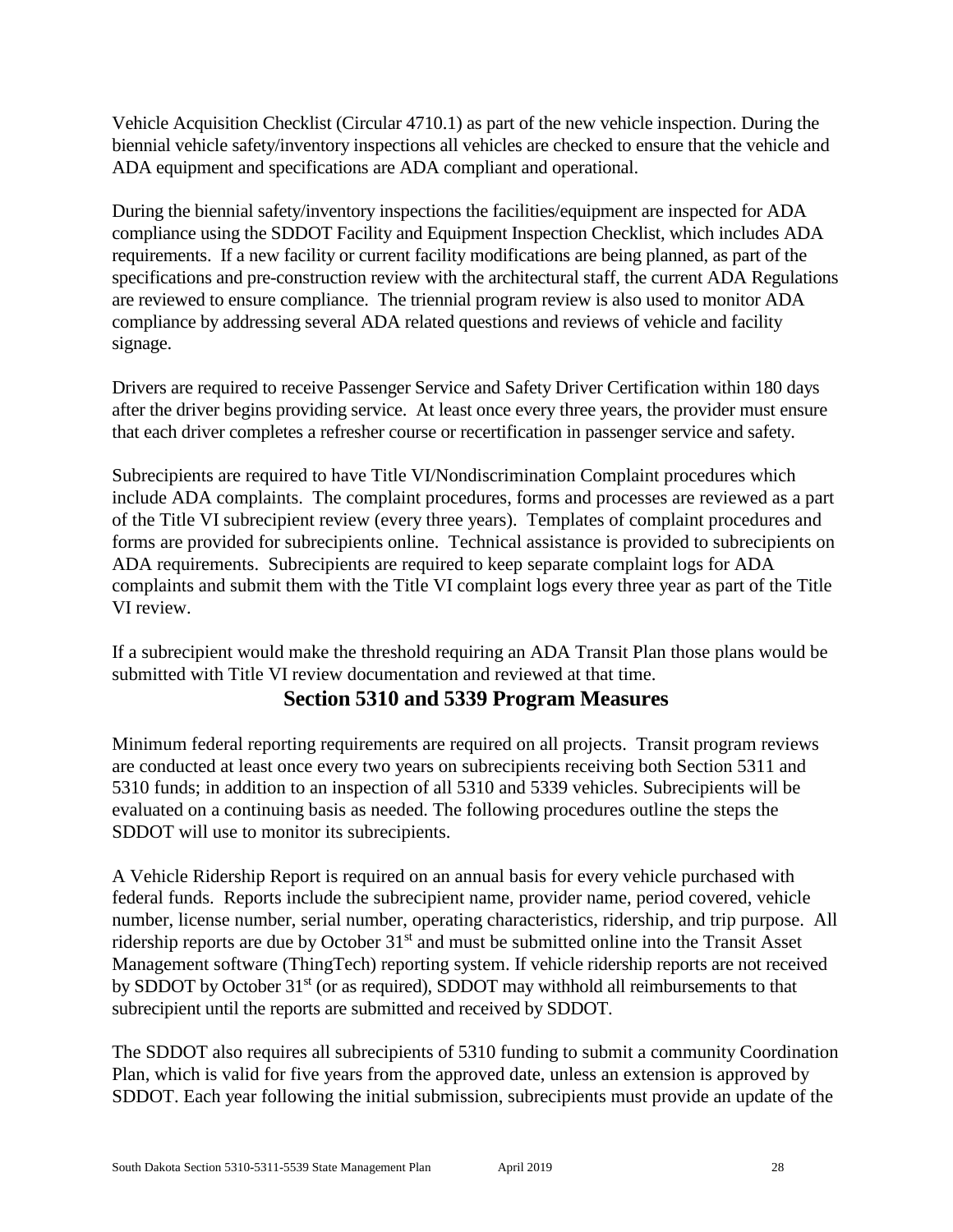coordination plan. This plan must be approved by SDDOT. SDDOT requires that program measures be updated every year and contain the following elements:

- Gaps in the service filled.
- Improvements related to service or the availability of service because of other 5310 projects implemented.
- Changes to the infrastructure, technology or vehicles because of other 5310 projects implemented.

# **Maintenance**

### <span id="page-28-1"></span><span id="page-28-0"></span>**Property Management**

Below are SDDOT useful life standards. Also reference SDDOT Transit Asset Management (TAM) Plan for useful life, condition rating and state of good repair determination.

# **Revenue Vehicles:**

- Other Light Duty Vehicles **(**automobiles, minivans, or SUV's**)**: The useful life has been defined as 4 years, or 100,000 miles or 3,333 hours.
- Medium Size Light Duty Van: The useful life has been defined as 5 years or 150,000 miles or 5,000 hours.
- Medium Size Medium-Duty Buses: The useful life has been defined as 7 years or 200,000 miles or 6,667 hours.
- Small Heavy-Duty Busses: The useful life has been defined as 10 years or 350,000 or 11,667 hours.
- Large Heavy-Duty Busses: The useful life has been defined as 12 years or 500,000 miles or 16,667 hours.
- Trolleys Rubber Tires: The useful life has been defined as 15 years or 350,000 miles or 11,667 hours.
- Trolleys Steel Wheels: The useful life has been defined as 25 years or 350,000 miles or 25,000 hours.

### **Non-Revenue Vehicles:**

- Staff Vehicles: The useful life has been defined as 6 years or 150,000 miles or 5,000 hours.
- Pickup Truck: The useful life has been defined as 12 years or 150,000 miles or 5,000 hours.
- Heavy Duty Service Truck: The useful life has been defined as 18 years or 150,000 miles or 5,000 hours.
- Tow Truck: The useful life has been defined as 20 years or 180,000 miles or 6,000 hours.

### **Facilities and maintenance equipment:**

- The useful life is based on industrial standards published.
- The expected useful life of a facility is between 40 and 50 years based on type of material construction and established industry standards.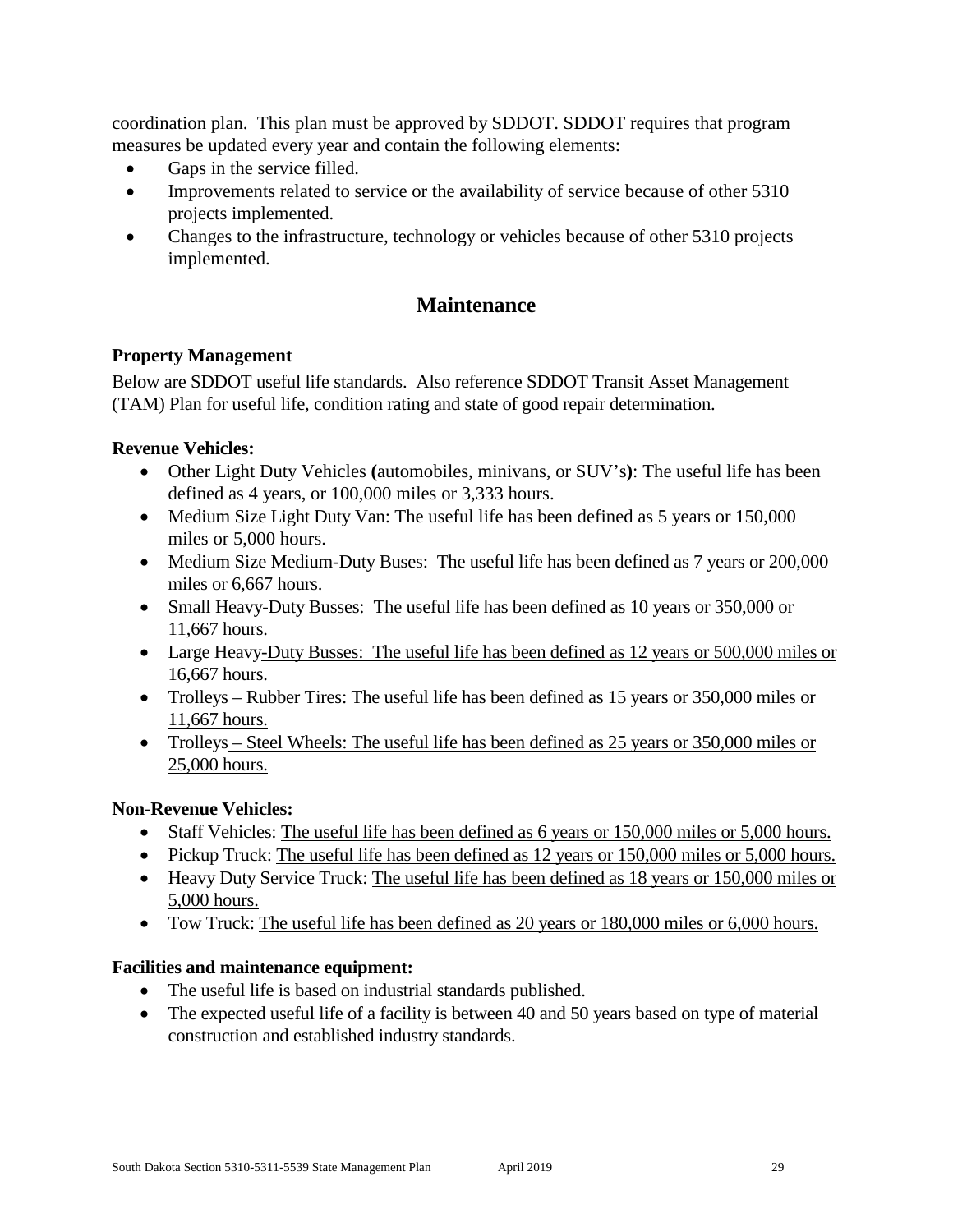### <span id="page-29-0"></span>**Transfer or Disposition of Capital**

For subrecipients who request the release of vehicles with remaining life where federal reimbursement may be required, SDDOT will make the determination if a vehicle should be transferred to another subrecipient. The SDDOT staff will determine the current market value of the vehicle and corresponding federal reimbursement amounts and prepare all the necessary written transfer agreements and forward to all parties involved for signatures before the actual physical transfer takes place.

SDDOT will identify to FTA which vehicles have had the federal interest transferred to another subrecipient via an updated POP and this will be submitted annually to FTA via the electronic reporting system by October 31<sup>st</sup>. The POP will include the name of the subrecipient the vehicle was transferred to, the name of the subrecipient the vehicle was transferred from, the year and make of the vehicle, and the grant number the vehicle was originally purchased with.

SDDOT staff will review vehicles for requested for disposal outside the set criteria on a case-bycase basis. SDDOT staff will review the age of the vehicle, mileage and physical and mechanical condition to determine whether the vehicle has a market value of less than \$5,000. Market value for vehicle will be determined by depreciating the yearly estimated market value of the vehicle by a rate of 18% per year.

For the disposition of supplies and equipment, if the useful life has been met and the subrecipient receives a total aggregate fair market value that exceeds \$5,000, the subrecipient may be required to compensate FTA 80% or may be allowed transfer the sales proceeds to reduce the gross project cost of another capital project. When the subrecipient receives insurance proceeds because project property has been lost or damaged by fire, casualty, or natural disaster, the grantee must:

- Apply those proceeds to the cost of replacing the damaged or destroyed project property taken out of service, or
- Return to FTA an amount equal to the remaining federal interest in the lost, damaged, or destroyed project property.

The federal interest is not dependent on the extent of insurance coverage or on the insurance adjustment received.

SDDOT may release the federal interest in a vehicle at any time after a vehicle has reached its end of useful life. SDDOT may transfer a vehicle to another subrecipient for which a release request has been received, if the vehicle is in a state of good repair and can be utilized as a revenue service vehicle by another rural provider. SDDOT will maintain records on vehicles with remaining federal interest and will notify in writing to the applicable subrecipient when the federal interest has been released. Copies of the written release letter will be maintained at SDDOT.

The transfer or disposition of facilities or real property will be reviewed on a case-by-case basis in accordance with FTA regulations and Regional FTA guidance. The expected useful life of a facility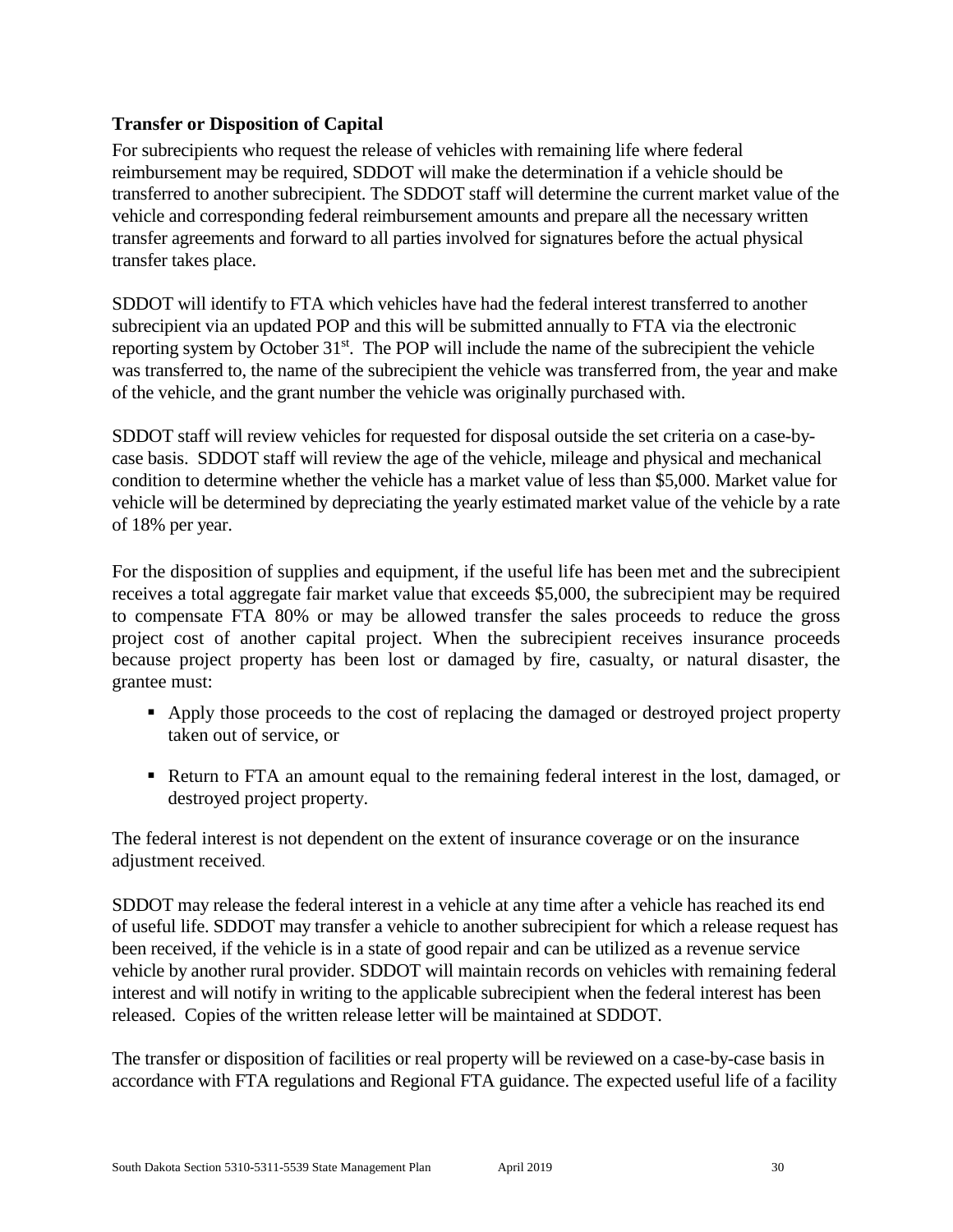is between 40 and 50 years based on type of material construction and established industry standards.

### <span id="page-30-0"></span>**Vehicle Maintenance and Inspection Records**

In the owner's manual included with each vehicle, there is a complete vehicle maintenance schedule provide for tracking maintenance service. The schedule lists the service functions and the service time intervals in months, miles, or cycles. Each transit provider is required to service the vehicle(s), at a minimum, in accordance with the maintenance schedules, and to keep detailed individual vehicle records to show that service was completed. In addition, all repair services for each individual vehicle shall be included in the service record file. During an inspection, SDDOT staff may ask to review individual vehicle maintenance records and will randomly pick maintenance reports to review.

It is required that each provider have a vehicle maintenance plan. The SDDOT Vehicle Maintenance Policy Handbook\Template is posted on the SDDOT Website for guidance and reference for providers to develop a plan. The SDDOT Vehicle Maintenance Policy Handbook\Template explains in greater detail the standards for general preventive maintenance, wheelchair lift maintenance, record keeping, cleaning schedules and vehicle storage and safety requirements.

All maintenance of rolling stock (revenue and non-revenue) are required to be tracked in ThingTech by each provider according to the TAM plan.

#### <span id="page-30-1"></span>**Warranty claims**

Warranty issues with vehicles or equipment are performed by the subrecipient with the company sales manager or local service center. It is the responsibility of the provider to contact SDDOT with all warranty issues and how they are resolved.

### <span id="page-30-2"></span>**Pre-Trip Inspections Required of All Vehicles**

It is required that all revenue service vehicles funded through assistance with FTA funds will have a detailed pre-trip inspection performed each day the vehicle is used. The inspection shall be dated and signed by the driver performing the inspection. A pre-trip inspection requires drivers to inspect their vehicles before the vehicle departs the garage or parking area. The pre-trip inspection form shall note any maintenance and repair issues discovered during the pre-trip inspection. The form will be forwarded to the designated staff at the end of the shift for action to resolve noted issues. If a vehicle is found to be unsafe during the pre-trip inspection the appropriate staff shall be notified immediately, and the vehicle shall be placed out of service until the safety issue is corrected. A pre-trip inspection form is available from the SDDOT and is posted on the transit website. Daily pre-trip inspections forms will become part of each individual vehicle's maintenance records. A paper or paperless form may be used.

### <span id="page-30-3"></span>**Building Facility\Equipment Maintenance Plan**

A written facility\equipment maintenance plan is required and includes a series of weekly, monthly and annual inspections. Routine maintenance actions are required to ensure the proper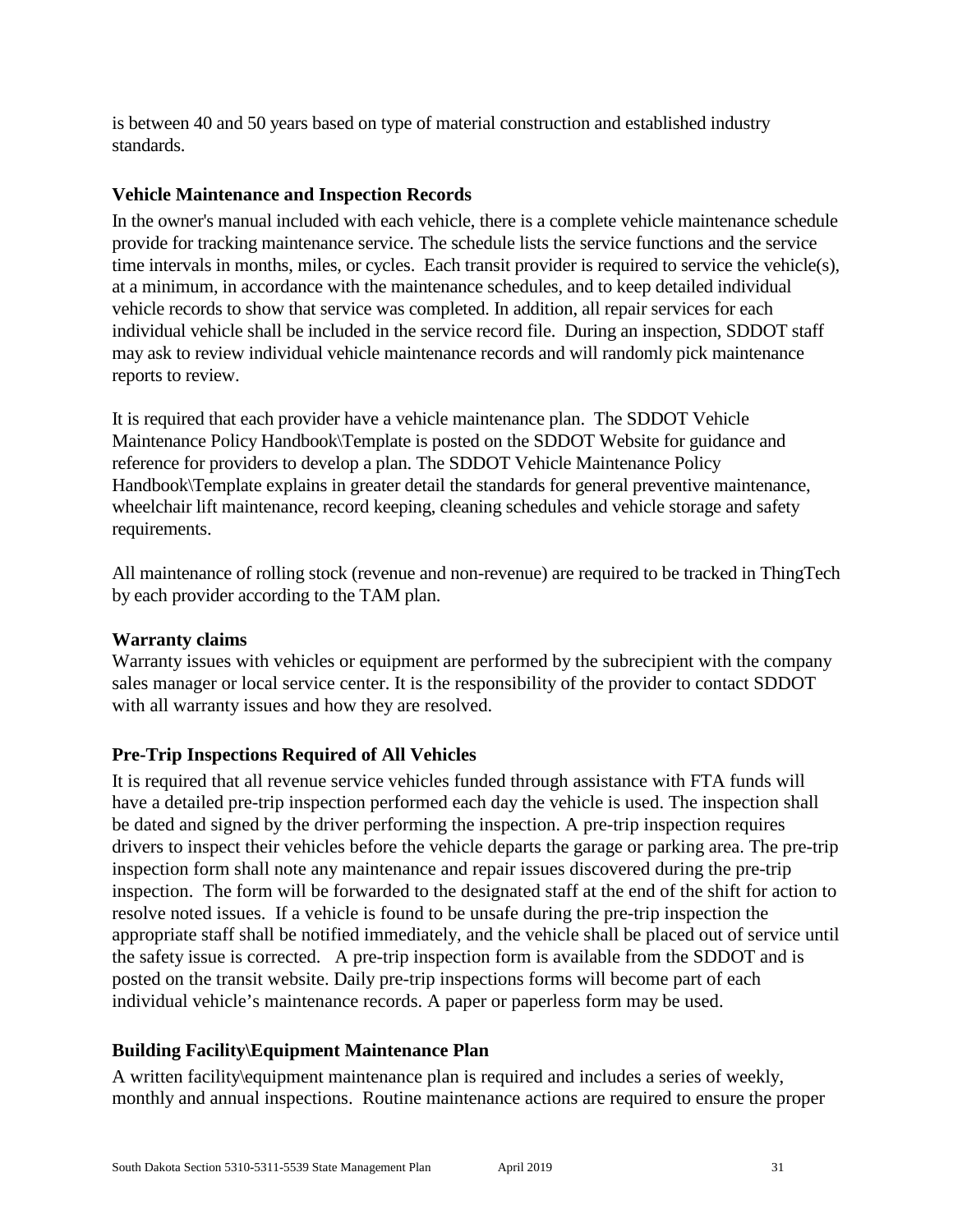care and maximum useful service life is obtained of facilities and equipment. Each transit provider shall maintain a detailed record keeping system for each facility and piece of equipment to ensure it is inspected and maintained on a routine basis per manufacturer specifications and SDDOT guidelines. Permanent records of maintenance, repairs and inspection activity for each building and piece of equipment will be retained on site and copies kept on file at each transit provider main office for review by SDDOT or FTA. A copy of the SDDOT guidelines\template for building and equipment inspections/maintenance plans is posted on the SDDOT website as part of the Facility and Equipment Maintenance Policy.

All facilities and equipment maintenance is required to be tracked in ThingTech software by each participant of the SDDOT TAM plan. Participants should refer to the TAM Plan for tracking requirements.

#### <span id="page-31-0"></span>**Wheelchair Lifts and other Accessibility Equipment**

The USDOT ADA regulations (including 49 CFR 37.163); "Keeping Vehicle Lifts in Operative Condition, Public Entities,") require all vehicle and capacity accessibility features, such as the wheelchair lift, ramps, securement devices, signs, and communication equipment for persons with disabilities, as well as elevators in the subrecipient facilities, be maintained and operational. The accessibility features must be repaired within the timeframes specified in the regulations if they are damaged or out of order. When the equipment is not working, the subrecipient will take reasonable steps to accommodate persons with disabilities. The ADA maintenance elements may be incorporated into the regular maintenance plan or addressed separately with specific checklists. At a minimum, the subrecipient must show the accessibility features are checked regularly for proper operations, receive periodic maintenance per manufacturer specifications, and are repaired promptly if out of order.

#### <span id="page-31-1"></span>**Inventory**

It is required that subrecipients maintain an equipment inventory tracking for any equipment asset costing \$5,000 or more. SDDOT will report any asset over \$50,000 to National Transit Database (NTD) according to the TAM requirements. SDDOT subrecipients will use ThingTech to track equipment. In addition, all equipment should be tagged or otherwise identified as federally assisted property.

All rolling stock (revenue and non-revenue) are required to be tracked in ThingTech by each provider according to the TAM plan.

All facilities inventory is required to be tracked in ThingTech by each participant of the SDDOT TAM plan. Participants should refer to the TAM Plan for tracking requirements.

# **Charter Rule**

<span id="page-31-2"></span>Subrecipients will sign a funding agreement which states subrecipients will comply with Charter Rule. If a subrecipient provides any exception charter trips they are required to submit a quarterly report to SDDOT documenting the trips using the FTA reporting template.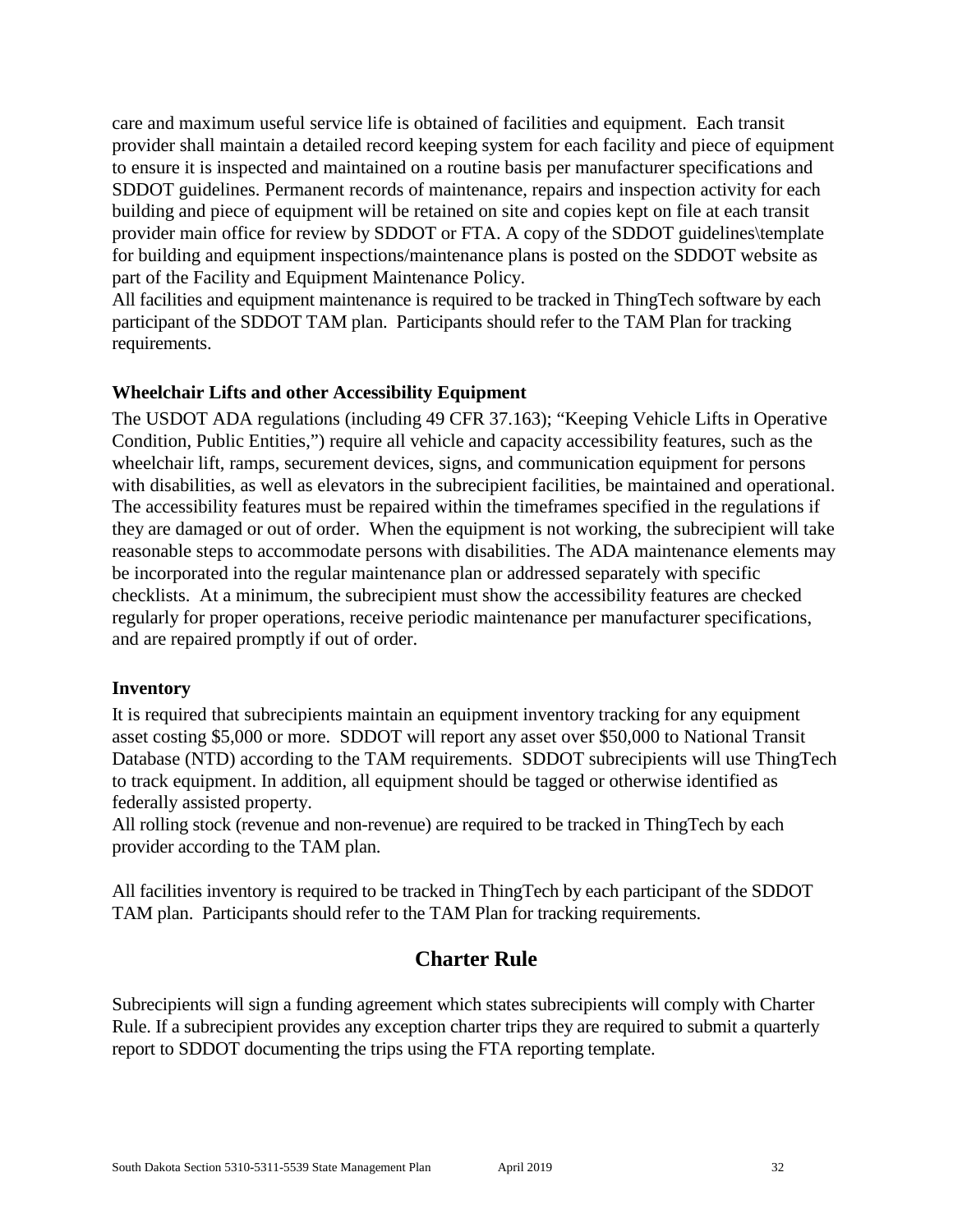A review of charter services and documentation are reviewed during SDDOT tri-annual program reviews. The SDDOT will provide training to subrecipients regarding charter regulations through transit staff meetings, program meetings, presentations and other media.

SDDOT requires each subrecipient to research willing and available charter services in their area when requested to perform charter transportation. They are required to follow the required protocol of the charter rule.

When charter service is provided, the subrecipient is required to maintain notice records in an electronic format for a period of at least three years from the date of service or lease. The grantee may maintain the required records in other formats in addition to the electronic format.

- Clear statement identifying which type of exception trip the transit provider provided.
- Documentation logging all charter trips provided in the quarter. (Do not have to include the specific origin-to-destination information due to safety and security reasons. If this information is excluded, the service shall describe the reason why such information was excluded and provide generalized information.)

Charter Resources Available: [http://www.fta.dot.gov/legislation\\_law/12922.html](http://www.fta.dot.gov/legislation_law/12922.html)

If a complaint is made, SDDOT will investigate the complaint with the transit provider. If the transit provider is found to be in violation of their grant agreement, they will be directed by SDDOT to discontinue the service. If the transit provider is found to have been compliant with their grant requirements and in accordance with federal law, SDDOT will notify the complainant.

Subrecipients area required to submit a report to SDDOT of the exception charter trips performed quarterly using the charter reporting form. [https://www.transit.dot.gov/regulations-and](https://www.transit.dot.gov/regulations-and-guidance/access/charter-bus-service/team-report-form)[guidance/access/charter-bus-service/team-report-form](https://www.transit.dot.gov/regulations-and-guidance/access/charter-bus-service/team-report-form)

# **National Transit Database Reporting**

<span id="page-32-0"></span>Subrecipients of FTA Section 5311 funds are required by statute to submit data to the National Transit Database (NTD). The NTD performance data is used to apportion FTA funds. The reporting and uniform systems contain appropriate information to help any level of government make a public-sector investment decision.

SDDOT will report the information relating to the NTD on behalf of Section 5311 subrecipients. To assist SDDOT to complete the reporting requirement the Section 5311, subrecipients report required information on their 5311 Reimbursement Request form for each submission. Information that is reported to the NTD includes financials, operational data, and a condition rating of all assets.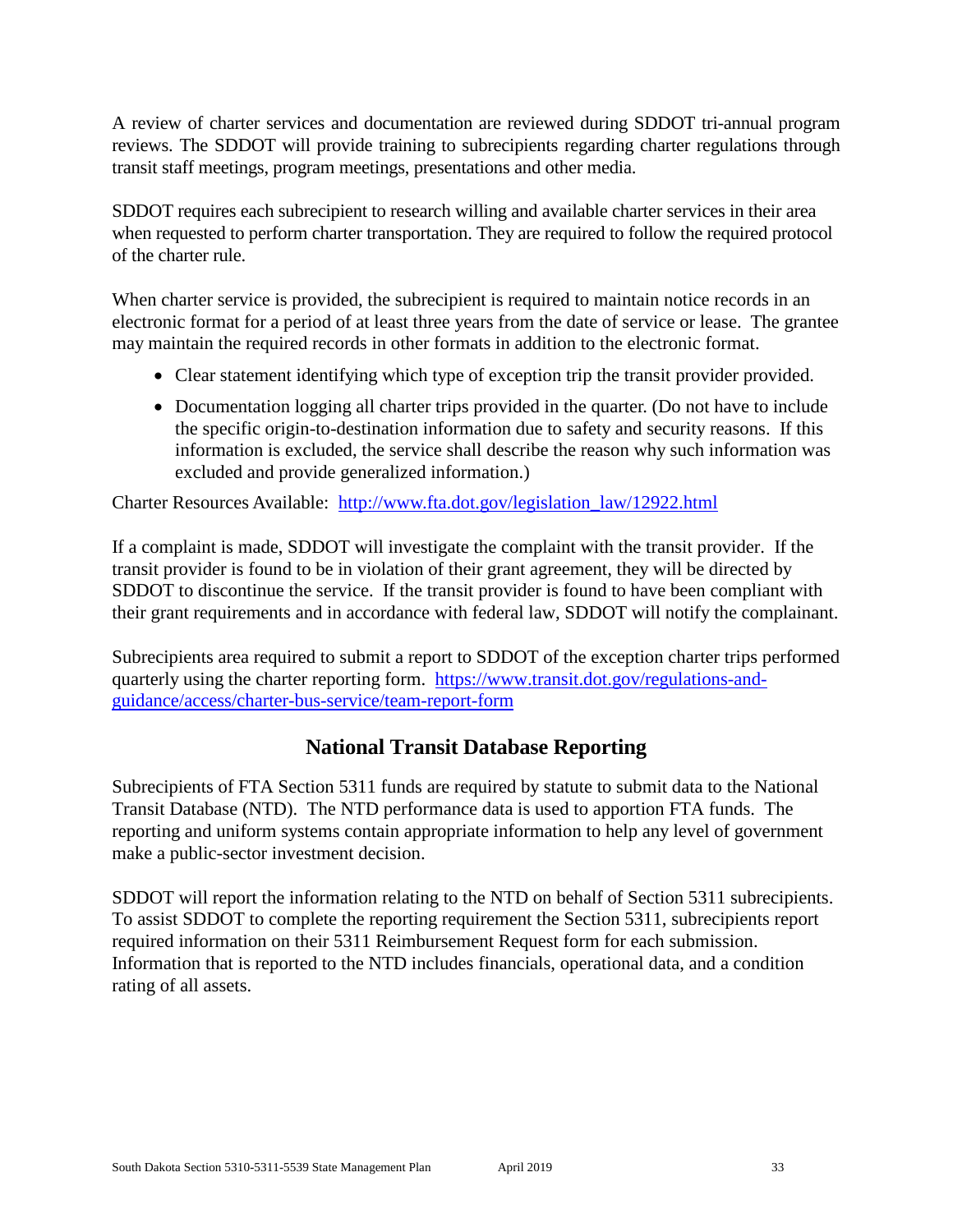# **State Program Management**

#### <span id="page-33-1"></span><span id="page-33-0"></span>**Procurement**

The SDDOT will conduct bid lettings for new Section 5311, 5310 and 5339 funded vehicles, equipment, and facilities in accordance with state bid letting procedures. Capital bid specifications will be provided by SDDOT, including Buy America requirements. All vehicles will be procured by SDDOT. SDDOT uses the SDDOT Transit Program Master Checklist for Invitation for Bid or Request for Proposal Procurement Method. SDDOT will review procurements conducted by MPO for projects that receive Section 5310 and 5339 funds to ensure they are compliant with the FTA requirements.

SDDOT verifies ADA requirements are specified in specifications for acquisition of vehicles and construction and/or modification of facilities to ensure that subrecipients are ADA compliant. SDDOT obtains a certification of equivalent service from Section 5311, 5310 and 5339 subrecipients that acquire non-accessible vehicles for demand-response service within the 5311, 5310 and 5339 Application. If a subrecipient chooses to use inaccessible vehicles in demandresponsive service, SDDOT monitors compliance with equivalent service. The 5311, 5310 and 5339 application requires completion of Level and Use of Service information plus reviews, and ridership data reports

SDDOT ensures the bidding process is open and competitive and the process provides best values. The SDDOT will use public announcements by means of printed media, website posting, and individual electronic/written announcements to inform all interested parties and ensure there are no geographic preferences. SDDOT will attain the proper FTA certifications and clauses and maintain all records and documents pertaining to the purchase for the period as required by the record retention protocols. SDDOT will complete the certification Pre-award reviews to determine good standing of the bidders according to State and Federal regulations. Post-Delivery reviews are performed as required.

SDDOT has sole responsibility for the settlement and satisfaction of all contractual and administrative issues arising out of procurements for FTA grants. This includes, but is not limited to, disputes, claims, private sector involvement, protests of award, source evaluation, or other matters of a contractual nature. Matters concerning violation of law will be referred to the local, state or federal authority with proper jurisdiction.

Price comparisons and micro purchases are performed by the subrecipients under the guidance of SDDOT, because of the small quantities and large difference in needs and requirements. If the purchase is classified as a price comparison purchase, the subrecipient is required to have a process to ensure purchases are at a fair and reasonable price. The subrecipient is required to conduct a simple price or cost analysis to determine the best value according to internal purchasing thresholds and practices. The subrecipient will also document criteria used to determine quotes were fair and reasonable. In the case of purchases defined as micro purchases (those less than \$24,999.00), the subrecipient is required to obtain three written quotes from three independent sources. In micro purchases, the subrecipients are required to attain the proper FTA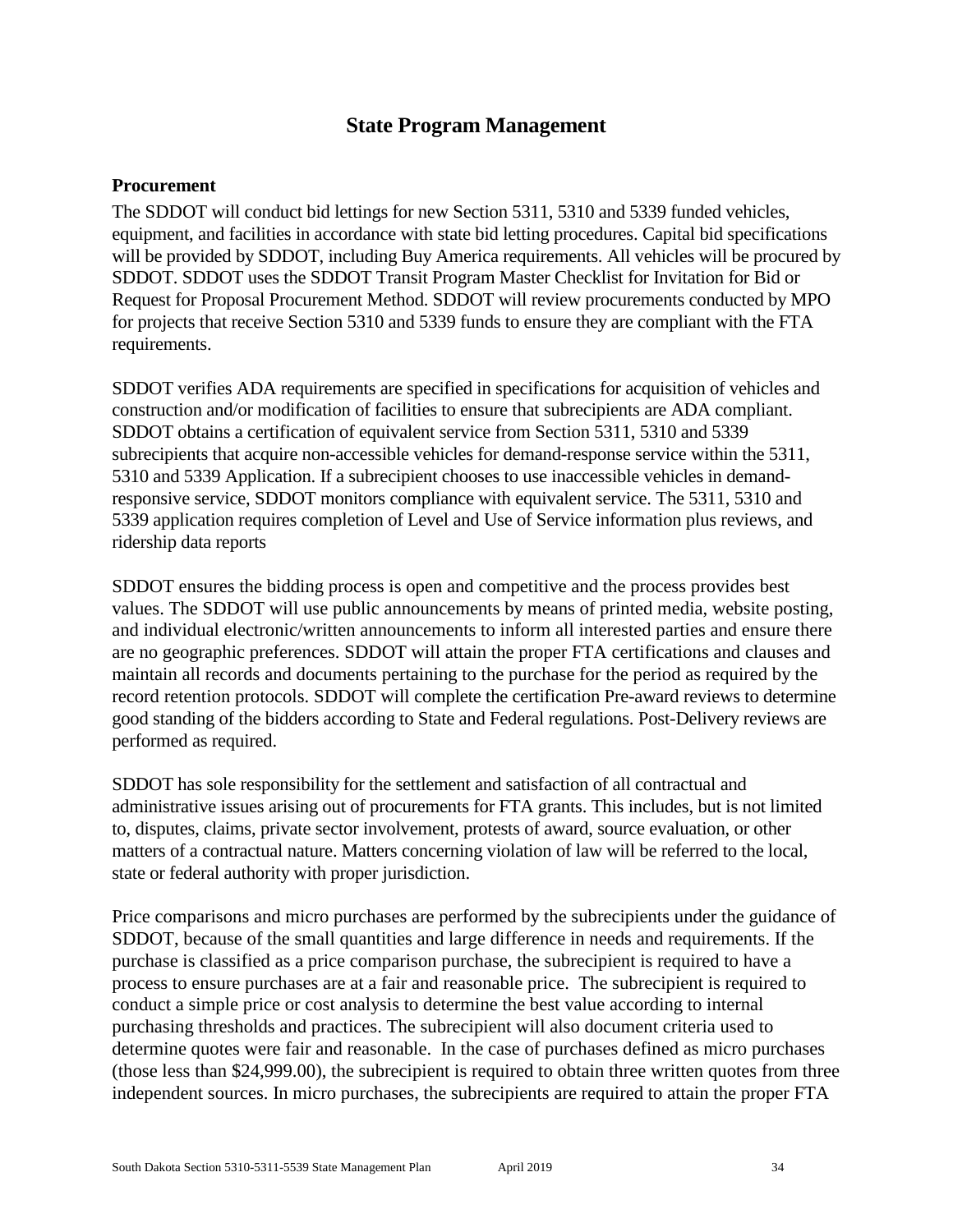certifications and clauses from the winning bidder and maintain all records and documents pertaining to the purchase for a period as required by the record retention protocols. All subrecipients must have a written procurement procedure policy approved by the agency's board or commission.

For purchases of \$25,000 and over, the Simplified Acquisition method should be used by either using the invitation for bids (IFB)\sealed bids or request for proposal. Subrecipients are required to attain the proper FTA certifications and clauses and maintain all records and documents pertaining to the purchase for a period as required by the record retention protocols. All subrecipients must have a written procurement procedure policy approved by the agency's board or commission.

For professional service contracts, \$50,000 or over, providers should contact the SDDOT for guidance.

The Brooks Act and Davis-Bacon Acts are inclusive parts of each project when architectural, engineering services and construction costs are over \$2,000.00. All projects which enact either the Davis-Bacon or Brooks Act will be directly supervised by SDDOT staff. The SDDOT has an established program to create a retainer list consisting of several consultants for the various professional fields of expertise, such as architectural, engineering, design, etc. This retainer list is renewed every few years. If a consultant from the DOT retainer can be utilized, this is our first choice. If no qualified candidate is on the retainer list then the SDDOT will procure the professional services by means of an RFP using qualifications-based process in accordance with the Brooks Act. Firms will be selected based on SDDOT criteria. Price is then negotiated with the most qualified firm.

SDDOT will submit documentation to FTA justifying the action taken for anything requiring FTA approval.

No employee, officer or agent of the State of South Dakota or approved third-party applicant shall participate in the selection, award or administration of a procurement supported by federal funds, if, to his or her knowledge, any of the following has a financial or other interest in suppliers considered for award:

- Is an employee, officer or agent;
- Any member of his or her immediate family;
- His or her partner; or,
- An organization, which employs or is about to employ, any of the above, has a financial or other interest in the firm selected for the award.

No employee, officer, or agent of the SDDOT or approved third-party applicant shall receive gratuities, favors or anything of monetary value from suppliers considered for award. All SDDOT staff members are required to sign and comply with the Standard of Conduct Policy Letter.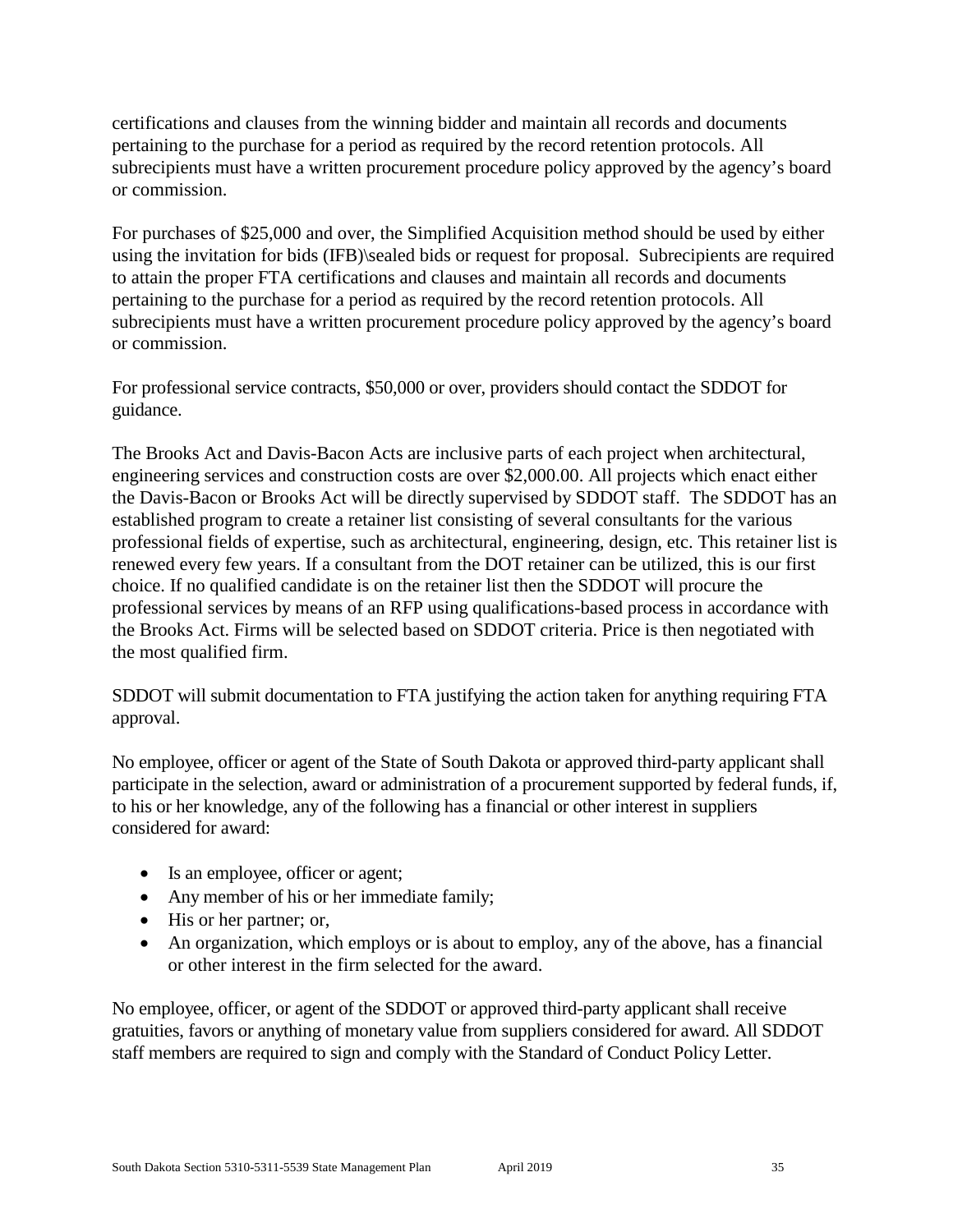SDDOT staff will be alert to any organizational conflicts of interest or noncompetitive practices among vendors, which may restrict or eliminate private sector competition or otherwise restrain trade.

All procurement transactions will provide maximum open and free competition. Contract provisions that may amount to cost-plus-a-percentage-of-cost contracting are prohibited.

# <span id="page-35-0"></span>**Financial Management/Contract**

A contract between SDDOT and each subrecipient will be fully executed prior to any reimbursement. The contract provides for federal reimbursement of up to 80% of the costs for capital equipment, 82.82% for net administration costs and 51.76% of the net operating costs. The federal reimbursement percent for 5310 operating is 50%. A minimum level for revenue is set at 15% of total administrative and operating costs by the sixth month of the fiscal year. At that time, SDDOT reviews projected revenue to ensure that the 15% is being met. If the 15% is not met, the 15% revenue figure is calculated and payment to the subrecipient is adjusted until the 15% is met. Additionally, subsequent months may be adjusted if the 15% is not maintained.

- Operating and Administrative Reimbursement:
	- o Each subrecipient will submit the standard 5311 or 5310 Reimbursement Request form to request reimbursement for 51.76% or 50% of the net operating costs and 82.82% of the administrative costs that are directly related to the project approved budget. Eligible operating and administrative costs are defined by SDDOT.
- Capital Reimbursements:
	- o Invoices are submitted to SDDOT from sub-recipients for review and reimbursement. SDDOT reviews for eligibility and if subrecipients have an active agreement for such purchases SDDOT will submit for reimbursement.
	- o **Rolling Stock:** SDDOT will submit reimbursement after verification has been made that the purchase meets requirements and vendor has provided all the required documentation then SDDOT will verify that subrecipient has an active agreement for the project, then submit for reimbursement to either the subrecipient or vendor.
- All invoices should include the date paid and check number or the last four digits credit card number.

SDDOT, Division of Management and Finance, will submit reimbursement to FTA using the ECHO Payment Request Form.

### <span id="page-35-1"></span>**Property Management**

Real estate, facilities, vehicles and equipment acquired using FTA funds are supervised and reviewed for proper usage and maintenance by means of on-site safety equipment and asset management inspections on a minimum of once every two years or as determined necessary by SDDOT. Program reviews are performed once every three years. Safety, asset management inspections and program reviews are performed on an alternating schedule. In addition, detailed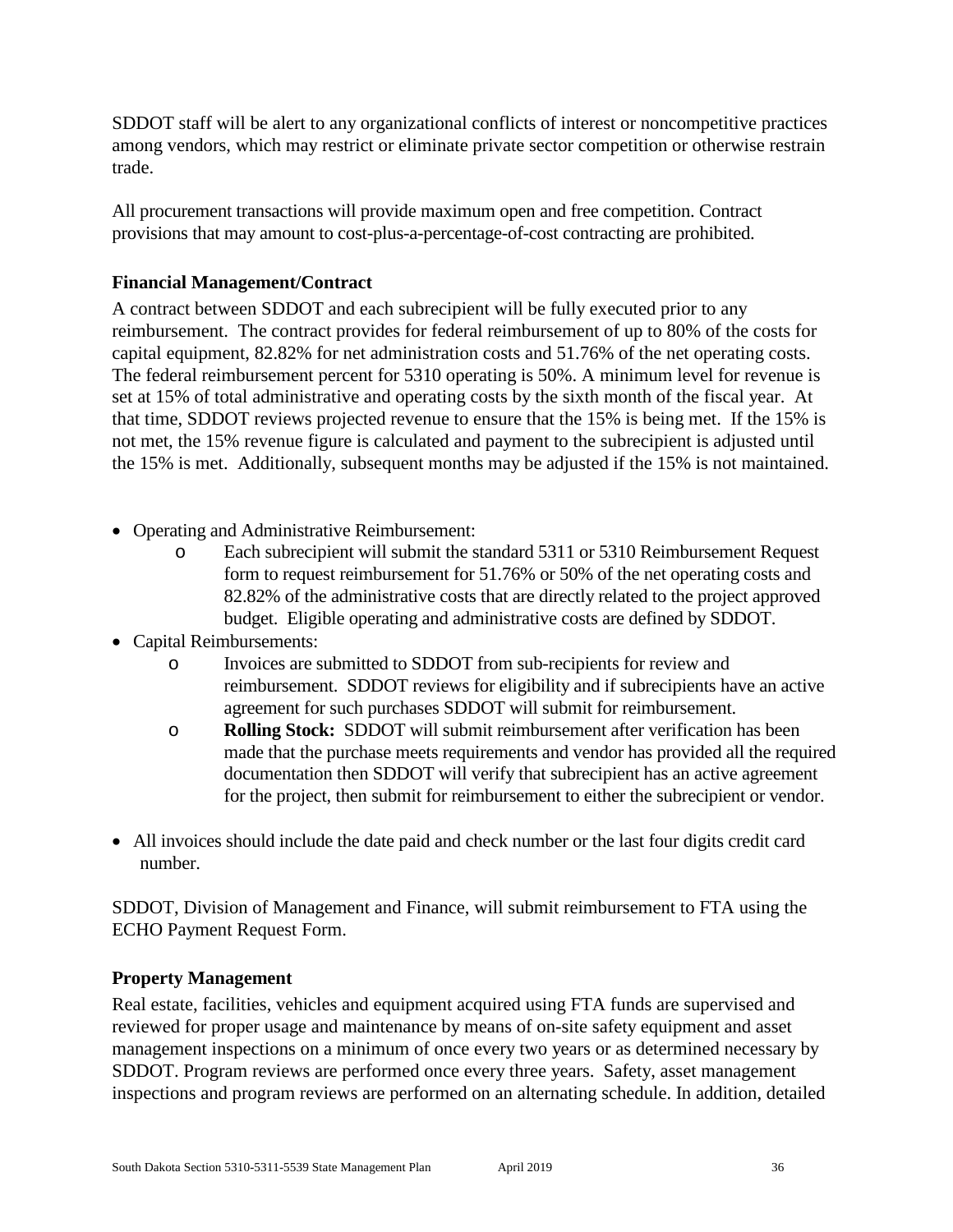databases for facilities, vehicles and equipment meeting the established value threshold are maintained on a day-to-day basis. The database maintains historical and financial ownership and acquisition information. This also includes, inspection information, additions, major repair data as well as transfer of ownership and release of asset information.

# <span id="page-36-0"></span>**Vehicle Use**

**Section 5311 and 5339:** Subrecipients can use vehicles only for the intended purpose under the original agreement. Incidental use for meal delivery is allowed as long as it does not interfere with passenger transportation service. Vehicles must be available to the general public. Subrecipients performing meal delivery must be prepared to show the SDDOT office how the costs are being allocated and show an actual cost expense spreadsheet for the meal deliveries.

**Section 5310:** Vehicles acquired under FTA's Section 5310 program are encouraged to be used to the maximum use. They can be used in the following ways:

- o By the private nonprofit organization as described in its application.
- o By private nonprofit organizations in coordinated services for a variety of seniors and/or individuals with disabilities. It is understood that, at a minimum, the service which was proposed by the private nonprofit organization in its grant application to the state will be provided and that the originally designated clientele will be served.
- o By a private for-profit provider, by lease or other contractual agreement with the private nonprofit organization only for the services identified in the grant application. Vehicles acquired by nonprofit agencies may be leased to private for-profit companies or public bodies where such companies could not otherwise provide required services and where such arrangements result in more efficient and effective service for seniors and/or individuals with disabilities.
- o By a public body approved by the state to coordinate services for seniors and individuals with disabilities. It is understood that, at a minimum, service must be coordinated for more than one organization.
- o By a public body which certifies to the SDDOT that no nonprofit corporations or associations are readily available in an area to provide services.

When vehicles or other equipment are operated by an agent other than the approved organization in the grant application, control and responsibility for the operation of the vehicles or other equipment must remain with the original recipient unless transfer of the control and responsibility is to another eligible organization that has been authorized by the SDDOT.

Title to the vehicles and the loss payee of the vehicle insurance policies must be in the name of the subrecipient organization.

FTA does not prohibit a private nonprofit organization from contracting with a public or privatefor-profit operator for such services as maintenance, repair, use of garage facilities, and assistance in routing and scheduling.

During those periods when a vehicle is not needed for specific grant related purposes, it may be used for service to other seniors and individuals with disabilities. After the needs of these groups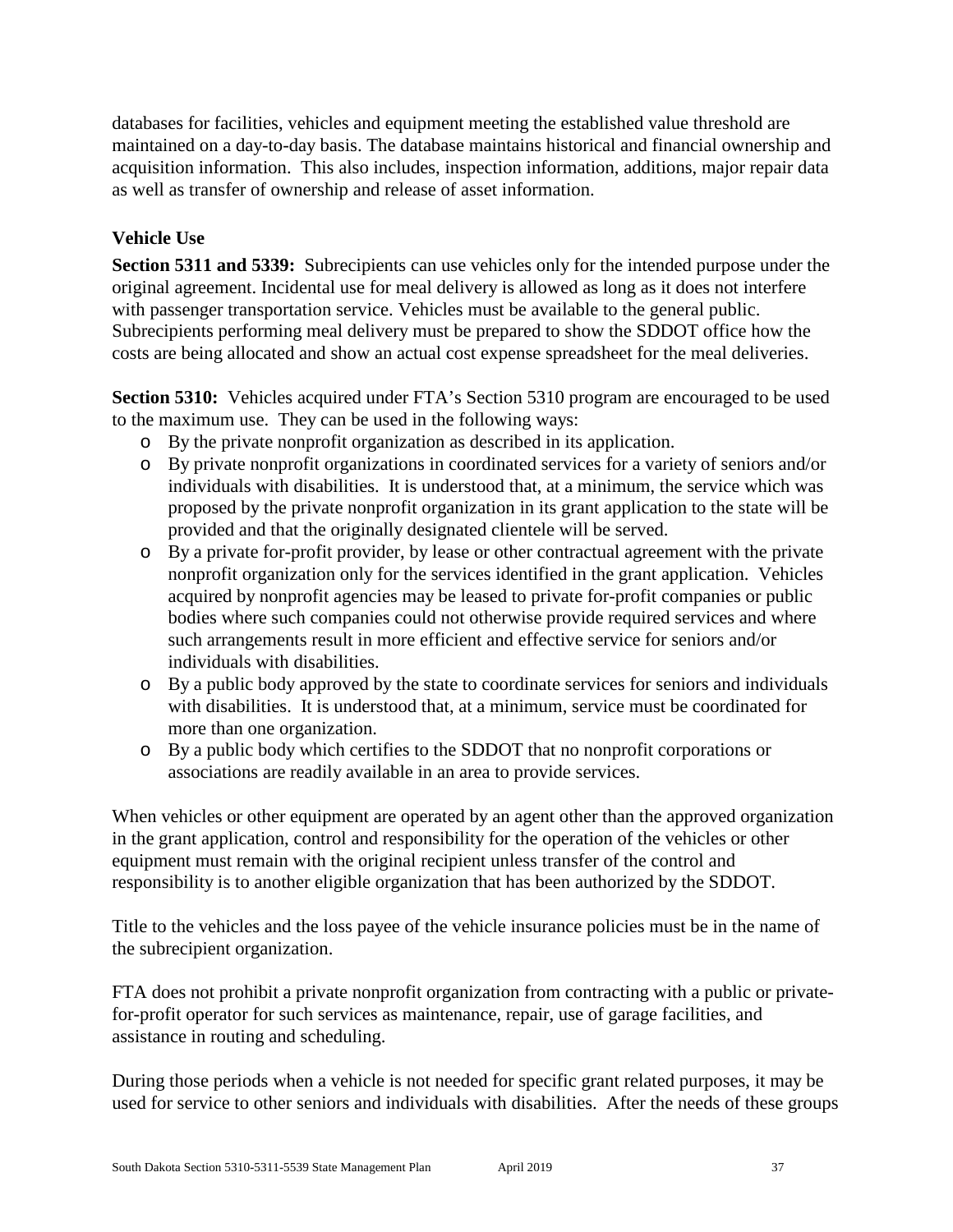have been addressed, the vehicle may be used for transportation of the general public, on a space available basis, if such a use is incidental to the primary purpose of the vehicle and does not interfere with the use of the vehicle by seniors and individuals with disabilities. Request for this situation must be approved in writing prior to use of a vehicle outside the specific grant related purpose.

Request for a vehicle to be leased must be submitted to SDDOT office. Request must include to whom the vehicle will be leased, the vehicle identification number or serial number, the subrecipient's number to identify that vehicle (the vehicle number), and a copy of the unsigned lease agreement. SDDOT will review the request and proposed lease agreement, SDDOT will approve the request in writing signed by the Program Manager and a signed copy will be provided to the subrecipient. Upon receipt of this approval, the SDDOT shall forward a copy of the signed lease agreement between subrecipient and lessee of vehicle within 45 days.

When a Section 5310 vehicle is used in profit-making services by any operator, the additional costs associated with the service must be borne by the operator. Mileage, ridership and costs of such service must be reported to the SDDOT. In addition, when a private nonprofit organization realizes a profit from the use of Section 5310 vehicles, that profit must be retained by the organization for transportation purposes.

Subrecipients with Section 5310 vehicles are allowed to use vehicles for incidental use for meal delivery, as long as it does not interfere with passenger transportation service.

### <span id="page-37-0"></span>**Maintenance and Disposition**

Refer to maintenance section.

### <span id="page-37-1"></span>**Accounting Systems**

SDDOT does not require subrecipients to use a particular accounting system. However, subrecipients are to have financial management systems that meet standards for financial reporting, accounting records, internal control, budget control, allowable costs and source documentation and cash management. Subrecipients should maintain separate records for their projects. SDDOT requires subrecipients to track funds to a level of expenditure adequate to establish that funds have not been used in violation of the restrictions and prohibition of the applicable statutes. Subrecipients are required to have a written accounting and internal control policy. Section 5311 subrecipients are required to track the local match resources and how the funds are being used as match by section of funding.

#### <span id="page-37-2"></span>**Audits**

• Single Audit Requirement: All subrecipients that expend \$750,000 or more in federal funds in one fiscal year must have a single audit performed for that fiscal year ending September 30, submit required documentation timely, and resolve identified issues. Single audit reports must be completed and the data collection form and reporting package must be submitted to the Federal Audit Clearinghouse (FAC) within the earlier of 30 calendar days after receipt of the auditor's report or nine months after the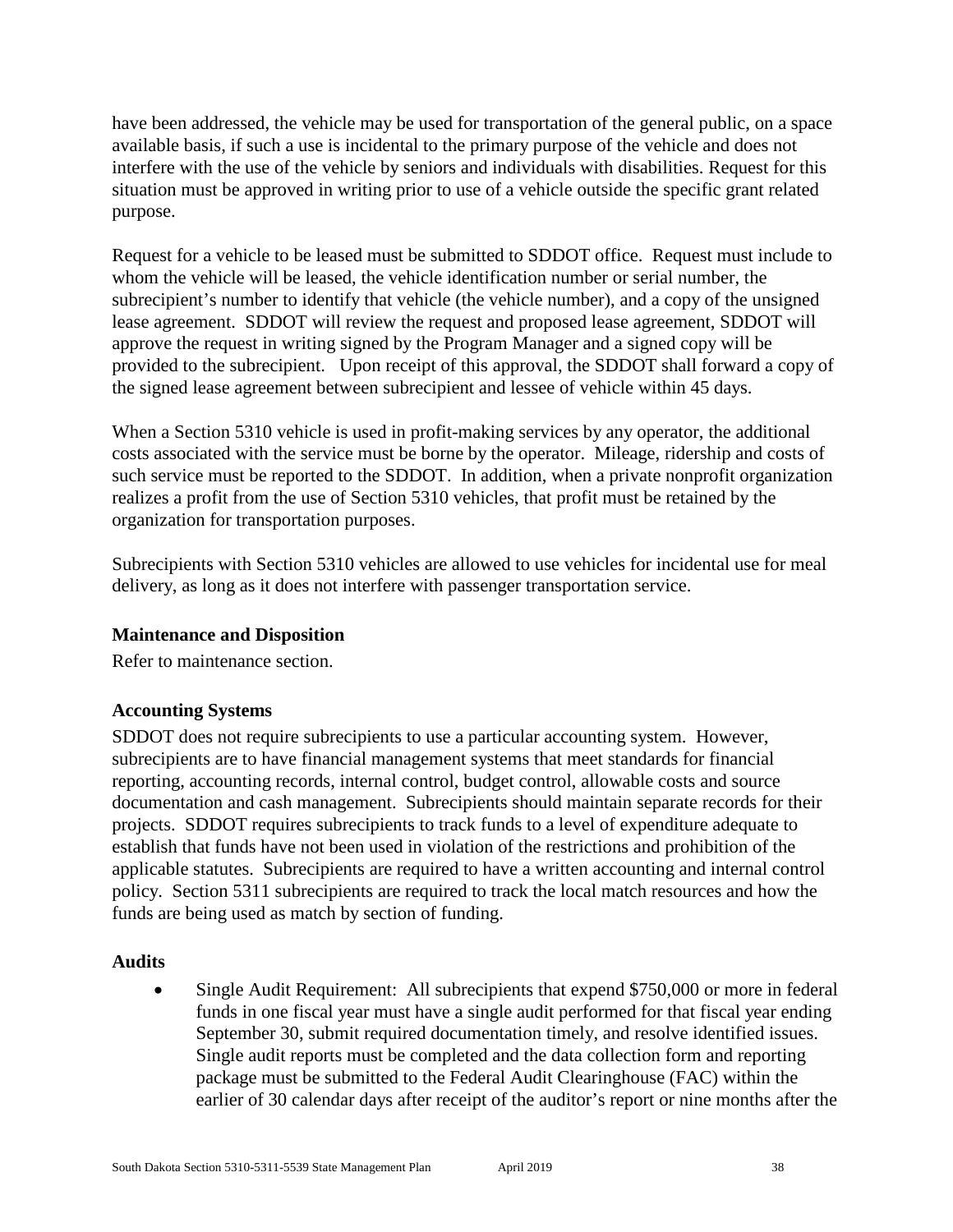end of the audit period. If the annual single audit report contains no FTA or other U.S. Department of Transportation (US DOT) program findings, subrecipients are only required to submit a copy of the OMB Data Collection Form (SF-SAC) to the FTA regional office. If the single audit contained FTA or other US DOT program findings, subrecipients are required to submit a copy of the entire audit report to the FTA regional office.

- Subrecipients must resolve audit findings promptly and upon discovery of the issue for audits under the Uniform Guidance requirements. The recipient must resolve deficiencies or opportunities for improvement identified in the audit.
- In addition, the Subrecipient must submit the most current single audit with the Subrecipient Questionnaire each year when requesting funding.
- Subrecipients will submit to SDDOT the certification of the submitted SF-SAC form to the FTA regional office by June 30 each year.

A single audit management decision will be issued to the subrecipient by SDDOT office of Air, Rail and Transit and SDDOT Audits within six months after receipt of the audit report. Each quarter SDDOT will monitor the that audit findings are resolved.

#### <span id="page-38-0"></span>**Monitoring and Evaluating Projects**

- SDDOT is responsible for the award and administration of FTA contracts and support of grants, recognizing that public funds are being expended, and SDDOT will take every care and precaution to assure that the expenditures are made for allowable costs. All actions are thoroughly documented.
- Equipment, supplies and facility awards must be completed in two (2) years or less time period unless there are unforeseen circumstances. The completion time period starts on the date of the funding agreement. Only major facility construction projects will be considered for a completion time line beyond the two (2) year period.
- Agreements with 5311 subrecipients are for a one-year period (fiscal year of funding October  $1<sup>st</sup>$  – September 30<sup>th</sup>). All reimbursement requests must be submitted to SDDOT by November  $1<sup>st</sup>$  of each year. Only expenses incurred October  $1<sup>st</sup>$  through September  $30<sup>th</sup>$  can be submitted for reimbursement under the active agreement.
- SDDOT monitors the grant for the fund balance and sends project tracking reports to the subrecipients regarding the status of the projects. SDDOT issues close out letters to the subrecipient for projects completed or cancelled.
- SDDOT reviews the grants for activity and makes any necessary adjustments to use the funds to close out the grant. Once all the expenditures have been paid then the final draw down is complete on the grant. The finance staff notifies the transit staff when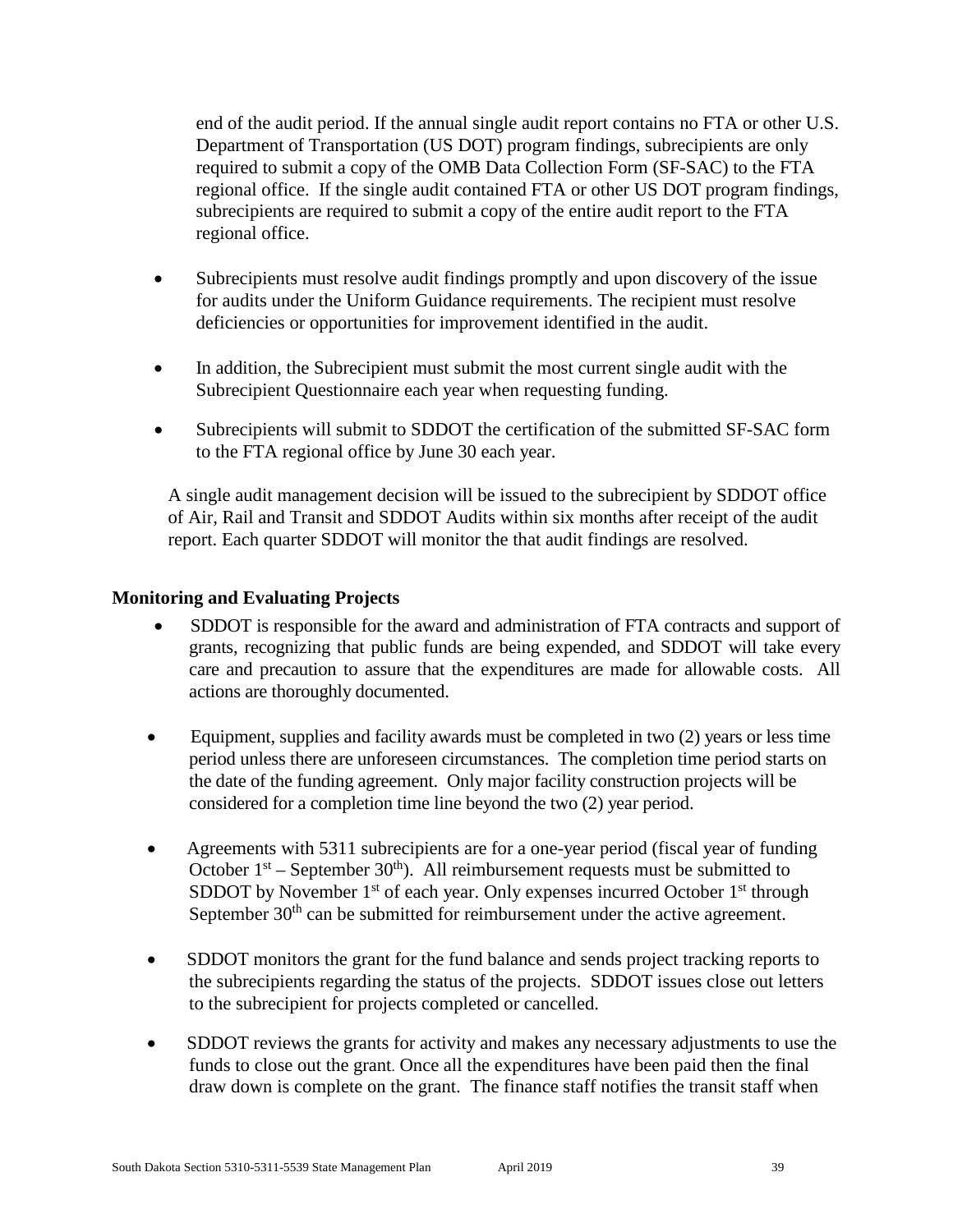the final reconciliation is completed to initiate the close out process within 90 days of the final activity.

- Minimum federal reporting requirements are required on all projects.
- Tri-Annual Program Reviews will be conducted on all subrecipients receiving both Section 5311 and 5310 funds. The Tri-Annual Program Review summarizes various program areas and is a means for SDDOT to monitor a subrecipient. A review report is submitted to the subrecipient. An adequate plan of action and signed acknowledgement form is required to be submitted before the review will be closed by SDDOT.
- Vehicle inspections will be conducted using SDDOT inspection criteria at least once every two years. Vehicle maintenance records will be reviewed as part of this review.
- Facility\Equipment inspections will be conducted using SDDOT inspection criteria at least once every two years. Facility and equipment maintenance records will be reviewed as part of this review.
- Technical support will be provided as deemed necessary or upon request for subrecipients.
- Section 5311 and 5310 subrecipients will be evaluated on a continuing basis as needed.
- A Statistical Annual Report consisting of a comparative summary of Section 5311 subrecipients is prepared after the end of each federal fiscal year. This summary is used by SDDOT as a quick reference that gives a capsule look at the transportation services provided by each subrecipient. Each subrecipient of Section 5311 funds is sent a copy of the summary. Data from these summaries may also be used by SDDOT when determining if continued funding is justified and, if so, evaluating the funding levels of each project compared to other similar projects throughout the state. The report is available and provided to stakeholders.
- SDDOT Audits: A review will be conducted on each grant when required, to assure that all payments made for invoices and direct vouchers were made for eligible project costs. Auditors also review and rank the financial risk of the subrecipients utilizing the Subrecipient Questionnaire.
- SDDOT staff and Internal Auditors Offices will conduct an audit on each provider biannually. SDDOT staff requests invoices pertaining to 5311 reimbursement requests per provider in the designated month designated by SDDOT each year. The SDDOT will review for 5311 eligibility and that invoices support the reimbursement requests. All concerns will be addressed and resolved before payments are made. If there are significant findings, SDDOT may request additional information from other months. Local match resources must also be provided to verify that they are an eligible local match source. The 5311 subrecipient will be notified in the month of their audit to submit the required documentation.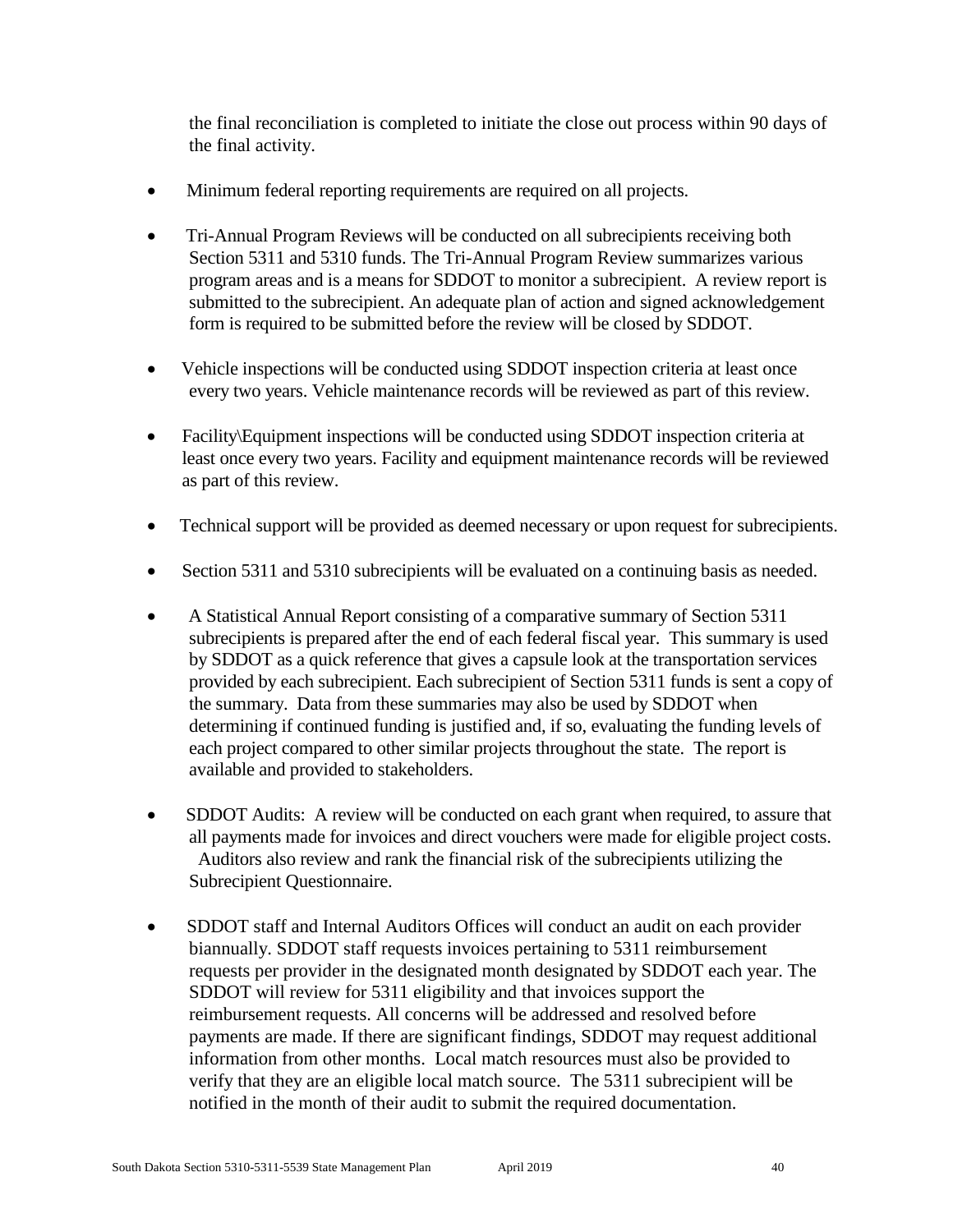- SDDOT requires an approved Coordination Plan at least every five years. SDDOT also requires subrecipients to identify measurable results and update the Coordination Plan annually. It is encouraged to use the Coordination Plan as a working document to be utilized, evaluated and updated regularly to increase efficiency.
- Only SDDOT approved routing rules are allowed when developing trip manifests. If a subrecipient is found to be using unapproved routing rules, the 5311 funds may be reduced.
- SDDOT will conduct a receipt inspection for any reimbursement request for invoices \$5,000 or more before the reimbursement is processed.
- Requirements are outlined in funding agreements.

### <span id="page-40-0"></span>**Record Keeping Requirements**

SDDOT recommends subrecipients follow the below FTA 5010.1.E retention policy. RETENTION AND ACCESS REQUIREMENTS FOR RECORDS.

a. Applicability.

This section applies to all financial and programmatic records, supporting documents, statistical records, and other records of each recipient. Records retention and access requirements also apply to the recipient's third-party contractors, third-party subcontractors, and subrecipients. The recipients must include this requirement in third-party contracts, direct each subrecipient to include these requirements in their subagreements, and also direct its third-party contractors to include these requirements in its third-party subcontracts. These records are:

(1) Records required to be maintained as identified in this circular; or as outlined in the terms of the Grant or Cooperative Agreement, or otherwise considered pertinent to FTA program requirements.

(2) Records executed electronically, that may be retained electronically. However, copies made by microfilming, photocopying, or similar methods may be substituted for the original records, and files must be accessible for possible review, audit, or downloading to paper copy when required.

### b. Length of Retention Period.

(1) Except as otherwise specified, records must be retained for three years from the specific start dates specified in Chapter III, subsection 7.c, below.

(2) To avoid duplicate record keeping, FTA may make special arrangements with the recipient (including subrecipients, as appropriate) to retain any records that are continually needed for joint use. FTA will request the transfer of records to its custody when it determines that the records possess long-term retention value. When the records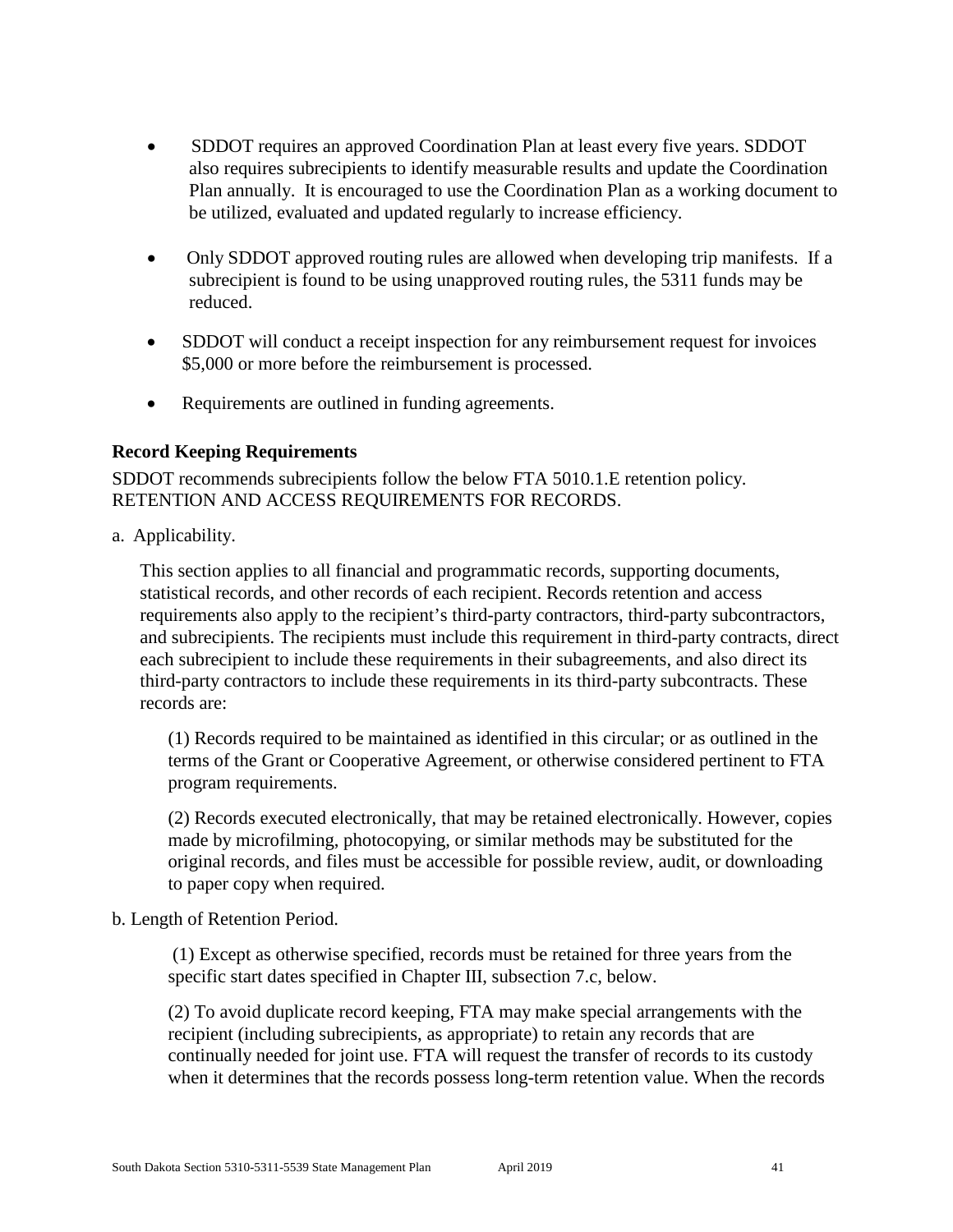are transferred to or maintained by FTA, the three-year retention requirement is not applicable to the recipient.

c. Starting Date of the Retention Period.

(1) General. In most circumstances, the starting date for retention of records is the date when the recipient submits the final expenditure report to FTA. For a project that is supported with federal assistance across multiple Awards, FTA may request that the starting date for retention of records be the date when the last associated Award is closed. For example, for a large capital project where a third-party contract is funded across more than one Award, retention of records associated with that third-party contract would commence as soon as the last Award financing that third-party contract is closed. If any litigation, claim, negotiation, audit, or other action involving the records has been started before the expiration of the three-year period, the records must be retained for three years after completion of the action and resolution of all issues that arise from it.

(2) Equipment Records. The three-year retention period for equipment records starts from the date of the equipment's disposition, replacement, or transfer at FTA's direction.

(3) Records for Income Transactions after Closeout of the Award. In some cases, the recipient must report income after the Award is closed. When there is such a requirement, the retention period for the records pertaining to the earning of the income starts from the end of the recipient's FY in which the income is earned, even if it falls after the date of the closeout of the Award (for example, if closeout occurs on September 5, and the recipient's FY ends on June 30 of the following year, record retention begins the next day, on July 1).

(4) Indirect Cost Rate Proposals, Cost Allocation Plans (CAPs) and Similar Rate, and Rate Allocation Methods (including de minimis rate). This paragraph applies to the following types of documents, and their supporting records: indirect cost rate computations or proposals (including de minimis rates), CAPs, and any similar accounting computations or the rate at which a particular group of costs is chargeable (such as computer usage charge back rates or composite fringe benefit rates).

a) If submitted for negotiation. If the proposal, plan, or other computation is required to be submitted to the Federal Government (or to the recipient) to form the basis for negotiation of the rate, then the three-year retention period for its supporting records starts from the date of such submission.

b) If not submitted for negotiation. If the proposal, plan, or other computation is not required to be submitted to the Federal Government (or to the recipient) for negotiation purposes, then the three-year retention period for the proposal, plan, or computation and its supporting records starts from the end of the FY (or other accounting period) covered by the proposal, plan, or other computation.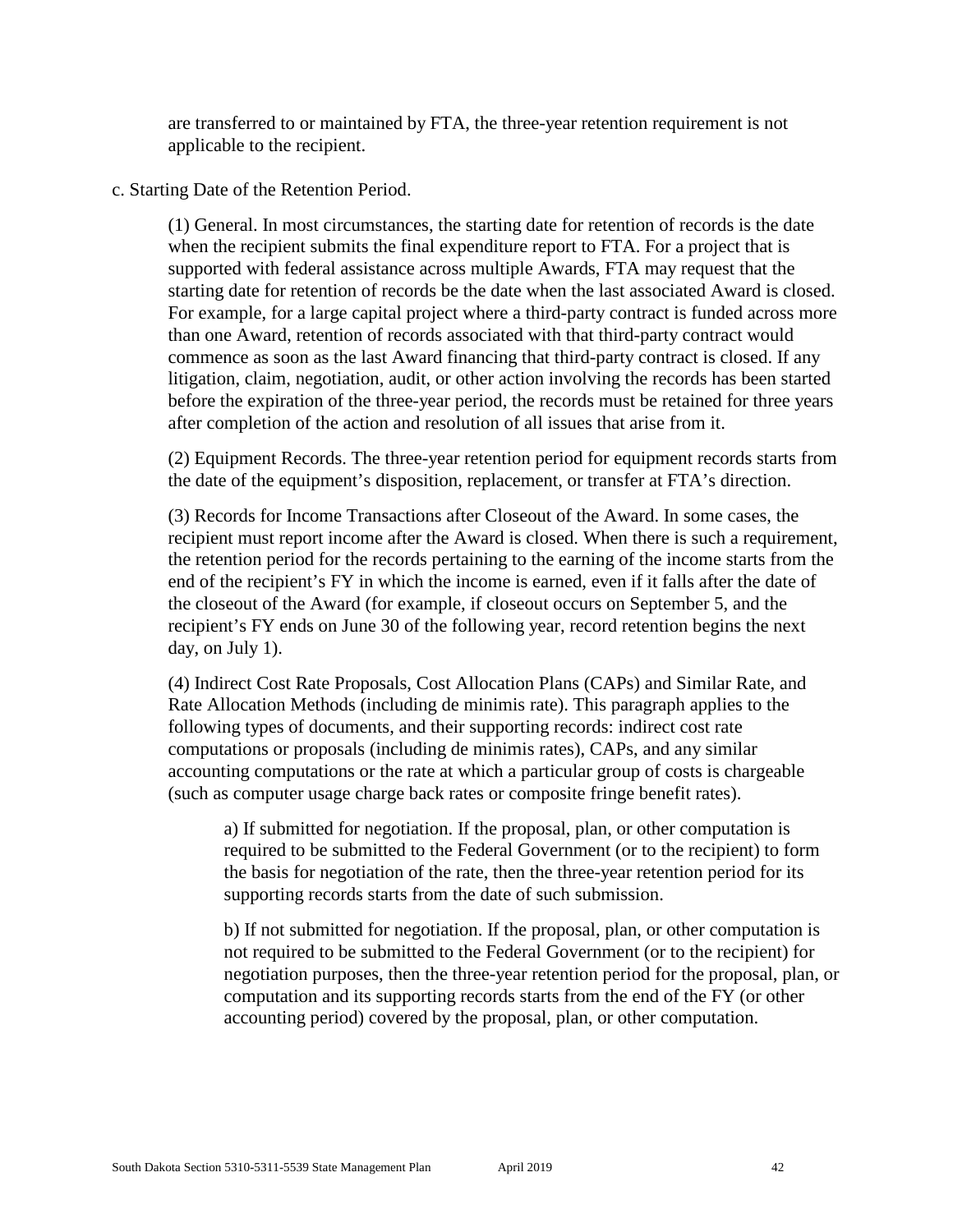(5) Third-party Contract Records. The retention period for all third-party contract records required to be retained commences after the recipient(s) makes final payment(s), and all other pending contract matters are closed.

a) Substitution of Photocopies. Copies of documents may be substituted for the originals.

b) Access to Records.

1 Records of Recipients and Subrecipients. FTA, the U.S. DOT Office of Inspector General, and the Comptroller General of the United States, or any of their authorized representatives, have the right of access to any of the recipient's books, documents, papers, or other records that pertain to the Award, in order to perform audits, or make examinations, excerpts, or transcripts.

2 Expiration of Right of Access. The right of access in this section is not limited to the required retention period but continues as long as the records are retained.

c) Restrictions on Public Access. In general, the federal Freedom of Information Act (FOIA), 5 U.S.C. § 552, does not apply to any recipient record owned and possessed by the recipient until the recipient provides that record to the Federal Government. Unless required by state or local law, recipients and subrecipients are not required to provide periodic public access to their records. However, FTA may request a recipient to provide access to those records the recipient maintains on behalf of FTA, (*i.e*., records required by federal statute or regulation, such as Davis-Bacon wage records), or other records necessary to determine compliance with federal requirements established as conditions of eligibility for recipients of federal assistance.

### <span id="page-42-0"></span>**Productivity, cost-effectiveness, or service standards**

Productivity, cost-effectiveness and service standards have been addressed throughout this plan; such as the 15% minimum revenue requirement for 5311 funding. For vehicles, SDDOT has adopted the manufacturer's recommended maintenance schedules to be followed. Subrecipients are required to develop and maintain a Coordination Plan to continuously evaluate coordination of services, agencies and resources. SDDOT also requires only approved routing rules be utilized when routing trips for efficiency.

The SDDOT is also required to have a complaint procedure and process for handling complaints by any of the protected classes including individuals with disabilities. To minimize complaints, drivers must attend PASS, maltreatment, defensive driving and first aid training to ensure that subrecipients operate vehicles and equipment safely and to properly assist passengers. CPR training is not required, and it is under the discretion of the transit provider if they want to make this certification a requirement. SDDOT encourages transit providers to conduct surveys to gather information on needs and services to evaluate the services they are providing.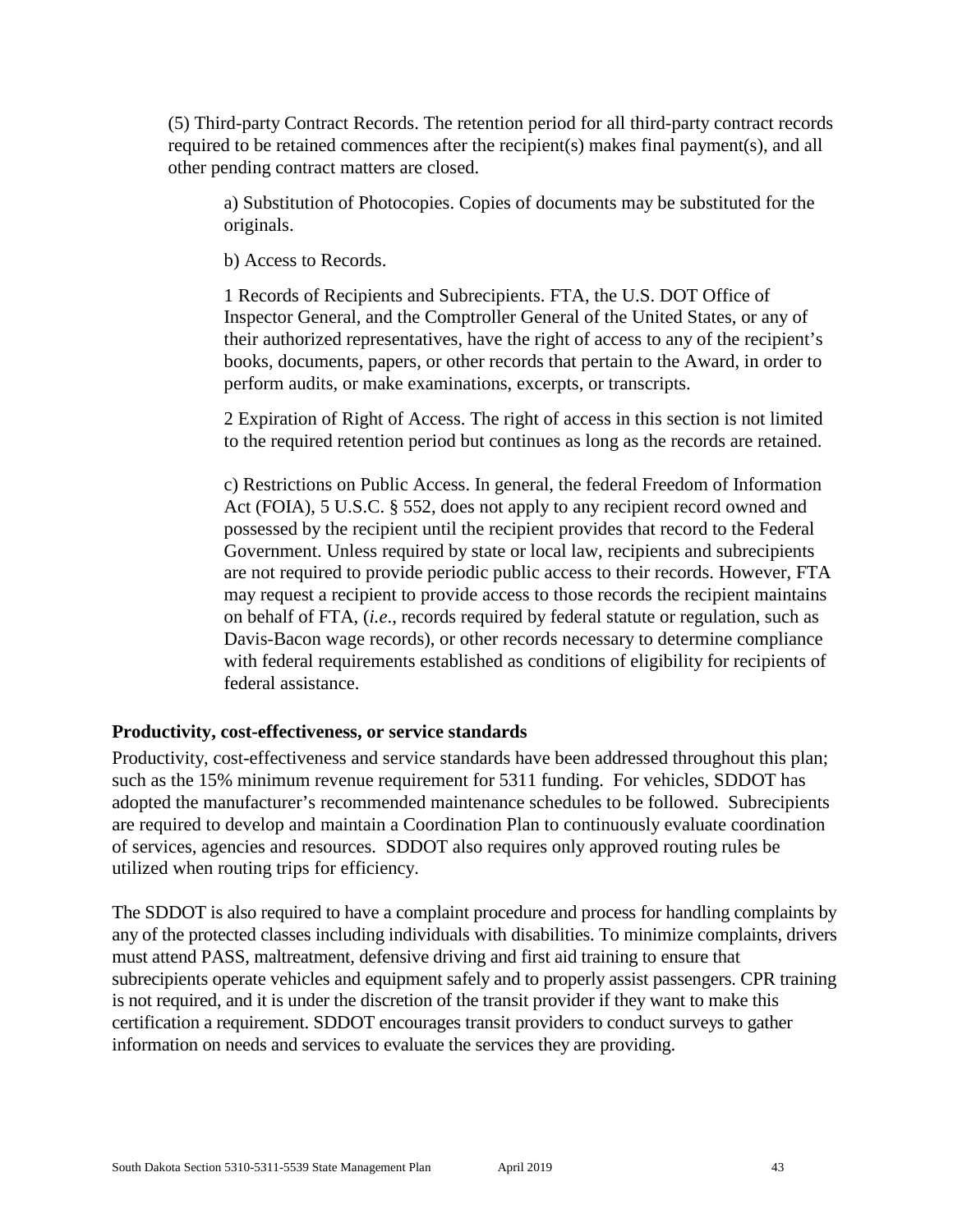### <span id="page-43-0"></span>**Reporting Requirements**

- SDDOT standardized 5311 Request Form is to be used when submitting for reimbursement.
- 5310 ridership data report Subrecipients with 5310 vehicles are required to submit service data to the SDDOT every October. This data includes counties served, one-way trips performed and the number of unduplicated riders for the previous fiscal year. Information is then gathered by the SDDOT and sent to the FTA.
- Vehicle Ridership Report
	- o All vehicle ridership reports must be completed in ThingTech at least annually. All vehicle ridership reports are due each October 31<sup>st</sup>. If vehicle ridership reports are not received by SDDOT by October 31<sup>st</sup> (or as required), SDDOT may hold all reimbursements for that subrecipient until the reports are submitted. Additionally, SDDOT may reduce state funds awarded for the current year by \$100 per day the vehicle ridership report is overdue.
- Annually all subrecipients of  $5311, 5310 \& 5339$  awards shall verify assets in ThingTech and submit current proof of vehicle and facility insurance policies, which include policy coverage dates and dollar amounts. In addition, all 5311, 5310, & 5339 subrecipients are required to submit a completed copy of the Annual Vehicle Use Certification, Bus Facility Use Certification and Shop Equipment and Tool Use Certification.
- Annually each provider is required to submit a 5 Year Plan listing their projected capital wants and or needs to the SDDOT. The reporting form is issued and provided with instructions and deadlines by the SDDOT.

# **Other Provisions**

### <span id="page-43-2"></span><span id="page-43-1"></span>**Labor Protection Provisions**

Local recipients will indicate in writing acceptance of the terms and conditions of the Special 13(c) Warranty. Such acceptance will be sufficient to permit the release of Section 5311 funding in the absence of a finding of non-compliance by the U.S. Department of Labor.

A listing of all transportation providers receiving Section 5311 funds, a listing of other eligible transportation providers in the geographic area of each project, and any labor organization representing the employees of such providers is forwarded to the U.S. Department of Labor at least annually.

Agreement in writing to the terms and conditions of the standard Section 13(c) warranty for the Section 5311 program, or substitute arrangements approved by the Department of Labor, is required for all Section 5311 operating projects, including intercity bus projects**.**

### <span id="page-43-3"></span>**Environmental Protection**

Most transit projects funded under Section 5311, 5310 and 5339 will be classified by FTA as environmental categorical exclusions. SDDOT will screen potential projects to make an initial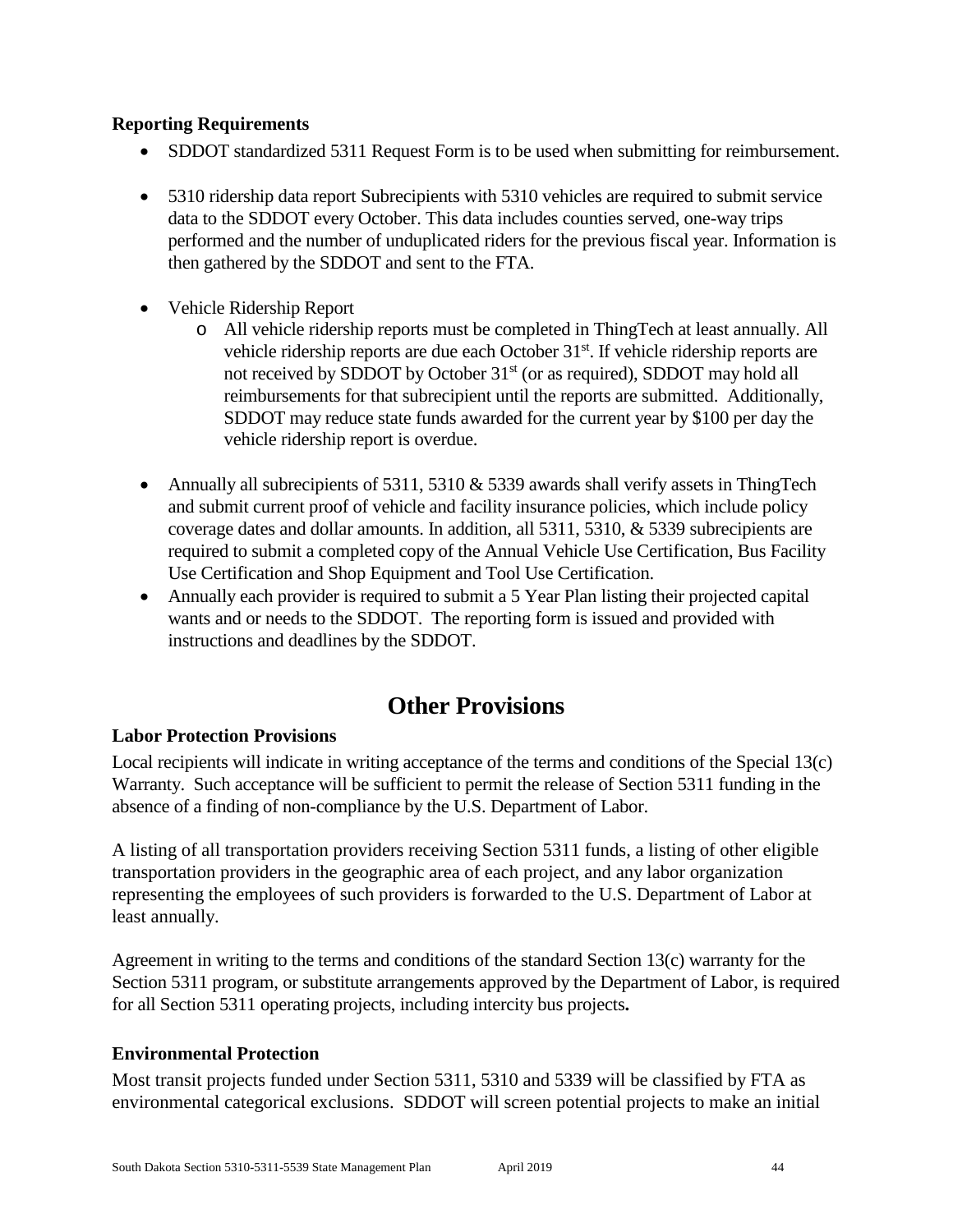determination as to which projects clearly meet the FTA criteria for categorical exclusions and which projects may require additional documentation to satisfy required environmental clearances. The latter projects will be coordinated with the FTA regional office early in project development so that any necessary environmental analysis and review will not delay implementation.

Section 5310 subrecipients must be aware of the transportation/air quality conformity review process.

# <span id="page-44-0"></span>**Pre-Award, Post Delivery Audits and Buy America**

All vendors of applicable Section 5311, 5310 and 5339 funded new equipment will certify in writing, to be in compliance with the Buy America requirements of the Fixing America's Surface Transportation (FAST) Act and the regulations set forth in 49 U.S.C. Section 5323(j) / FAST Section 3011. In addition, SDDOT will conduct a pre-award and post-delivery audit to ensure compliance with SDDOT bid specifications, Buy America and federal vehicle safety requirements.

# <span id="page-44-1"></span>**Equal Employment Opportunity**

In accordance with EEO circular 4704.1A each recipient, subrecipient and contractor who meets both of the following threshold requirements must implement all of the EEO Program Elements:

- Employs 100 or more transit-related employees; and
- Requests or receives capital or operating assistance in excess of \$1 million in the previous federal fiscal year, or requests or receives planning assistance in excess of \$250,000 in the previous federal fiscal year.

Providers that have between 50-99 transit-related employees are required to prepare and maintain an EEO Program that includes the statement policy, dissemination plan, designation of personnel, assessment of employment practices and a monitoring and reporting system.

FTA requires an EEO Program be submitted every three years, as part of the Transit Provider's Title VI review. SDDOT will review all EEO program documents at that time.

# <span id="page-44-2"></span>**Lobbying**

No federal funds will be used to influence federal or state grants or programs. All Section 5311, 5310 and 5339 subrecipients and bidders for vehicle procurements must complete an annual certification on debarment, suspension and other responsibility matters in each subrecipient agreement. The certification addresses that federal funds are not allowed to pay for lobbying, requirements in submitting the Standard Form, LLL "Disclosure of Lobby Activities, required language to be included in subawards.

Subrecipient, contractors, or subcontractors are required to submit The OMB Standard Form LLL form or quarterly report update to both the FTA Regional office and SDDOT for an event(s) that should be reported.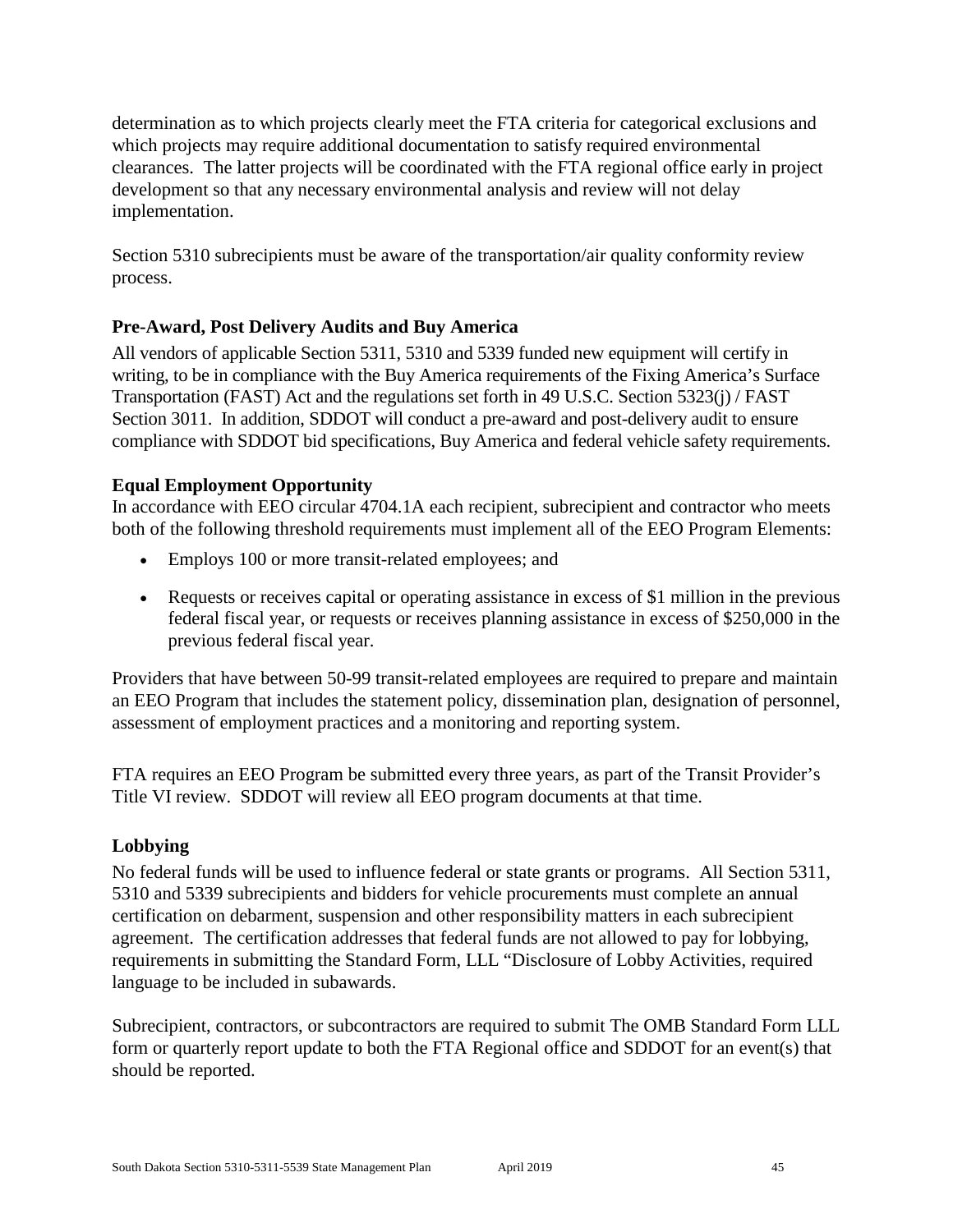Also see information regarding debarment and suspension under State Program Management - Procurement.

### <span id="page-45-0"></span>**Commercial Driver's License and Drug and Alcohol Program**

The Sub-Recipient will comply with the requirements for commercial driver's license and drug and alcohol testing. South Dakota law requires all drivers of vehicles designed to transport 16 or more persons (including the driver) have a valid class "C" Commercial Driver's License (CDL) with a passenger endorsement "P." Mechanics that drive these vehicles must have a CDL. Any party receiving reimbursements with Section 5311 funds is required to certify annually that it is in compliance with FTA regulations concerning drug and alcohol testing and must submit an annual report to the State. The Sub-Recipient will sign the Certification of Compliance with FTA Anti-drug and Misuse Prevention Program to this effect which is attached as Exhibit C in the funding agreement. The Sub-Recipient will maintain a drug-free workplace for all employees and must have an antidrug policy and awareness program. The Sub-Recipient must comply with all requirements of 49 CFR Part 32.

# <span id="page-45-1"></span>**Employee Protection Provisions of Section 5333(b)**

Before FTA may award a grant for capital or operating assistance, fair and equitable arrangements must be made to protect the interest of transit employees affected by the proposed FTA assistance (49 W.S.C 5333(b), formerly Section 13(c) of the Federal Transit Act as amended). Those arrangements must be certified by the Secretary of Labor as meeting the requirements of the law.

### <span id="page-45-2"></span>**Prohibition of exclusive school transportation**

Any subrecipient providing school "tripper service" must include all the services they provide i.e. transportation to medical appointments, shopping, rides to work and education institutions, etc. in their advertising medium. Exclusive school bus service is not allowed.

### <span id="page-45-3"></span>**Drug and Alcohol Testing**

Section 5311, 5307, 5309 and 5339 recipients are required to comply with regulations issued by the Federal Transit Administration on drug and alcohol testing, 49 C.F.R. Parts 655 and 49 CFR Part 40. Subrecipients are required to establish and implement a substance abuse program which incorporates training and education but is to be primarily a testing program. Among other requirements, these regulations require that all safety sensitive employees be tested for drug and alcohol use in pre-employment, random, and post-accident, return-to-duty, or reasonable suspicion situations, that certifications be made, and that reports be submitted. Drugs to be tested for include marijuana, cocaine, opiates, amphetamines, and phencyclidine.

The SDDOT requires that each subrecipient complete the Federal Transit Administration Drug and Alcohol collections form (MIS). When a subrecipient does not meet this due date the SDDOT may hold all reimbursements for that subrecipient until the required information is received. Additionally, SDDOT may reduce state funds awarded for the current year by \$100 per day the MIS is overdue. The Program Review includes questions relating to subrecipient's drug and alcohol policies. Sub recipients are asked to ensure that all CCF/ATF forms are accurate and complete and to report any incompliant behavior on the part of the third-party administrators and